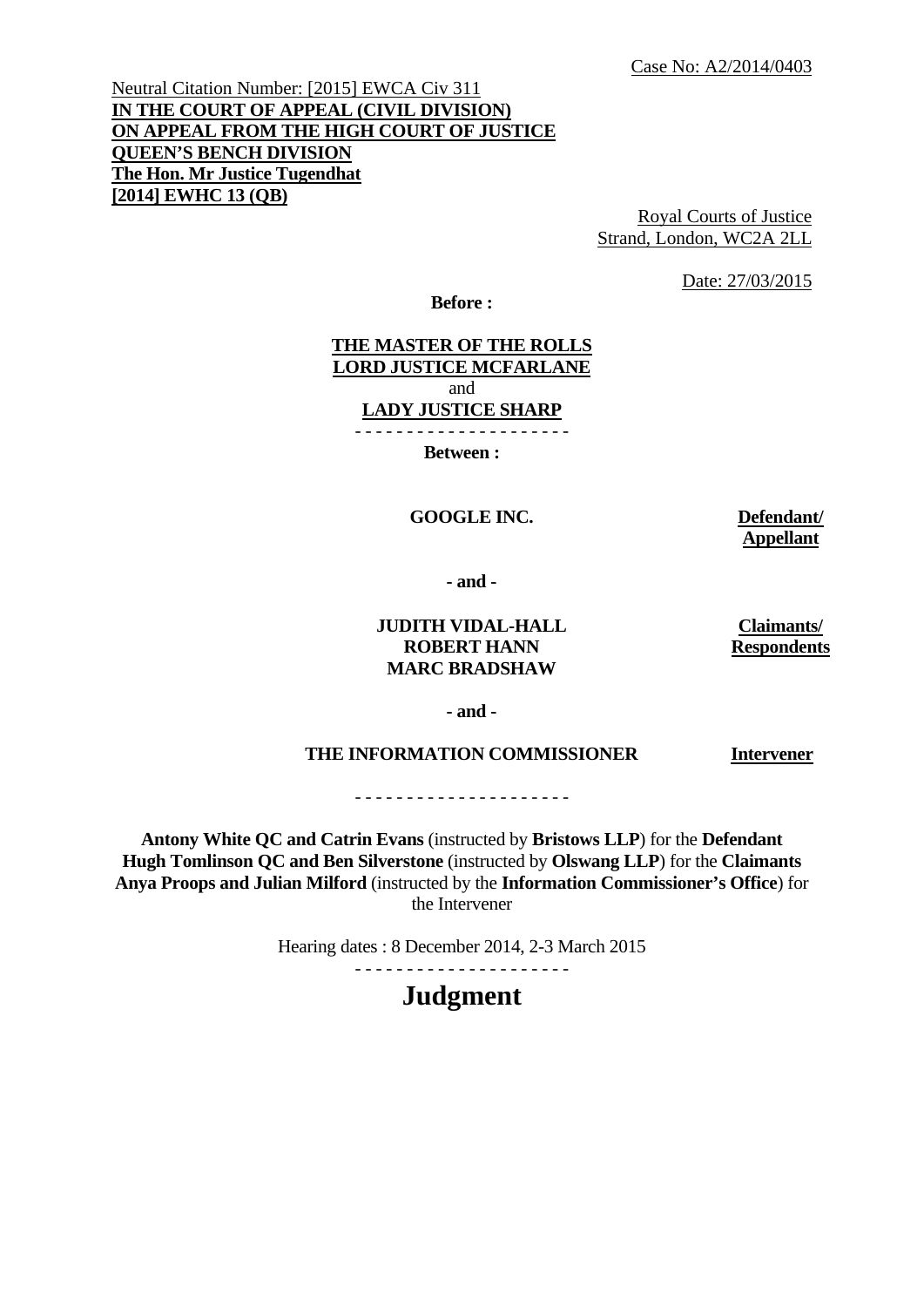# **The Master of the Rolls and Lady Justice Sharp:**

### *Introduction*

1. The appeal in this case raises two important issues of law. The first is whether the cause of action for misuse of private information is a tort, specifically for the purposes of the rules providing for service of proceedings out of the jurisdiction. The second is the meaning of damage in section 13 of the Data Protection Act 1998 (the DPA); in particular, whether there can be a claim for compensation without pecuniary loss.

# *The claims in outline*

- 2. The claimants are three individuals who used Apple computers between the summer of 2011 and about 17 February 2012. Each of them accessed the internet using their Apple Safari browser.
- 3. The case concerns the operation of what has become known as the 'Safari workaround'. The essence of the complaint is that the defendant collected private information about the claimants' internet usage via their Apple Safari browser (the Browser-Generated Information, or 'BGI') without the claimants' knowledge and consent, by using a small string of text saved on the user's device ('cookies'). This allowed the defendant to recognise the browser sending the BGI. The BGI was then aggregated and used by the defendant as part of its commercial offering to advertisers via its 'doubleclick' advertising service. This meant advertisers could select advertisements targeted or tailored to the claimants' interests, as deduced from the collected BGI, which could be and were displayed on the screens of the claimants' computer devices. This revealed private information about the claimants, which was or might have been seen by third parties. The tracking and collation of the claimants' BGI was contrary to the defendant's publicly stated position that such activity could not be conducted for Safari users unless they had expressly allowed it to happen.
- 4. On 12 June 2013, the claimants began proceedings against the defendant. The Particulars of Claim are divided into sections. There is a general section relating to all three claimants, followed by two specific sections for each claimant, one open and one confidential. The pleaded causes of action in each case are misuse of private information, breach of confidence and breach of the DPA. These matters, and some of the technical terms used, are explained in more detail in extracts from the pleaded case, attached to this judgment as an appendix. The information obtained in relation to each claimant is set out in detail in the confidential schedules to the 'claimant specific' Particulars of Claim. The information falls into a number of the categories specified in para 7.5 of the Particulars of Claim: see Appendix.
- 5. The claimants allege in respect of their claims for misuse of private information and/or breach of confidence, that their personal dignity, autonomy and integrity were damaged, and claim damages for anxiety and distress. In respect of their claims under the DPA, they claim compensation under section 13 of the DPA for damage and distress. In neither case is there a claim for pecuniary loss. The specific matters relied on by the claimants in support of their individual damages/compensation claims are set out in the claimant specific Particulars of Claim. There is also a claim for aggravated damages on the basis, amongst other matters, that the defendant ought to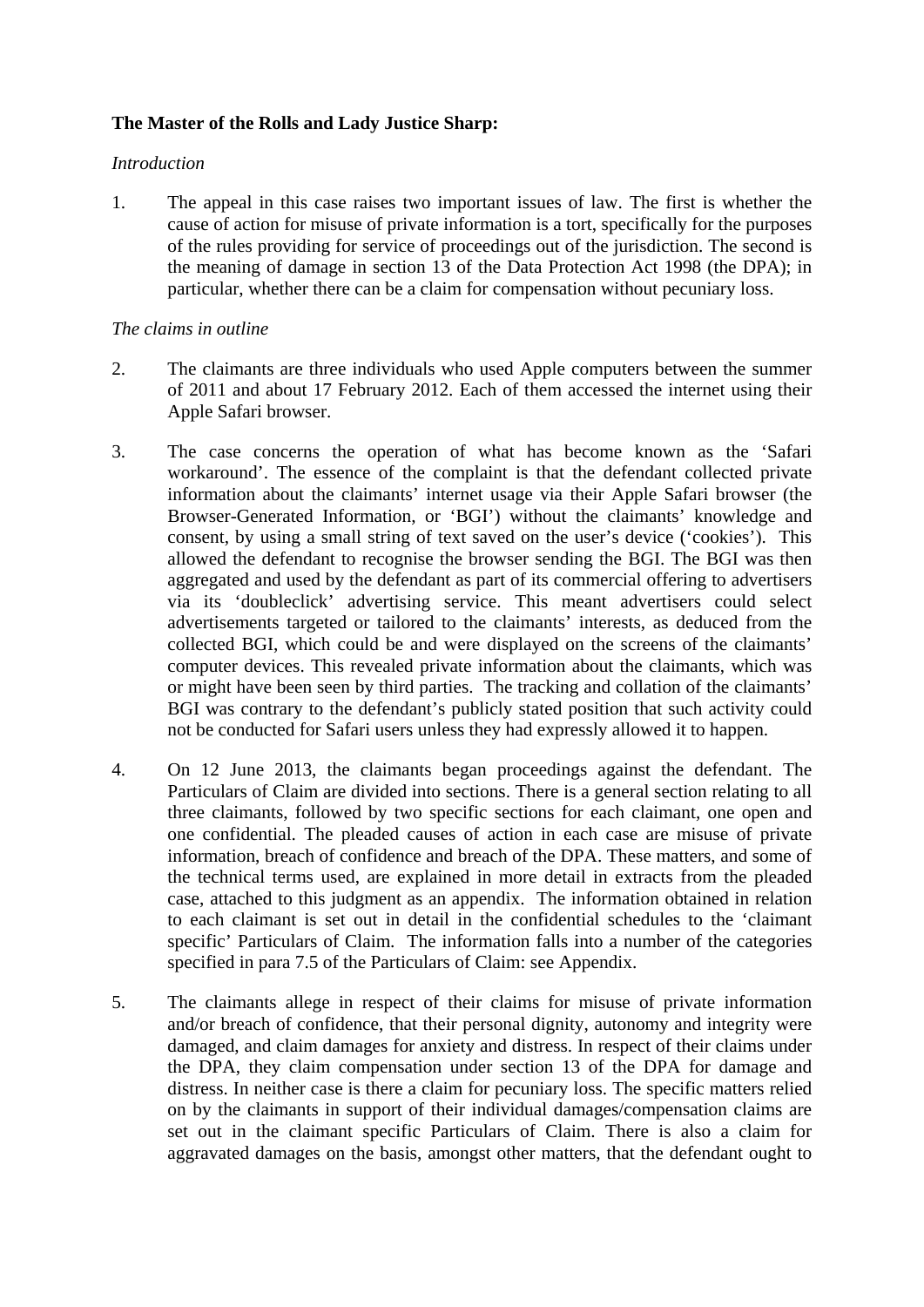have been aware of the operation of the Safari workaround during the period relevant to these claims, or was aware of it and chose to do nothing about it.

### *The jurisdictional question*

- 6. The claimants are domiciled in England. The defendant is a corporation registered in Delaware and has its principal place of business in California. The claimants therefore had to obtain the permission of the court pursuant to CPR 6.36 and Practice Direction (PD) 6B to serve the proceedings on the defendant in California.
- 7. To obtain that permission, the claimants had to establish (i) that there was a serious issue to be tried on the merits of their claims i.e. that the claims raised substantial issues of fact or law or both; (ii) that there was a good arguable case that their claims came within one of the jurisdictional 'gateways' set out in CPR PD 6B; (iii) that in all the circumstances, England was clearly or distinctly the appropriate forum for the trial of the dispute, and (iv) that in all the circumstances, the court ought to exercise its discretion to permit service of the proceedings out of the jurisdiction (see *Altimo Holdings and Investment Ltd v Kyrgyz Mobil Tel Ltd* [2011] UKPC 7; [2012] 1 WLR 1804).
- 8. CPR PD 6B provides in part that:

"3.1 The claimant may serve a claim form out of the jurisdiction with the permission of the court under CPR 6.36 where –

(2) A claim is made for an injunction ordering the defendant to do or refrain from doing an act within the jurisdiction…

(9) A claim is made in tort where  $-$  (a) damage was sustained within the jurisdiction; or (b) the damage sustained resulted from an act committed within the jurisdiction…

(11) The whole subject matter of a claim relates to property located within the jurisdiction…

(16) A claim is made for restitution where the defendant's alleged liability arises out of acts committed within the jurisdiction…"

- 9. The claimants' application for permission to serve out of the jurisdiction relied on the 'injunction' and 'tort' gateways in CPR PD 6B paras 3.1(2) and 3.1(9) for the claims for misuse of private information and for breach of confidence; and, initially at least, on the 'injunction' gateway only in respect of the claim under the DPA.
- 10. On 12 June 2013, Master Yoxall granted the claimants permission to serve the claim on the defendant out of the jurisdiction. On 12 August 2013, the defendant applied under CPR r 11 for an order declaring that the court did not have jurisdiction to try the claims, alternatively that it should not exercise jurisdiction it did have; and for an order setting aside the order of Master Yoxall and service of the claim form. The application was made on the ground that there was no good arguable case that the claims came within paragraphs CPR PD 6B 3.1(2) and 3.1(9); further or alternatively,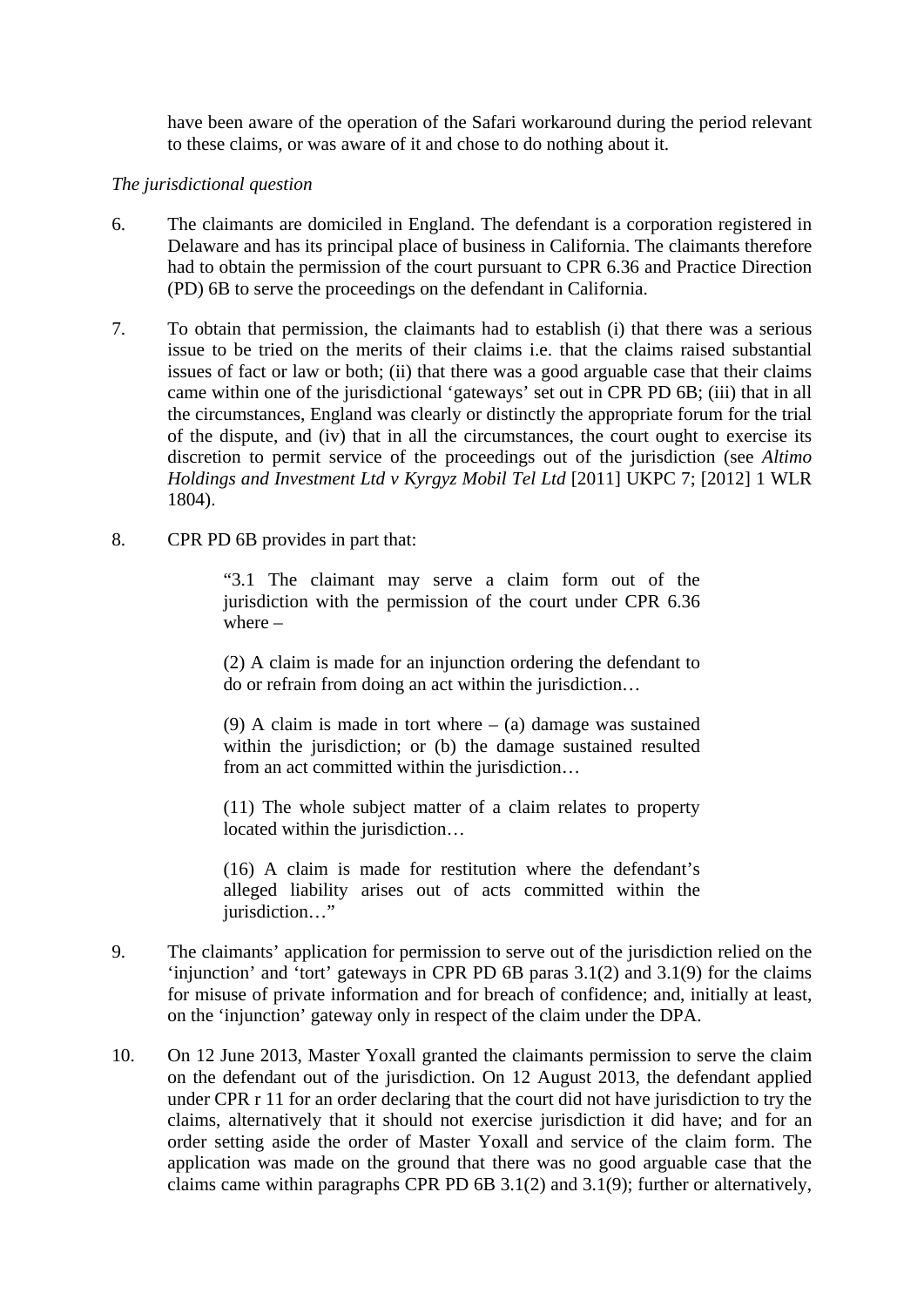that there was no serious issue to be tried in relation to any of the claims and/or the claimants had not shown that England was the more appropriate forum.

11. On 16 December 2013, at the start of the hearing of the defendant's application to set aside, the claimants applied for permission to rely on the 'tort' gateway in CPR PD 6B para 3.1(9) in relation to the DPA claim. The claimants also applied for permission to rely on two further grounds for service out of the jurisdiction: CPR PD 6B paras 3.1(11) and paras 3.1(16). The defendant accepted that the claim under the DPA was a claim in tort, but objected to this further application generally on the grounds of lateness.

# *The judge's decision in summary*

- 12. The judge dismissed the applications to set aside permission to serve the claim form out of the jurisdiction in respect of the claims for misuse of private information and under the DPA and granted declarations that the court had jurisdiction to try both claims. He concluded that the claimants had clearly established that this jurisdiction was the appropriate one in which to try both claims. He declared the court had no jurisdiction to try the claims for an injunction or the claims for breach of confidence, and the claim form and Particulars of Claim, in respect of those claims, were set aside. More specifically:
	- (i) The judge decided he was bound by the decision in *Kitechnology BV v Unicor GmbH Plastmachinen* [1995] FSR 765 to hold that breach of confidence was not a tort, but he held that misuse of private information was a tort for the purposes of the rules governing service out of the jurisdiction. He also held that 'damage' in CPR PD 6B para 3.1(9) meant damage that was recoverable for the tort in question, and included damages for distress, recoverable in a claim for misuse of personal information. It followed that the claimants' claims for misuse of private information fell within CPR PD 6B para 3.1(9)(a). In any event, the judge said this claim would have fallen within CPR PD 6B para 3.1(9)(b) because the damage resulted from an act committed within the jurisdiction, namely the publication of the advertisements on the claimants' screens. He held further that the claimants had established that there were serious issues to be tried as to whether the relevant information was "private" information;
	- (ii) The judge gave the claimants permission to rely on CPR PD 6B para 3.1(9) in respect of the DPA claim. There is no appeal against that order. The judge held there were serious issues to be tried (a) that the claimants' claims for compensation under section 13 of the DPA did not require proof of pecuniary loss; and therefore that there was a good arguable claim for compensation under that section; and (b) that the BGI constituted personal data for the purposes of the DPA claim;
	- (iii) The judge decided the claimants had a real and substantial cause of action in their claims for misuse of private information and under the DPA, and it would not be just to set aside service on the grounds that 'the game was not worth the candle';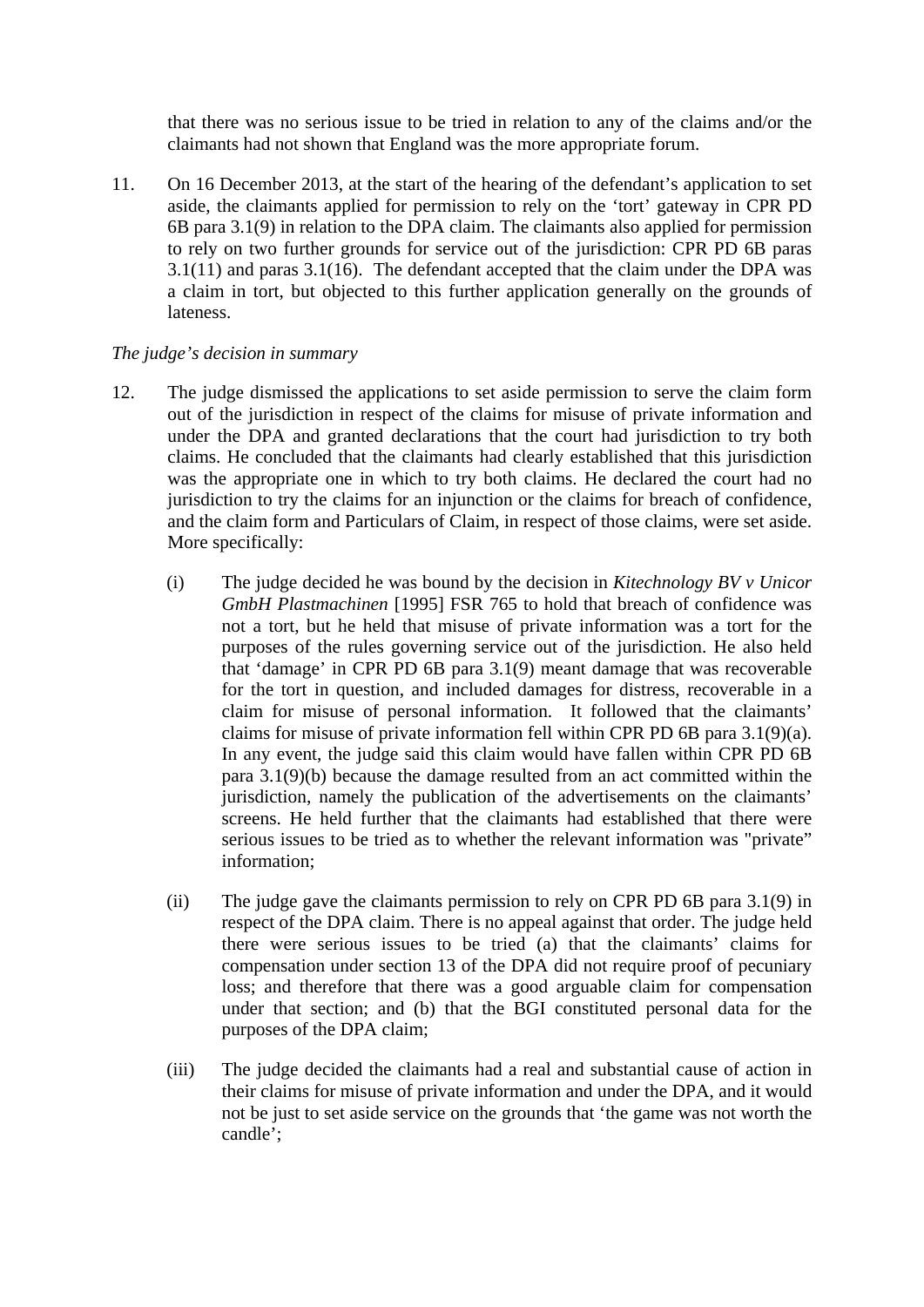(iv) The judge held the claimants could not bring themselves within the 'injunction' gateway under CPR PD 6B para 3.1(2) and dismissed the claimants' applications to rely on CPR PD 6B paras 3.1(11) and (16). In respect of the claim for an injunction, the defendant had stopped the conduct complained of by time the Particulars of Claim were served, and had destroyed the relevant data. The judge said the application to rely on CPR PD 6B para 3.1(11) and (16) raised difficult questions of law and had been made too late. The judge therefore declared the court had no jurisdiction to try the claims for an injunction or the claims for breach of confidence, and the claim form and Particulars of Claim, in respect of those claims were set aside. These decisions are not the subject of any appeal.

# *The issues on this appeal*

- 13. Four issues are raised in this appeal:
	- (i) Whether misuse of private information is a tort for the purposes of CPR PD 6B para 3.1(9);
	- (ii) The meaning of damage in section 13 of the DPA, in particular, whether there can be a claim for compensation without pecuniary loss;
	- (iii) Whether there is a serious issue to be tried that the BGI is personal data under the DPA; and
	- (iv) Whether in relation to the claims for misuse of private information and under the DPA there is a real and substantial cause of action.
- 14. The first two issues lie at the heart of this appeal. Mr White QC for the defendant submits the judge's decisions were wrong as a matter of law, and that there was binding authority on those issues that he was wrong not to follow: specifically *Douglas v Hello (No 3)* [2006] QB 125 in relation to the first issue, and *Johnson v Medical Defence Union* [2007] 96 BMLR 99 in relation to the second.
- 15. The judge decided the first issue, and determined there was a serious issue to be tried in respect of the second. Each issue raises a question of law that goes to the existence of the jurisdictional 'gateway' and in those circumstances the court would normally decide the issue (see *VTB Capital plc v Nutritek International Corp* [2012] EWCA Civ 808; [2012] Lloyds Rep. 313 at para 99) rather than merely decide whether it is arguable. Mr White invites us to decide both issues and we think we should do so. We would add that Mr Tomlinson QC for the claimants agreed we should decide the first question, and did not press his objection to our deciding the second.
- 16. The Information Commissioner applied for and was given permission to make written and oral representations on the second issue and third issues. This has meant both matters were dealt with in greater depth than they were before the judge; and we are grateful for the assistance Ms Proops for the Information Commissioner has provided to the court.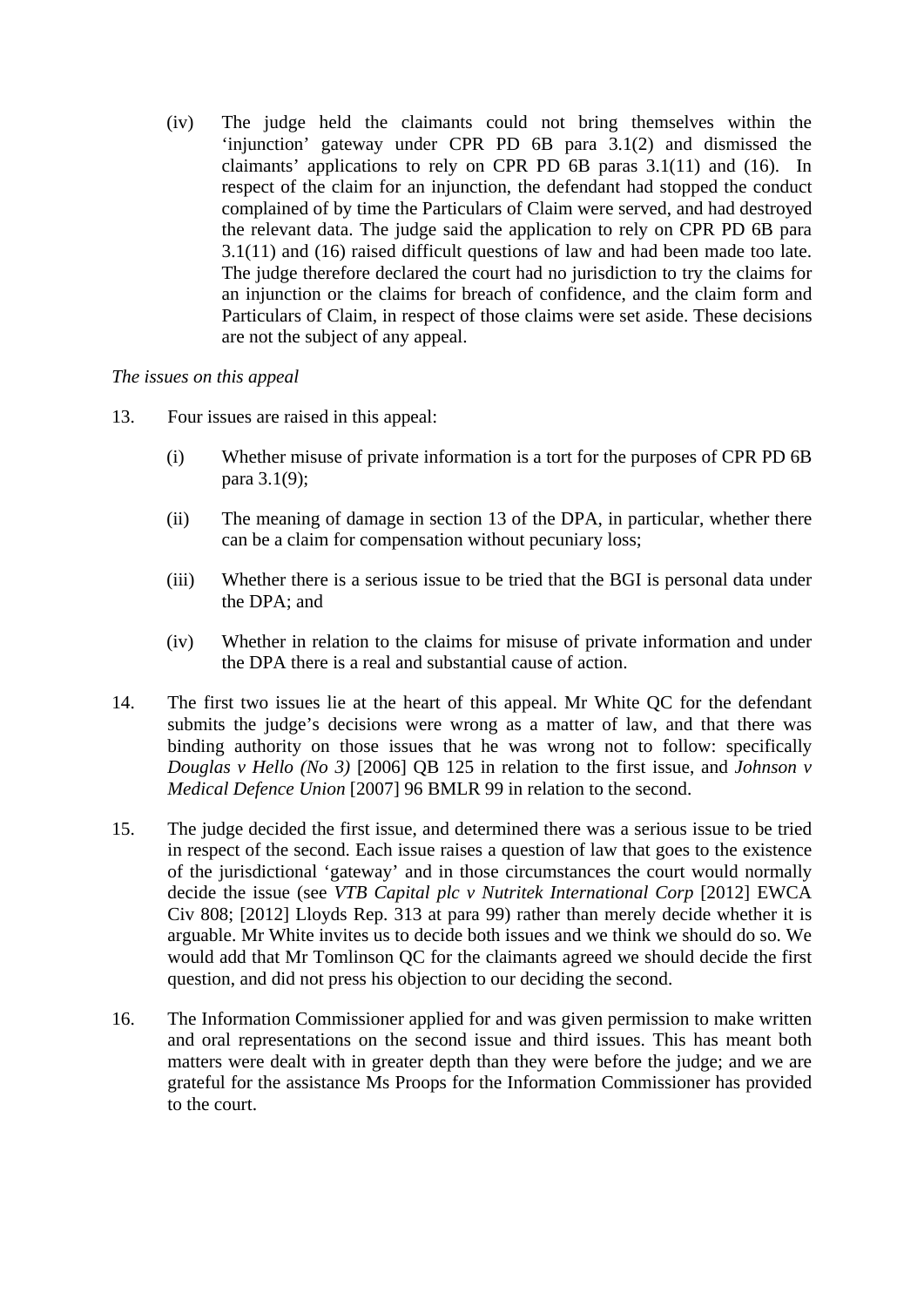# **(i) Whether misuse of private information is a tort for the purposes of CPR PD 6B para 3.1(9)**

- 17. The issue of classification or nomenclature has been the subject of some discussion in the cases, and amongst academics. So far as we are aware however - with the possible exception, on the defendant's case, of *Douglas v Hello! (No 3)* - this is the first case in which the 'classification' question has made a difference. Put shortly, if a claim for misuse of information is not a tort for the purposes of service out of the jurisdiction, but is classified as a claim for breach of confidence, then on the authority of *Kitechnology BV v Unicor*, which is binding on us, the claimants will not be able to serve their claims for misuse of private information on the defendant.
- 18. Although the issue as framed in this appeal in one sense is a narrow one, it is nonetheless appropriate to look at it in the broader context. Fifteen years have passed since the coming into force of the Human Rights Act 1998 (the HRA) in October 2000, which incorporates into our domestic law the European Convention for the Protection of Human Rights and Fundamental Freedoms (the Convention). And it is a decade now since the seminal decision of the House of Lords in *Campbell v MGN*  [2004] 2 AC 457. The problem the courts have had to grapple with during this period has been how to afford appropriate protection to 'privacy rights' under article 8 of the Convention, in the absence (as was affirmed by the House of Lords in *Wainwright v Home Office* [2004] 2 AC 406) of a common law tort of invasion of privacy.
- 19. We were taken to a number of cases by Mr White to establish what is in fact an uncontroversial proposition - that the gap was bridged by developing and adapting the law of confidentiality to protect one aspect of invasion of privacy, the misuse of private information. This addressed the tension between the requirement to give appropriate effect to the right to respect for private and family life set out in article 8 of the Convention and the common law's perennial need (for the best of reasons, that of legal certainty) to appear not to be doing anything for the first time (to which Sedley LJ pointed in one of the earliest cases in which this issue was addressed: *Douglas v Hello! Limited* [2001] QB 967 (*Douglas v Hello (No 1))* para 111).
- 20. Thus, in *A v B plc* [2003] QB 195 at para 4, Lord Woolf CJ, giving the judgment of the court, said that articles 8 and 10 of the Convention provided new parameters within which the courts would decide actions for breach of confidence, and that the court could act in a way that was compatible with Convention rights, as it was required to do under section 6 of the HRA 1998, by "absorbing the rights which articles 8 and 10 protect into the long-established action for breach of confidence."
- 21. However, a number of things need to be said. First, there are problems with an analysis which fails to distinguish between a breach of confidentiality and an infringement of privacy rights protected by article 8, not least because the concepts of confidence and privacy are not the same and protect different interests. Secondly, as has been consistently emphasised by the courts, we are concerned with a developing area of the law. Although the process may have started as one of "absorption" (*per* Lord Woolf) it is clear that, contrary to the submissions of the defendant, there are now two separate and distinct causes of action: an action for breach of confidence; and one for misuse of private information. Thirdly, it is also the case that the action for misuse of private information has been referred to as a tort by the courts.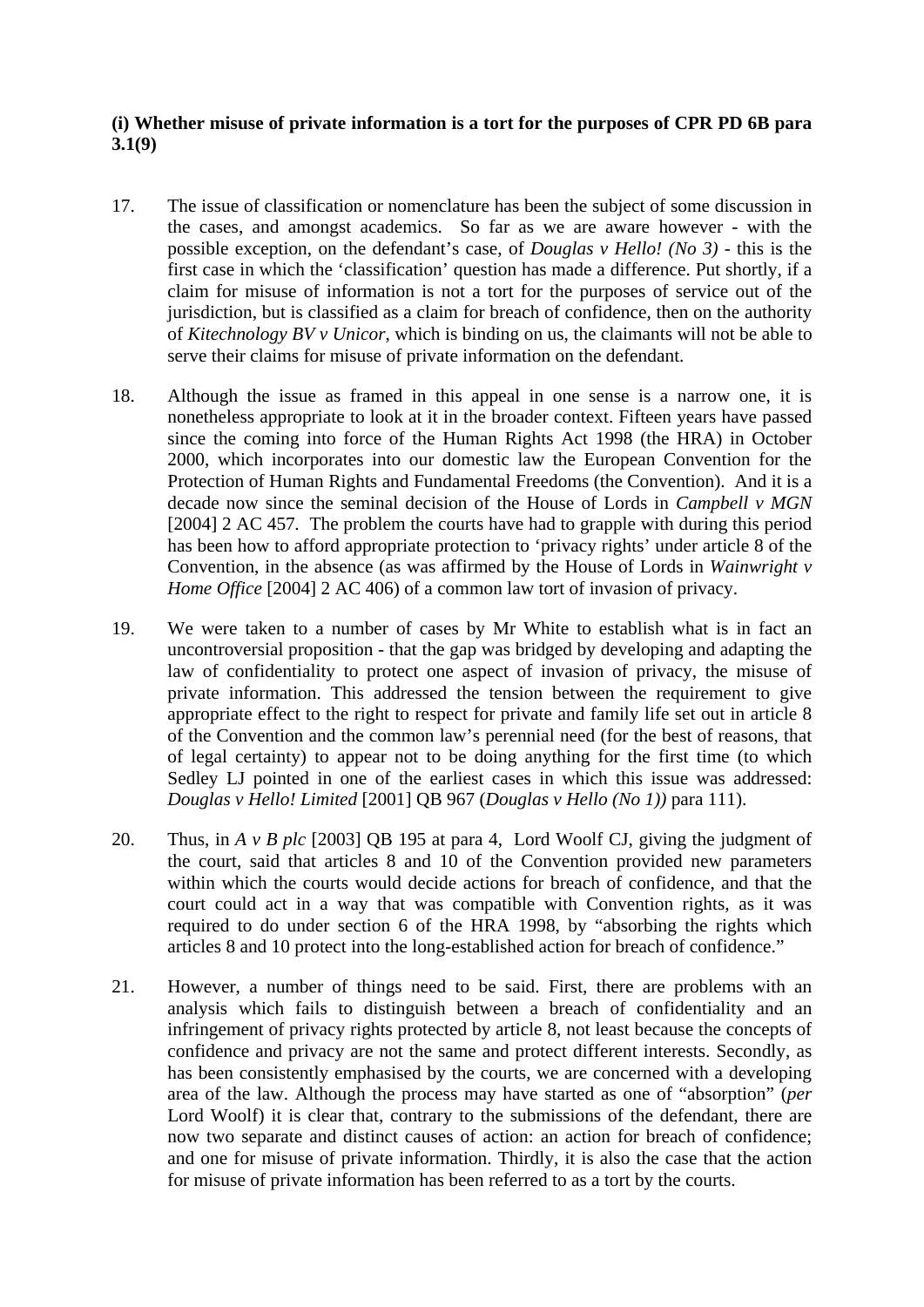- 22. The speech of Lord Nicholls in *Campbell* has been highly influential in this process of development. In *Campbell* the claimant was the famous model, Naomi Campbell. The defendant newspaper published articles which disclosed her drug addiction, disclosed the fact that she was receiving therapy through a named self-help group, gave details of group meetings she attended and showed photographs of her in the street as she was leaving a group meeting. She sought damages against the newspaper for breach of confidentiality. The Court of Appeal allowed the newspaper's appeal, and Miss Campbell then succeeded in the House of Lords. Though the House was divided three to two (Lord Hope of Craighead, Baroness Hale and Lord Carswell were in the majority, and Lord Nicholls of Birkenhead and Lord Hoffmann were in the minority) the difference of opinion related to a narrow point arising on the facts of the case. But in the statements of general principle as to the way in which the law should strike the balance between the right to privacy and the right to freedom of expression, the House was unanimous: see Lord Hoffmann at para 36.
- 23. At paras 13 to 17, Lord Nicholls said as follows:

"Breach of confidence: misuse of private information

 13. The common law or, more precisely, courts of equity have long afforded protection to the wrongful use of private information by means of the cause of action which became known as breach of confidence. A breach of confidence was restrained as a form of unconscionable conduct, akin to a breach of trust. Today this nomenclature is misleading. The breach of confidence label harks back to the time when the cause of action was based on improper use of information disclosed by one person to another in confidence. To attract protection the information had to be of a confidential nature. But the gist of the cause of action was that information of this character had been disclosed by one person to another in circumstances 'importing an obligation of confidence' even though no contract of non-disclosure existed: see the classic exposition by Megarry J in Coco v A N Clark (Engineers) Ltd [1969] RPC 41, 47-48. The confidence referred to in the phrase 'breach of confidence' was the confidence arising out of a confidential relationship.

 14. This cause of action has now firmly shaken off the limiting constraint of the need for an initial confidential relationship. In doing so it has changed its nature. In this country this development was recognised clearly in the judgment of Lord Goff of Chieveley in Attorney-General v Guardian Newspapers Ltd (No 2) [1990] 1 AC 109, 281. Now the law imposes a 'duty of confidence' whenever a person receives information he knows or ought to know is fairly and reasonably to be regarded as confidential. Even this formulation is awkward. The continuing use of the phrase 'duty of confidence' and the description of the information as 'confidential' is not altogether comfortable. Information about an individual's private life would not, in ordinary usage, be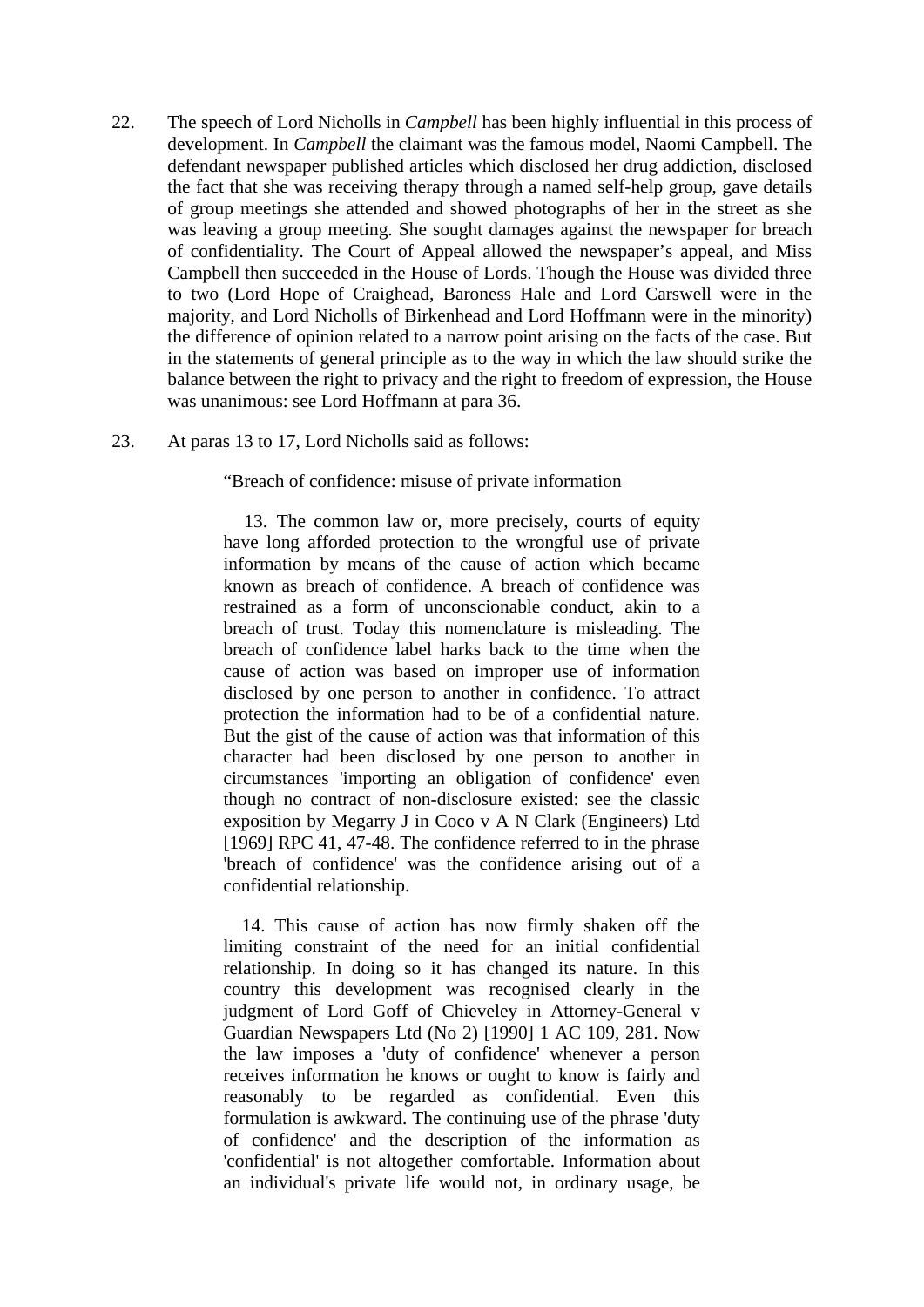called 'confidential'. The more natural description today is that such information is private. The essence of the tort is better encapsulated now as misuse of private information.

 15. In the case of individuals this tort, however labelled, affords respect for one aspect of an individual's privacy. That is the value underlying this cause of action. An individual's privacy can be invaded in ways not involving publication of information. Strip-searches are an example. The extent to which the common law as developed thus far in this country protects other forms of invasion of privacy is not a matter arising in the present case. It does not arise because, although pleaded more widely, Miss Campbell's common law claim was throughout presented in court exclusively on the basis of breach of confidence, that is, the wrongful publication by the 'Mirror' of private information.

 16. The European Convention on Human Rights, and the Strasbourg jurisprudence, have undoubtedly had a significant influence in this area of the common law for some years. The provisions of article 8, concerning respect for private and family life, and article 10, concerning freedom of expression, and the interaction of these two articles, have prompted the courts of this country to identify more clearly the different factors involved in cases where one or other of these two interests is present. Where both are present the courts are increasingly explicit in evaluating the competing considerations involved. When identifying and evaluating these factors the courts, including your Lordships' House, have tested the common law against the values encapsulated in these two articles. The development of the common law has been in harmony with these articles of the Convention: see, for instance, Reynolds v Times Newspapers Ltd [2001] 2 AC 127, 203-204.

 17. The time has come to recognise that the values enshrined in articles 8 and 10 are now part of the cause of action for breach of confidence. As Lord Woolf CJ has said, the courts have been able to achieve this result by absorbing the rights protected by articles 8 and 10 into this cause of action: A v B plc [2003] QB 195, 202, para 4. Further, it should now be recognised that for this purpose these values are of general application. The values embodied in articles 8 and 10 are as much applicable in disputes between individuals or between an individual and a non-governmental body such as a newspaper as they are in disputes between individuals and a public authority."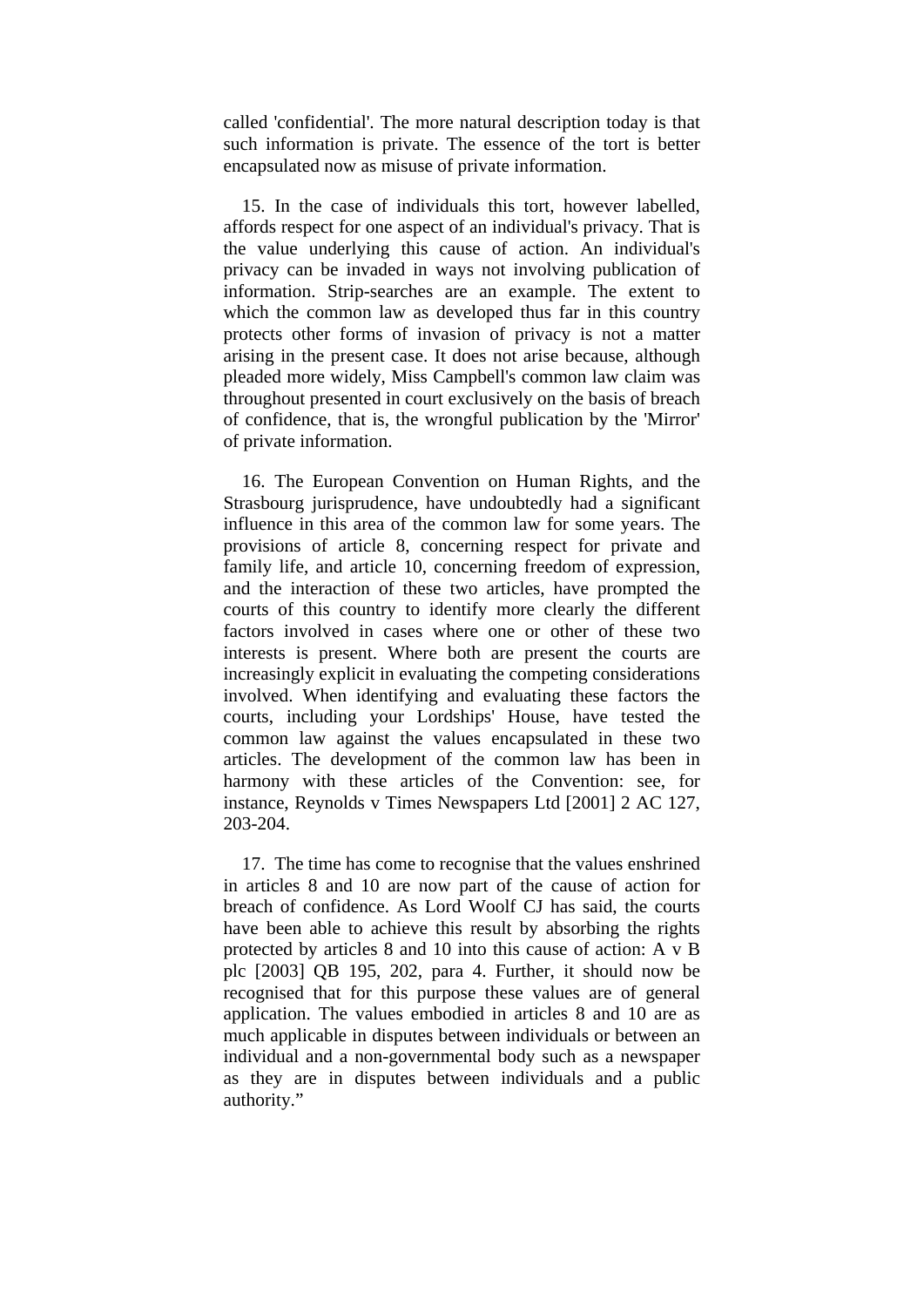24. Four years later, in *OBG Limited and others v Allan and others; Douglas and another and others v Hello! Limited and others; Mainstream Properties Limited v Young and others and another* [2008] 1 AC 1, Lord Nicholls said this at para 255:

> "As the law has developed breach of confidence, or misuse of confidential information, now covers two distinct causes of action, protecting two different interests: privacy, and secret ('confidential') information. It is important to keep these two distinct. In some cases information may qualify for protection both on grounds of privacy and confidentiality. In other instances information may be in the public domain, and not qualify for protection as confidential, and yet qualify for protection on the grounds of privacy. Privacy can be invaded by further publication of information or photographs already disclosed to the public. Conversely, and obviously, a trade secret may be protected as confidential information even though no question of personal privacy is involved. "

- 25. Mr White argues, vainly in our view, that Lord Nicholls did not say or mean that there were two causes of action. He also says that this latter passage was obiter. This is true. But it does not address the substance of the points made by Lord Nicholls, which we think, with respect, are obviously correct. Actions for breach of confidence and actions for misuse of private information rest on different legal foundations. As Lord Nicholls said, they protect different interests: secret or confidential information on the one hand and privacy on the other. The focus of the actions therefore is also different. In *Campbell* at para 51, Lord Hoffmann described the 'shift in the centre of gravity' when the action for breach of confidence was used as a remedy for the unjustified publication of personal information. In those circumstances, he said, the focus was not on the duty of good faith applicable to confidential personal information and trade secrets alike, but the protection of human autonomy and dignity - the right to control the dissemination of information about one's private life and the right to the esteem and respect of other people.
- 26. How then should the action for misuse of private information be characterised? Mr White says that in the cases where it has been referred to as a tort, classification or nomenclature was not in issue. This is true. Nonetheless in our view, these references cannot be dismissed as a mere loose use of language; they connote an acknowledgement, even if only implicitly, of the true nature of the cause of action.
- 27. In *McKennitt v Ash* [2008] QB 73 the claimant, Ms McKennitt, was a well-known musician who carefully guarded her personal privacy. The defendant, Ms Ash, a friend of hers, wrote a book on the claimant containing personal and private information about her. The claimant issued proceedings founded on alleged breaches of privacy or of obligations of confidence. Eady J upheld her claim, and the Court of Appeal dismissed the defendant's appeal. Buxton LJ with whom Latham and Longmore LJJ agreed, said this, in a passage headed "The taxonomy of the law of privacy and confidence":

"8. It will be necessary to refer to the underlying law at various stages of the argument, and it would be tedious to repeat such reference more than is necessary. Since the content of that law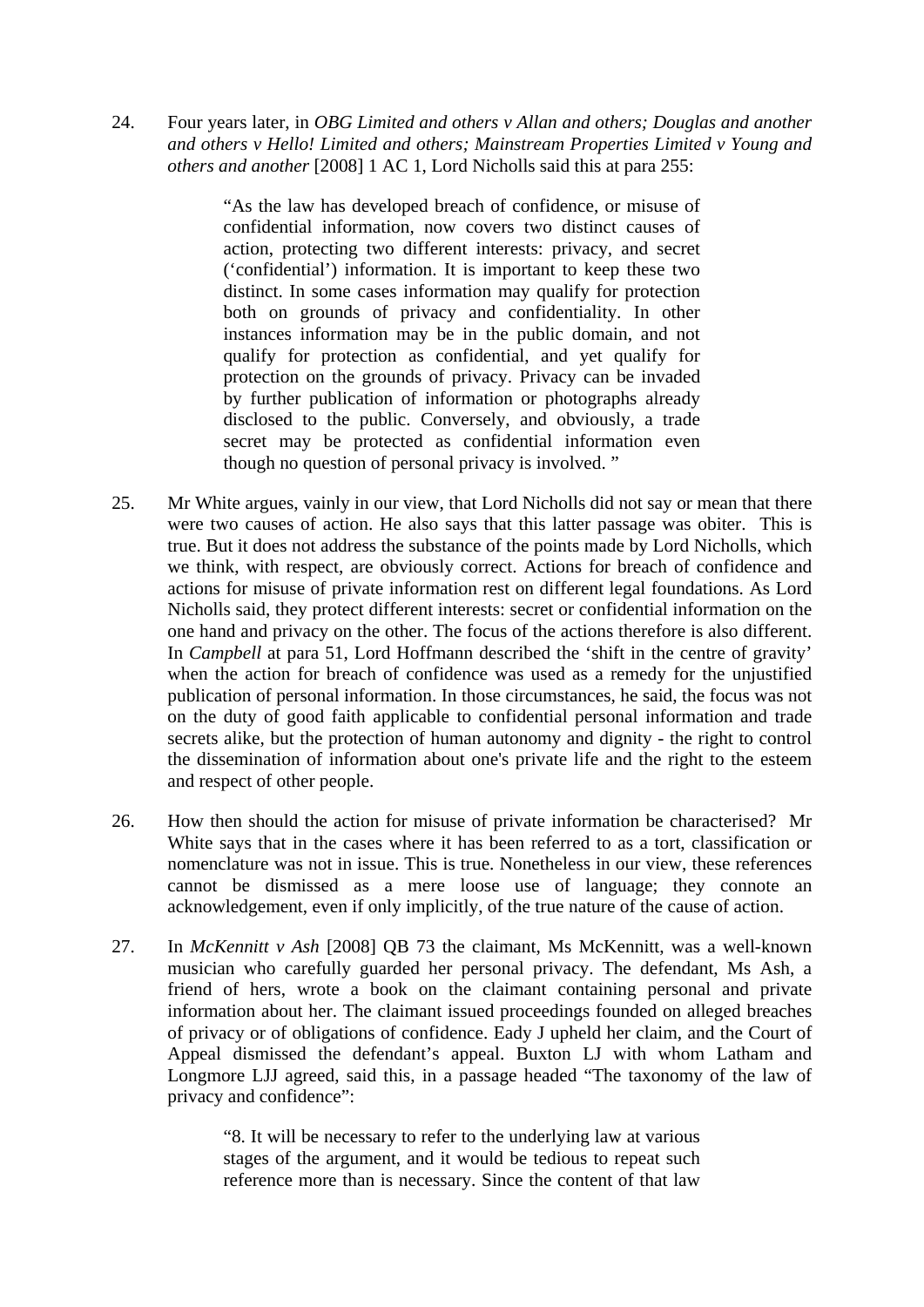is in some respects a matter of controversy, I set out what I understand the present state of that law to be. I start with some straightforward matters, before going on to issues of more controversy: (i) There is no English domestic law tort of invasion of privacy. Previous suggestions in a contrary sense were dismissed by Lord Hoffmann, whose speech was agreed with in full by Lord Hope of Craighead and Lord Hutton, in *Wainwright v Home Office* [2004] 2 AC 406 [28]-[35]. (ii) Accordingly, in developing a right to protect private information, including the implementation in the English courts of articles 8 and 10 of the European Convention on Human Rights, the English courts have to proceed through the tort of breach of confidence, into which the jurisprudence of articles 8 and 10 has to be "shoehorned": *Douglas v Hello! (No3)*[2006] QB 125 [53]. (iii) That feeling of discomfort arises from the action for breach of *confidence* being employed where there was no pre-existing relationship of confidence between the parties, but the "confidence" arose from the defendant having acquired by unlawful or surreptitious means information that he should have known he was not free to use: as was the case in *Douglas*, and also in *Campbell v MGN* [2004] 2 AC 457. Two further points should however be noted: (iv) At least the verbal difficulty referred to in (iii) above has been avoided by the rechristening of the tort as misuse of private information: per Lord Nicholls of Birkenhead in *Campbell* [2004] 2 AC [14] (v) Of great importance in the present case, as will be explained further below, the complaint here is of what might be called old-fashioned breach of confidence by way of conduct inconsistent with a pre-existing relationship, rather than simply of the purloining of private information.

28. Buxton LJ went on to say at para 11:

"The effect of this guidance is, therefore, that in order to find the rules of the English law of breach of confidence we now have to look in the jurisprudence of articles 8 and 10. Those articles are now not merely of persuasive or parallel effect but, as Lord Woolf says, are the very content of the domestic tort that the English court has to enforce…"

- 29. The observations of Buxton LJ were cited with approval by Sir Anthony Clarke MR, giving the judgment of the court in *Lord Browne of Madingley v Associated Newspapers Ltd* [2008] QB 103, at paras 21 and 22 where he said: "As Buxton LJ put it in *McKennitt v Ash* at para 11, articles 8 and 10 are the very content of the domestic tort that the English court has to enforce".
- 30. Sir Anthony Clarke MR made similar observations in *Murray v Big Pictures (UK) Ltd*  [2008] EWCA Civ 446; [2009] Ch 481 at para 24:

"The principles stated by Lord Nicholls [in *Campbell*] can we think be summarised in this way. (i) The right to freedom of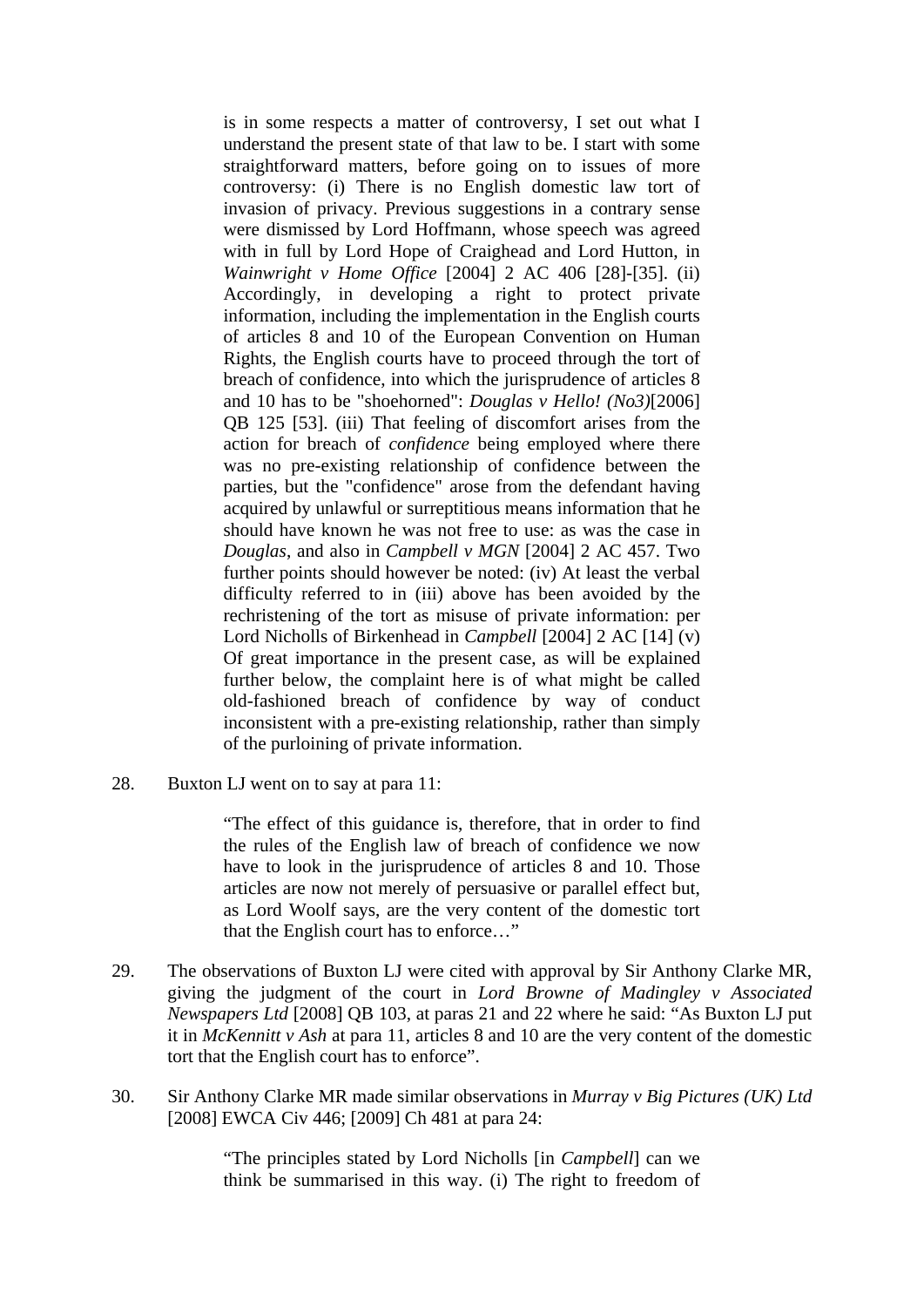expression enshrined in article 10 of the Convention and the right to respect for a person's privacy enshrined in article 8 are vitally important rights. Both lie at the heart of liberty in a modern state and neither has precedence over the other: see [12]. (ii) Although the origin of the cause of action relied upon is breach of confidence, since information about an individual's private life would not, in ordinary usage, be called 'confidential', the more natural description of the position today is that such information is private and the essence of the tort is better encapsulated now as misuse of private information: see  $[14]$ ."

31. *Imerman v Tchenguiz* [2010] EWCA Civ 908; [2011] Fam 116 concerned claims for breach of confidence in concurrent matrimonial and Queen's Bench proceedings by the claimant husband after the brother of his former wife, with whom he shared an office, accessed his computer without his permission, obtained and copied information which was stored there and then passed the information and documents to the wife and her solicitors. The husband claimed amongst other things, an order for the delivery up of the documents, and an injunction restraining the use of the information in those documents. Although he went on to say at para 67 that privacy is still classified as part of the confidentiality genus, Lord Neuberger of Abbotsbury MR, giving the judgment of the court, said this at para 65:

> "The domestic law of confidence was extended again by the House of Lords in *Campbell v MGN Ltd* [2004] UKHL 21, [2004] 2 AC 457, effectively to incorporate the right to respect for private life in article 8 of the Convention, although its extension from the commercial sector to the private sector had already been presaged by decisions such as *Argyll v Argyll* and *Hellewell v Chief Constable of Derbyshire* [1995] 1 WLR 804. In the latter case, Laws J suggested (page 807) that the law recognised "a right to privacy, although the name accorded to the cause of action would be breach of confidence". It goes a little further than nomenclature in that, in *Wainwright v Home Office* [2003] UKHL 53, [2004] 2 AC 406, the House of Lords held that there was no tort of invasion of privacy, even now that the Human Rights of Act 1998 is in force. Nonetheless, following its later decision in *Campbell*, there is now a tort of misuse of private information: as Lord Phillips of Worth Matravers MR put it in *Douglas v Hello! Ltd (No 3)* [2005] EWCA Civ 595, [2006] QB 125, *a* claim based on misuse of private information has been "shoehorned" into the law of confidence."

- 32. Mr White's principal argument before us, however, is that this court is bound, as was the judge, by the decision of the Court of Appeal in *Douglas v Hello! (No 3)*. He submits a necessary part of the reasoning of the court was that misuse of private information is not a tort.
- 33. Most of the complex factual and legal history of the *Hello!* litigation is set out in the judgment on liability of Lindsay J ([2003] EWHC 786 (Ch); [2003] 3 All ER 996;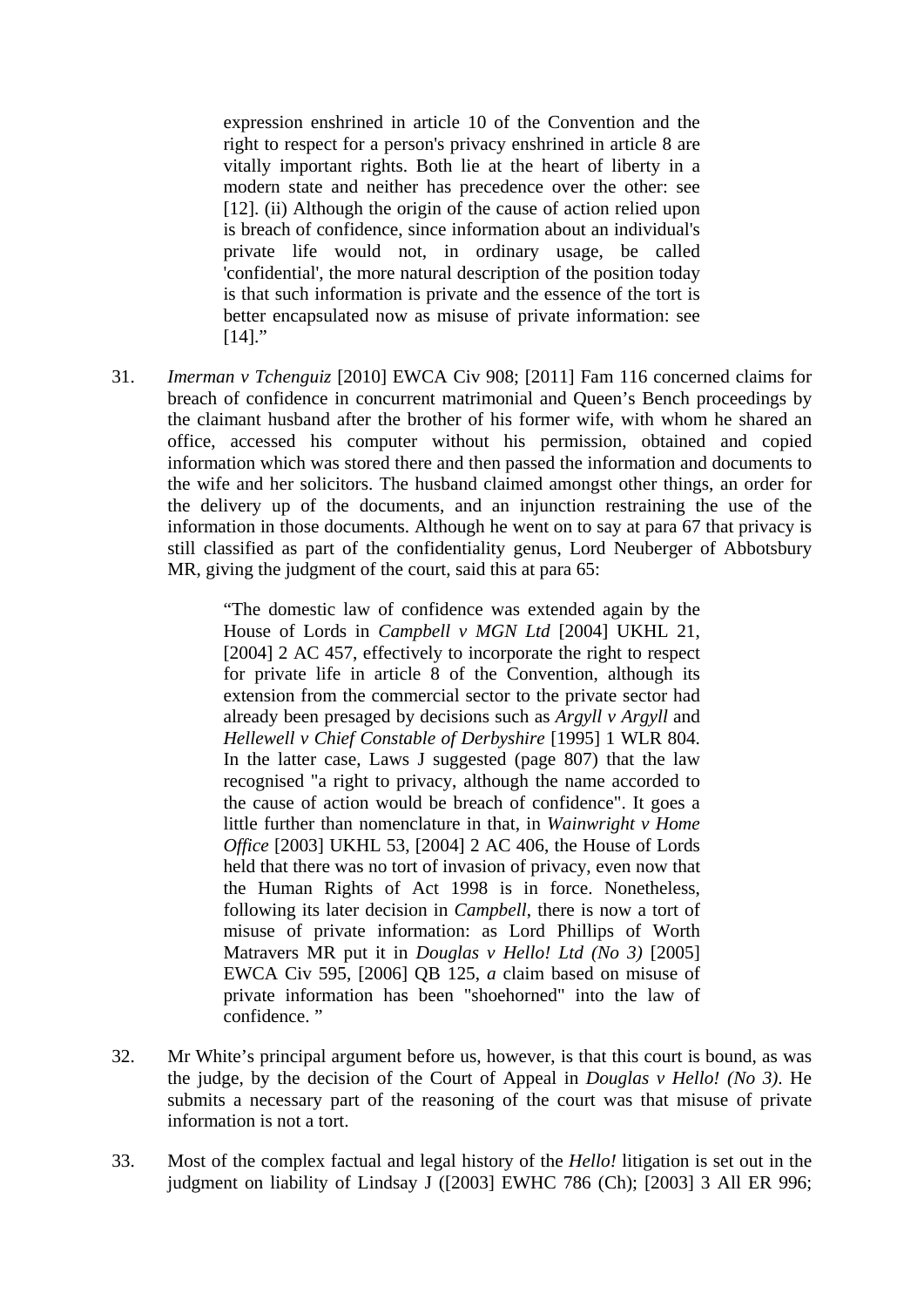[2003] EMLR 641) handed down 13 months before the decision of the House of Lords in *Campbell.* The litigation arose out of a claim for breach of confidence by the well-known film actors, Michael Douglas, and his wife Catherine Zeta Jones (the first and second claimants) against the publishers of *Hello!* Magazine in respect of the publication in *Hello!* in this jurisdiction of photographs of their wedding in a New York hotel. The photographs had been taken surreptitiously (by an intruder), without their permission, and then sold to *Hello!*. The Douglases had earlier entered into an agreement with *OK!* Magazine (a rival of *Hello!* and the third claimant) granting it exclusive rights for a period of nine months, to publish photographs approved by them of their wedding.

- 34. The Douglases' claim for an interim injunction to stop the continued publication of photographs by *Hello!* in this jurisdiction, was granted at first instance, but the injunction was discharged on appeal: *Douglas v Hello! Limited (No 1)*. At the subsequent trial of liability, Lindsay J held the Douglases were entitled to damages and a perpetual injunction against *Hello!* for breach of confidence, constituted by the publication of unauthorised photographs, because the wedding reception was a private event. He held that insofar as the Douglases had a separate claim in privacy, the law of confidence provided them with an adequate remedy. As for the third claimant, it was entitled to damages from *Hello!* on substantially similar grounds for a breach of confidence in the nature of a trade secret.
- 35. The Court of Appeal dismissed *Hello!*'s appeal on liability in respect of the Douglases. The case of the third claimant went to the House of Lords on a conjoined appeal on issues which are not material for present purposes: see *OBG Limited and others v Allan and others; Douglas and another and others v Hello! Limited and others; Mainstream Properties Limited v Young and others and another* [2008] 1 AC 1.
- 36. At paras 92 to 102, the Court of Appeal considered whether the law of confidence protected information about the wedding as private information. Lord Phillips MR giving the judgment of the court, recorded (at para 93) the judge's findings that the photographer took the photographs surreptitiously in circumstances where he was well aware his presence at the wedding was forbidden; and that those responsible for purchasing the photographs on behalf of *Hello!* were aware that the taking of photographs would have involved at least a trespass, or some deceit, or misrepresentation on the photographer's part.
- 37. At para 95, Lord Phillips MR said that applying the test propounded by the House of Lords in *Campbell*, photographs of the wedding plainly portrayed aspects of the Douglases' private life and fell within the protection of the law of confidentiality. He then asked whether it made a difference that the wedding took place in New York; and at paragraphs 96 to 97 said this:

"It was not suggested that section 9(1) of the Private International Law (Miscellaneous Provisions) Act 1995 is applicable to this case, but we have none the less considered that question. That section governs the choice of law for determining issues relating to tort. The Douglases' claim in relation to invasion of their privacy might seem most appropriately to fall within the ambit of the law of delict. We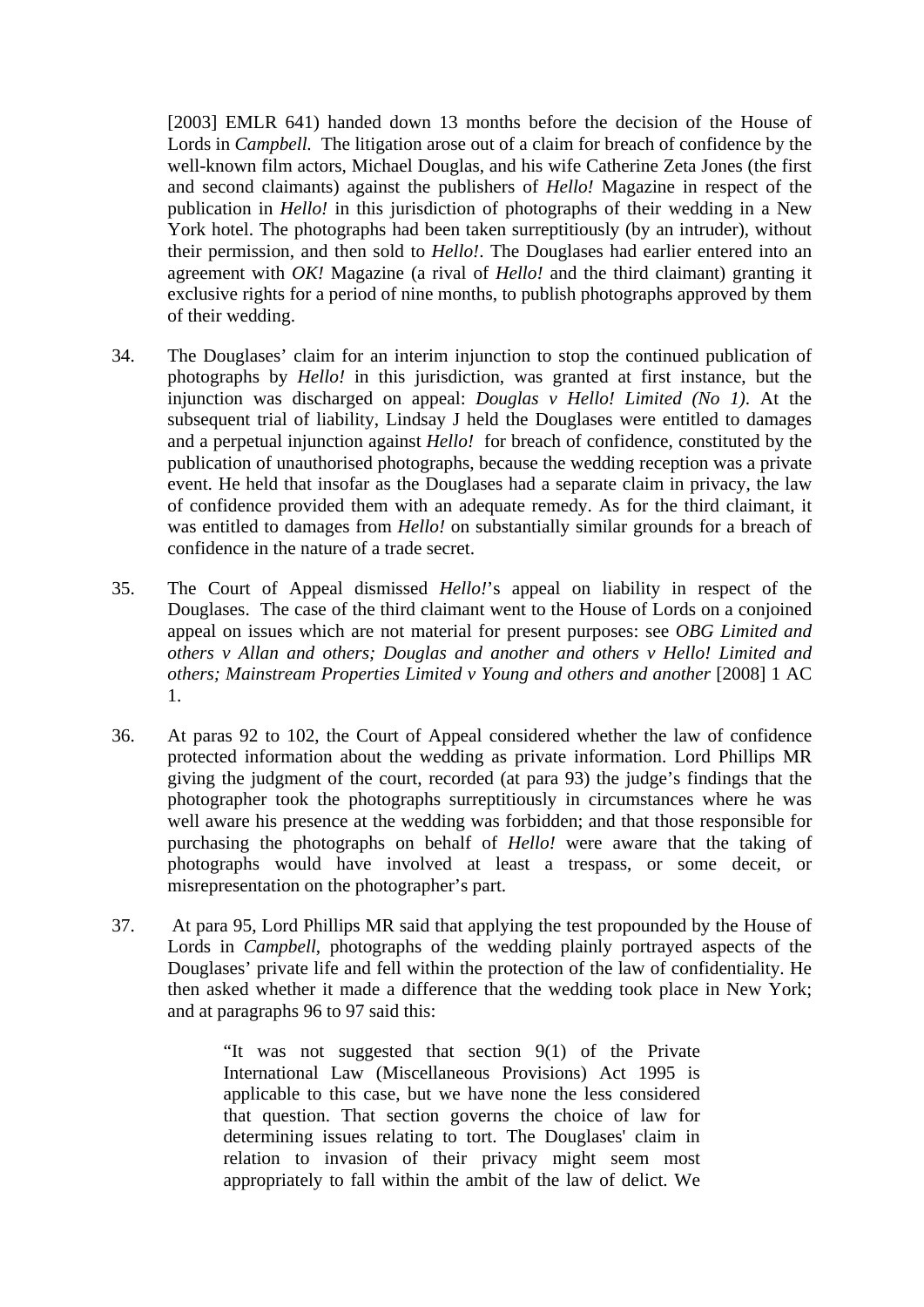have concluded, however, albeit not without hesitation, that the effect of shoe-horning this type of claim into the cause of action of breach of confidence means that it does not fall to be treated as a tort under English law, see *Kitechnology BV v Unicor GmbH* [1995] IL Pr 568; [1995] FSR 795 at paragraph 40, and more generally *Clerk & Lindsell on Torts*,  $(18<sup>th</sup>$  edition, 2000) at footnotes 2 and 3 to paragraph 27-001. Nor has anyone suggested that the facts of this case give rise to a cause of action in tort under the law of New York (see below). Accordingly we have concluded that the parties were correct to have no regard to section 9(1) of the 1995 Act."

97. *Dicey & Morris on The Conflict of Laws* (13<sup>th</sup> edition, 2000) Vol II suggest somewhat tentatively, at paragraph 34-029 and following, that a claim for breach of confidence falls to be categorised as a restitutionary claim for unjust enrichment and that the proper law is the law of the country where the enrichment occurred. While we find this reasoning persuasive, it does not solve the problem on the facts of this case. Even if the Douglases' claim for invasion of their privacy falls to be determined according to principles of English law, these may themselves require consideration of the law of New York. That indeed is the case advanced on behalf of Hello!"

- 38. Mr White submits that this court is bound by these observations. In our opinion, however, these observations are obiter.
- 39. It is to be noted that the parties had not raised the potential application of section 9(1) of the Private International Law (Miscellaneous Provisions) Act 1995 (the 1995 Act)<sup>1</sup> at all. This is not surprising. No one had argued, either at first instance or before the Court of Appeal, that the claim was in tort, rather than for breach of confidence. Critically, the cause of action was based on a wrong committed in *this* jurisdiction (the publication in *this* jurisdiction, of private information conveyed to readers in *this* jurisdiction) and not abroad: see paras 98, 100 and 101. The fact that the wedding took place in New York, and that the surreptitious photographs were taken there, and might have been published with impunity under New York law, was nothing to the point. This foreign element of the case was not material to whether the information fell to be treated as private and confidential in *this* jurisdiction in the hands of *Hello!*. The matter was governed by English law. The issue of applicable law (whether the claim was one of tort or breach of confidence) and the tort/confidence question which the court addressed at para 96, did not arise, nor did it need to be determined.
- 40. Mr White's secondary position is that, even if *Douglas v Hello (No 3)* is not binding on us, the views expressed in that case are correct.

1

<sup>&</sup>lt;sup>1</sup> Section 9 of the 1995 Act provides in part that: "(1) The rules in this Part apply for choosing the law (in this Part referred to as 'the applicable law') to be used for determining issues relating to tort or (for the purposes of the law of Scotland) delict.

<sup>(2)</sup> The characterisation for the purposes of private international law of issues arising in a claim as issues relating to tort or delict is a matter for the courts of the forum…

<sup>(4)</sup> The applicable law shall be used for determining the issues arising in a claim, including in particular the question whether an actionable tort or delict has occurred."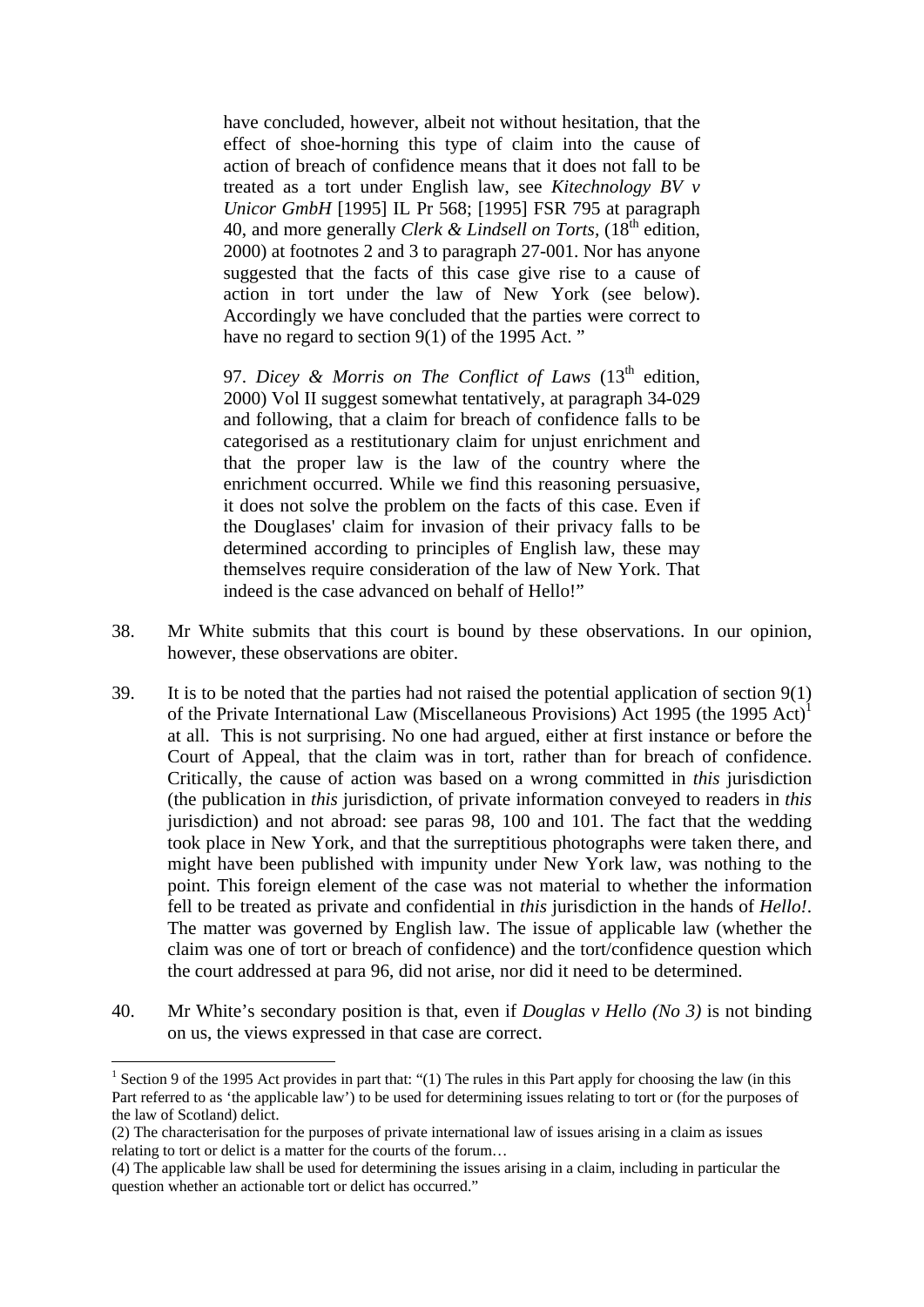- 41. If we are not bound by the case, Mr White's reliance on it seems to us to be problematic. First, the court clearly regarded assimilating a claim to protect privacy rights with a claim for breach of confidence as unsatisfactory: hence the "shoehorning" metaphor. Secondly, the court expressly said it was hesitant about not categorising the claim as a tort. Thirdly, the court found persuasive the suggestion in *Dicey & Morris on the Conflict of Laws* that a claim for breach of confidence fell to be categorised as a claim for unjust enrichment. However, this (tentative) categorisation of a claim for breach of confidence, involving privacy rights as a claim for unjust enrichment for the purposes of private international law, obviously troubled the authors of *Dicey & Morris on the Conflict of Laws.* In the subsequent edition to that referred to by the Court of Appeal, they highlighted some significant difficulties with this classification and went on to say: "...the argument for looking beyond the historical, domestic divide between law and equity and treating all non-contractual claims to protect privacy as involving "issues in tort" under the 1995 Act is one which merits serious consideration should an appropriate case arise for decision." See *Dicey & Morris on the Conflict of Laws* 15th ed, 2012, paras 34-091 to 34-092 and 35-141.
- 42. The Court of Appeal's observations have also been commented on by the authors of *Confidentiality*, third edition at para 2-024. They say that the court's natural inclination in *Douglas v Hello (No 3)* towards tort as the basis of the claim was sound, and the problem which troubled the court about "shoe-horning" breach of privacy into breach of confidence is best addressed by recognising the difference between them; a view that accords with the more recent approach of the Court of Appeal in *Murray v Big Pictures (UK) Ltd* and *Imerman v Tchenguiz.* The authors go on to suggest, at para 2-084, that it is more realistic to regard damages in article 8 cases as based in tort rather than on a strained concept of an equitable obligation and the authorities appear to be moving in that direction.
- 43. Against this background, we cannot find any satisfactory or principled answer to the question why misuse of private information should not be categorised as a tort for the purposes of service out of the jurisdiction. Misuse of private information is a civil wrong without any equitable characteristics. We do not need to attempt to define a tort here. But if one puts aside the circumstances of its "birth", there is nothing in the nature of the claim itself to suggest that the more natural classification of it as a tort is wrong.
- 44. If the issue is looked at as a matter of private international law, as the authors of *Dicey, Morris & Collins on the Conflict of Laws* 15<sup>th</sup> edition, 2012 note at para 34-092, foreign wrongs concerned with privacy may fall to be categorised as tortious under Part III of the 1995 Act though the same events, if occurring in England, would be classified as non-tortious; and such a state of affairs is likely to give rise to "characterisation problems of some complexity." We note too that, at least in certain common law jurisdictions, where the issue of classification has arisen, the tort nomenclature has been used or recommended in respect of wrongs concerned with privacy, either as a matter of the development of the common law, or through statute: see for example in New Zealand, *Hosking v Runting* (2005) 1 NZLR 1 at paras 46 to 50, 108 to 118 and 245 to 246; in Canada, where the four Canadian provinces which have enacted legislation for invasions of privacy describe it as a tort (*Privacy Act*  RSBC 1996 c 373 (British Columbia), *Privacy Act,* CCSM 1996, c P125 (Manitoba); *Privacy Act.* RSS 1978, c P-24 (Saskatchewan), *Privacy Act* RSNL 1990 c P-22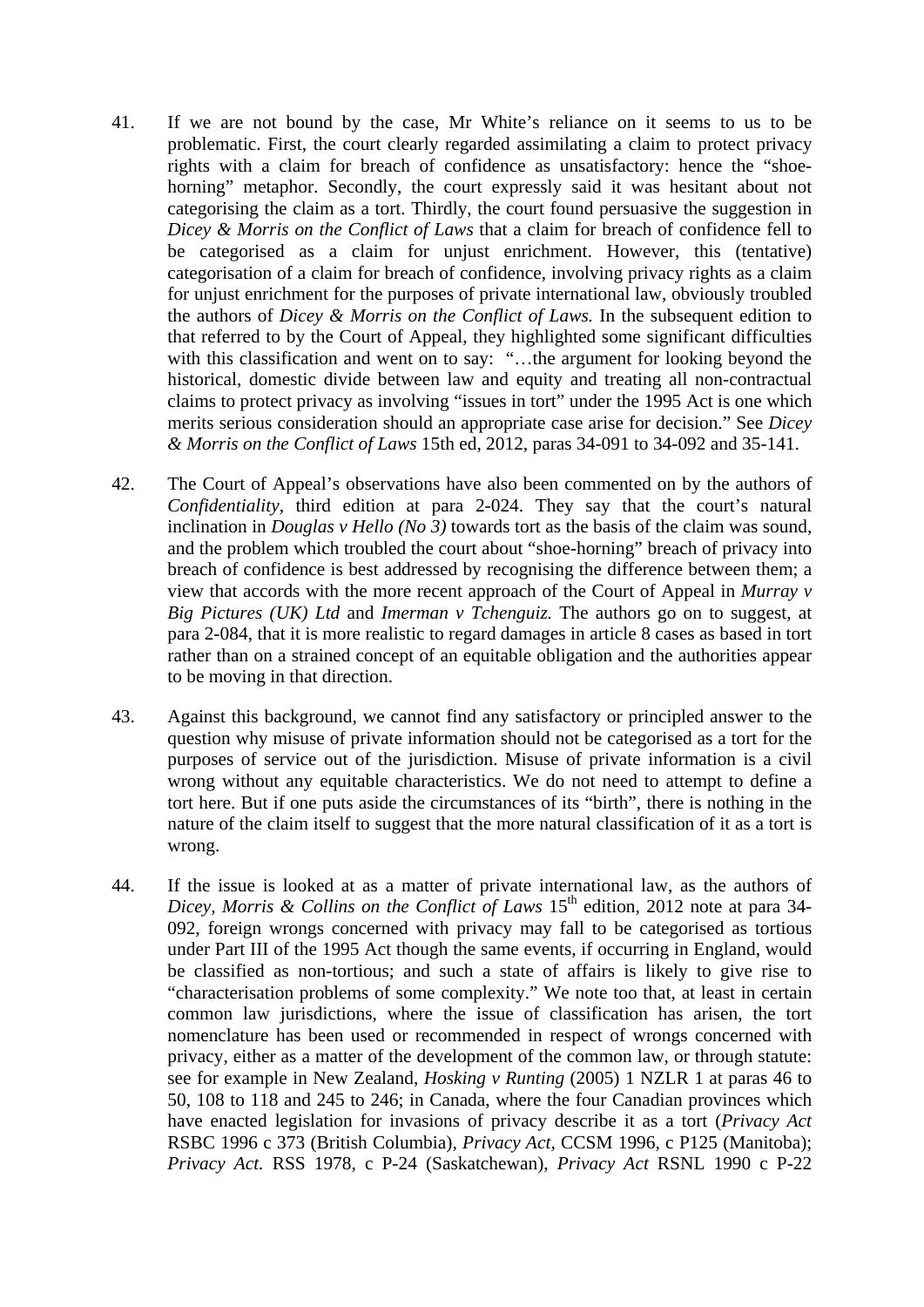(Newfoundland and Labrador); and "Serious Invasions of Privacy in the Digital Era, the Final Report of the Australian Law Reform Commission, ALRC Report 123, at paras 4.41 to 4.50.

- 45. Nor are we persuaded by Mr White's further argument that the use of the nomenclature of breach of confidence has not caused particular problems in practice. In the present case it has caused a problem; and we think in this digital age, such problems may well arise with more frequency.
- 46. Furthermore we do not think the answer is to be found in the reasoning of the Court of Appeal in *Kitechnology*. *Kitechnology* concerned what might now be described as a traditional action for breach of confidence. The plaintiffs were owners of confidential information relating to novel plastic coated pipes; the defendants were German companies and individuals domiciled in Germany, who it was alleged had used the plaintiffs' confidential information. One issue the court had to consider was whether, in relation to (non-contractual) claims for breach of confidence, the claims arose in tort, thus giving the court jurisdiction under Article 5(3) of the Brussels Convention (which provided that a person domiciled in a Contracting State may be sued in another Contracting State in matters relating to tort, delict or quasi delict in the courts for the place where the harmful event occurred).
- 47. Evans LJ (with whom Sir Donald Nicholls V.C. as he then was, and Waite LJ agreed) said the classification of the claims for English law was the starting point for consideration of whether they fell within Article 5(3). At p.777 he said it was clear that such claims do not arise in tort, citing *Metall und Rohstoff AG v Donaldson Lufkin & Jenrette Inc.* [1990] 1 Q.B. 391 at p.14 where Slade LJ said that:

"No civil injury is to be classed as a tort if it is only a breach of trust or some other merely equitable obligation. The reason for this exclusion is historical only. The law of torts is in its origin a part of the common law, as distinguished from equity, and it was unknown to the Court of Chancery."

- 48. The decision in *Kitechnology*, therefore, turned on the historical distinction that existed before the Judicature Act 1873 between the courts of common law and the Court of Chancery. It would seem an odd and adventitious result for the defendant, if the historical accident of the division between equity and the common law resulted in the claimants in the present case being unable to serve their claims out of the jurisdiction on the defendant.
- 49. We would add that, as Tugendhat J pointed out at paras 54 to 57 of his judgment in the present case, there now appears to be no sound reason of policy (for the CPR) not to permit service out of the jurisdiction in relation to claims based on equitable obligations - other than those specifically mentioned in CPR 3.1 PD 6B - including claims for breach of confidence. He said:

"54. Judges commonly adopt one or both of two approaches to resolving issues as to the meaning of a legal term, in this case the word "tort". One approach is to look back to the history or evolution of the disputed term. The other is to look forward to the legislative purpose of the rule in which the disputed word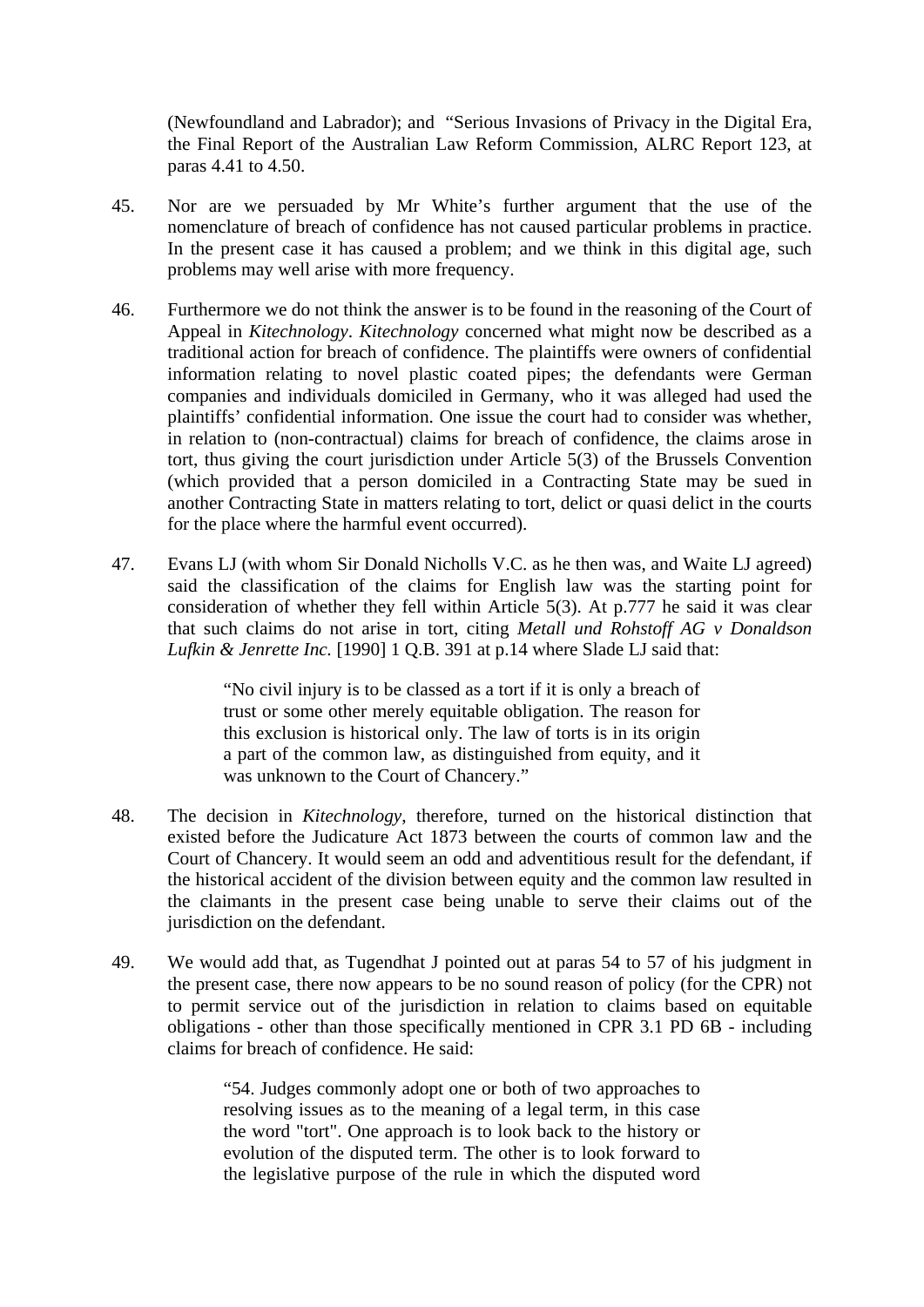appears. A term may have different meanings in different contexts. What is now para 3.1 of the Practice Direction has a history which includes the RSC Order 11 rule 1, and goes back to 1852, when service out of the jurisdiction was first authorised by statute (before that proceedings could only be brought if service could be effected within the jurisdiction). In cases on the meaning of terms in para 3.1 and its predecessors, the courts have adopted the historical approach. Counsel were unable to point to any instance where the court had approached the question by looking for the legislative purpose.

55. Thus in *Metall & Rohstoff v. Donaldson Inc.* [1990] 1 Q.B. 391at p473E Slade LJ set out the ground which was then Ord 11 r.1(1) (to which ground  $3.1(12)$  is the current successor (claims about trusts etc)) and said that, no doubt for reasons of policy, the rules clearly contemplate that any other claim which on its proper analysis is founded on a trust shall not fall within the ambit of the rule. But he assumed the reason of policy, without identifying it. And he went to say at p474C-E:

"In our judgment, it is clear beyond argument that a claim which is founded on any of the three categories of constructive trust which we have mentioned cannot be said to be "founded on a tort" within the meaning of R.S.C., Ord. 11, r.  $1(1)(f)$ . The law of tort has nothing whatever to do with any such claim. In all such cases the wrongful conduct of the defendant occurs against the background of a pre-existing trust and the claim is founded on that trust. As is stated in Salmond & Heuston on *Torts*, 19th ed., p. 14, under the heading "Tort and Equity:"

 'No civil injury is to be classed as a tort if it is only a breach of trust or some other merely equitable obligation. The reason for this exclusion is historical only. The law of torts is in its origin a part of the common law, as distinguished from equity, and it was unknown to the Court of Chancery.'

56. If there ever had been a reason of policy for not permitting service out of the jurisdiction in such cases, then it must have fallen away, because the legislature then introduced what is now ground (16). When I invited Mr White to assist me on what reason of policy there might be for not permitting service out of the jurisdiction in relation to claims based on equitable obligations (other than those specifically mentioned in the grounds in PD para 3.1), including claims for breach of confidence, the only suggestion that he was able to offer was that civil law jurisdictions do not recognise equitable obligations. But there are two observations to be made as to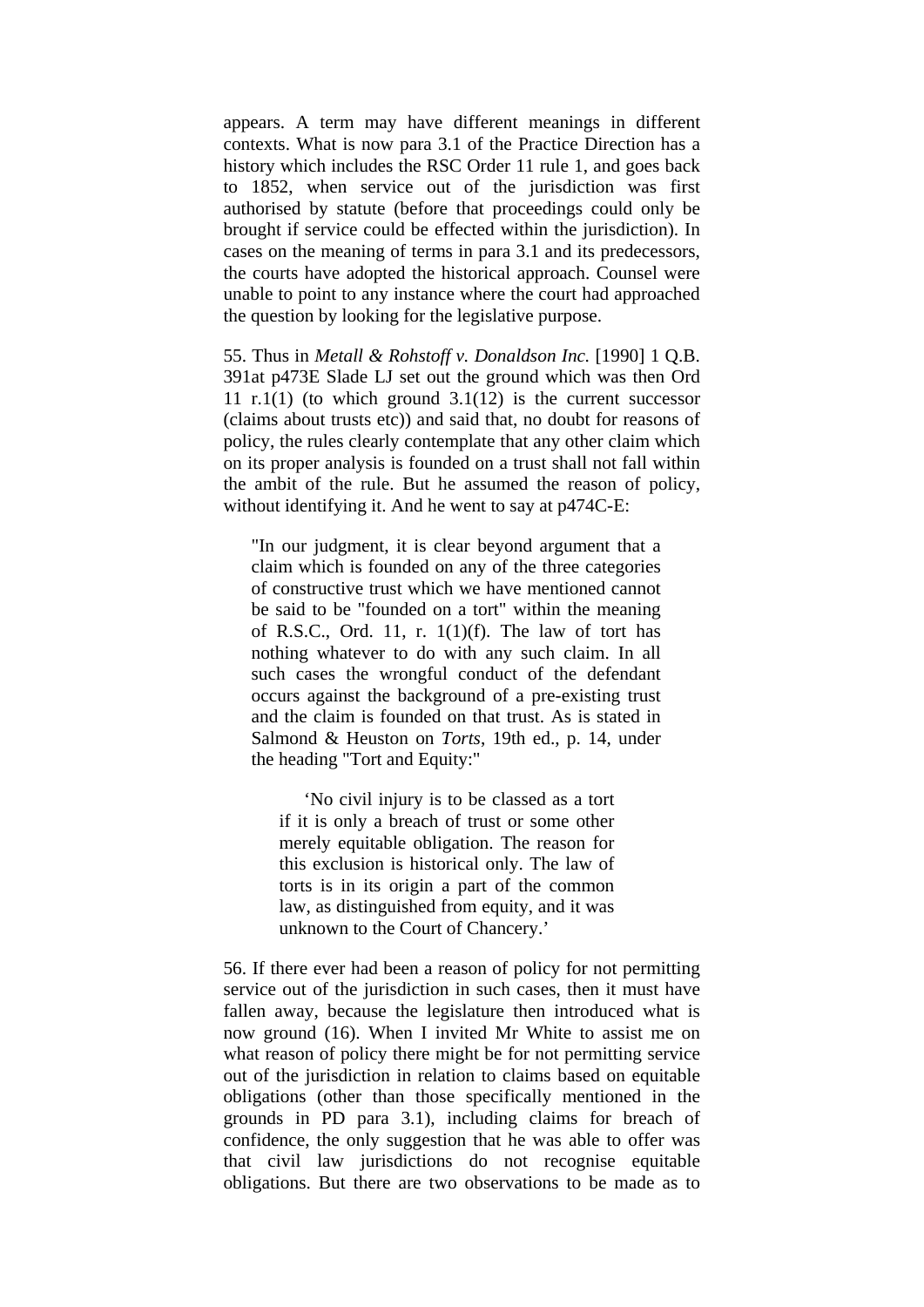that suggestion. It would not explain a policy to exclude service out in the many common law jurisdictions in the world which do recognise equitable obligations. And civil law jurisdictions have managed to develop civil liability for breaches of an obligation of confidence in relation to personal information without the benefit of a historical equivalent of the law of equity. For example, French law recognised civil liability for interference with a right to privacy even before the Code Civil was amended to give a statutory right in Art 9 (Dicey & Morris on *Conflict of Laws* 15<sup>th</sup> ed para 34-092, text to note 465).

57. Moreover, history does not determine identity. The fact that dogs evolved from wolves does not mean that dogs are wolves. So the editors write that there is an argument for looking beyond the historical domestic divide between law and equity: *ibid* text to note 472."

- 50. We accept that the decision in *Kitechnology* would be binding on us if the cause of action for misuse of private information were an action for breach of confidence. But for the reasons already given, it is not.
- 51. We come back then to the question we have to decide. Against the background we have described, and in the absence of any sound reasons of policy or principle to suggest otherwise, we have concluded in agreement with the judge that misuse of private information should now be recognised as a tort for the purposes of service out the jurisdiction. This does not create a new cause of action. In our view, it simply gives the correct legal label to one that already exists. We are conscious of the fact that there may be broader implications from our conclusions, for example as to remedies, limitation and vicarious liability, but these were not the subject of submissions, and such points will need to be considered as and when they arise.

### **(ii) The meaning of damage in section 13 of the DPA, in particular, whether there can be a claim for compensation without pecuniary loss**

52. Section 1(1) of the DPA provides:

"personal data" means data which relate to a living individual who can be identified—

(a) from those data, or

(b) from those data and other information which is in the possession of, or is likely to come into the possession of, the data controller…"

#### 53. Section 3 provides:

"In this Act "the special purposes" means any one or more of the following—

(a) the purposes of journalism,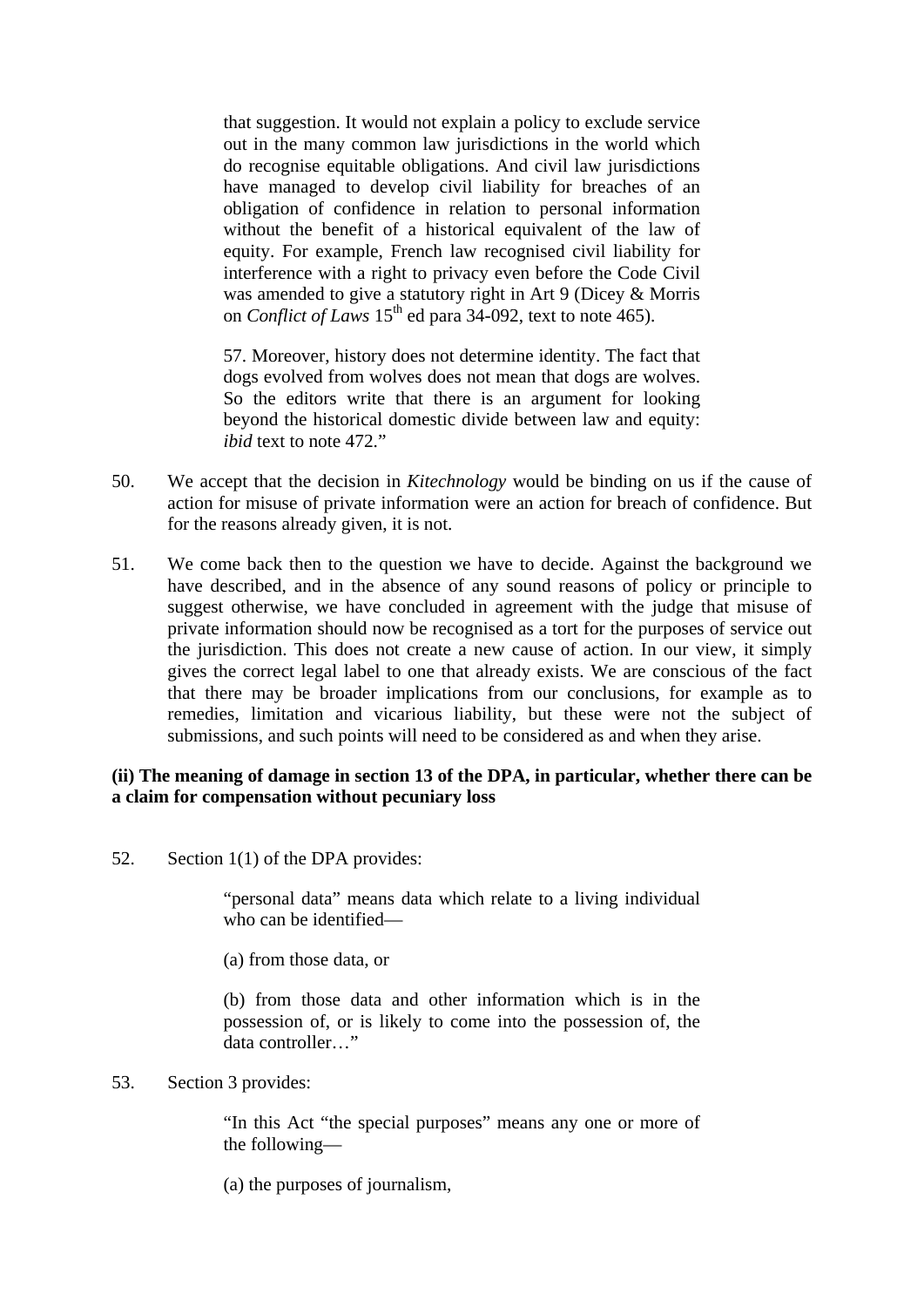(b) artistic purposes, and

(c) literary purposes."

54. Section 13 provides:

 "(1) An individual who suffers damage by reason of any contravention by a data controller of any of the requirements of this Act is entitled to compensation from the data controller for that damage.

(2) An individual who suffers distress by reason of any contravention by a data controller of any of the requirements of this Act is entitled to compensation from the data controller for that distress if—

(a) the individual also suffers damage by reason of the contravention, or

(b) the contravention relates to the processing of personal data for the special purposes".

- 55. The DPA was intended to implement Directive 95/46/EC ("the Directive") which is a directive "on the protection of individuals with regard to the processing of personal data and on the free movement of such data".
- 56. The Directive as a whole is aimed at safeguarding privacy rights in the context of data-management. This is repeatedly emphasised in the recitals.

"(2) Whereas data-processing systems are designed to serve man; whereas they must, whatever the nationality or residence of natural persons, respect their fundamental rights and freedoms, notably the right to privacy, and contribute to economic and social progress, trade expansion and the wellbeing of individuals;

……

(7) Whereas the difference in levels of protection of the rights and freedoms of individuals, notably the right to privacy, with regard to the processing of personal data afforded in the Member States may prevent the transmission of such data from the territory of one Member State to that of another Member State; whereas this difference may therefore constitute an obstacle to the pursuit of a number of economic activities at Community level, distort competition and impede authorities in the discharge of their responsibilities under Community law; whereas this difference in levels of protection is due to the existence of a wide variety of national laws, regulations and administrative provisions;

…..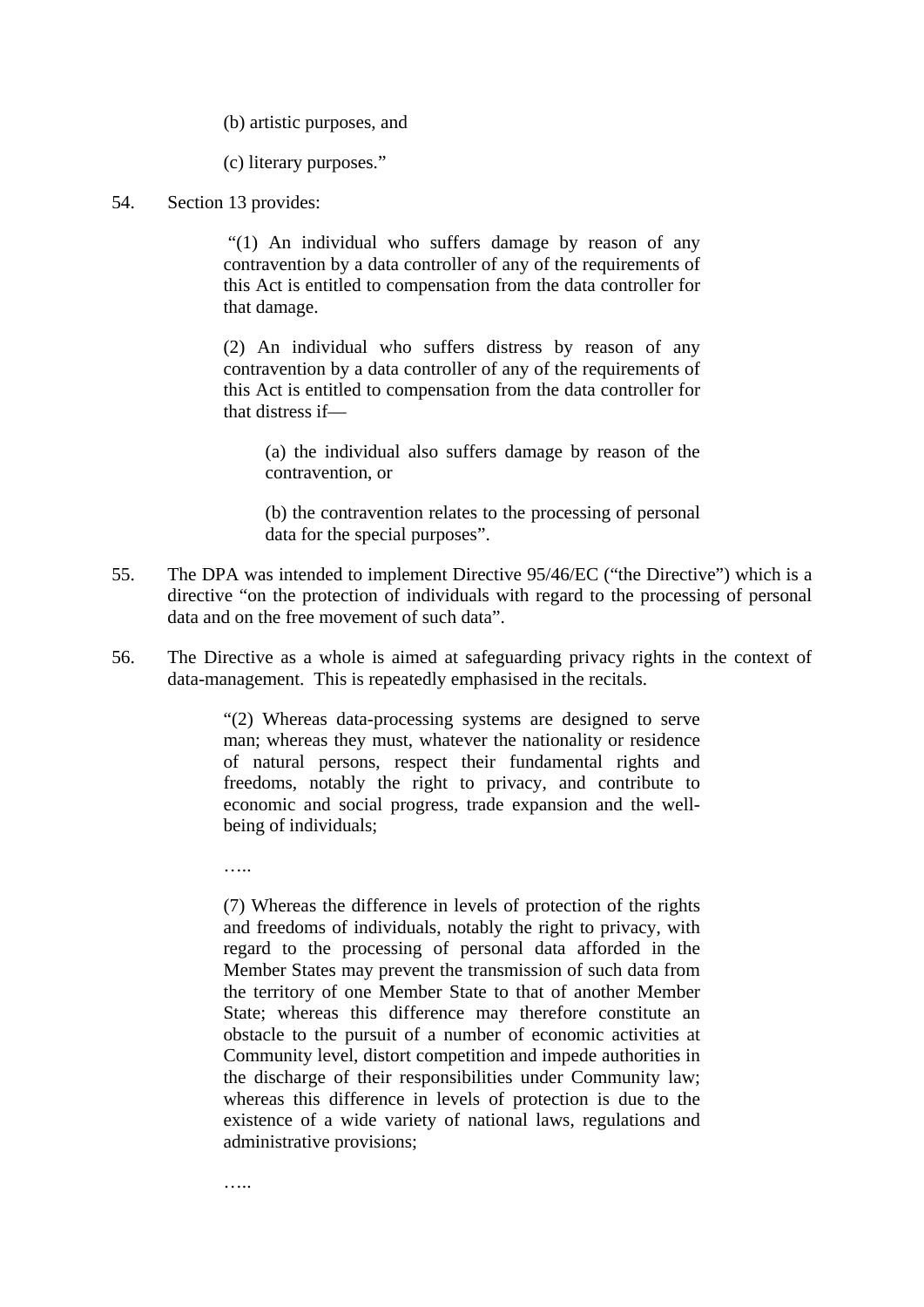(10) Whereas the object of the national laws on the processing of personal data is to protect fundamental rights and freedoms, notably the right to privacy, which is recognized both in Article 8 of the European Convention for the Protection of Human Rights and Fundamental Freedoms and in the general principles of Community law; whereas, for that reason, the approximation of those laws must not result in any lessening of the protection they afford but must, on the contrary, seek to ensure a high level of protection in the Community;

(11) Whereas the principles of the protection of the rights and freedoms of individuals, notably the right to privacy, which are contained in this Directive, give substance to and amplify those contained in the Council of Europe Convention of 28 January 1981 for the Protection of Individuals with regard to Automatic Processing of Personal Data…."

57. Article 1 provides:

### "Object of the Directive

In accordance with this Directive, Member States shall protect the fundamental rights and freedoms of natural persons, and in particular their right to privacy with respect to the processing of personal data."

58. Article 23 provides:

"1. Member States shall provide that any person who has suffered damage as a result of an unlawful processing operation or of any act incompatible with the national provisions adopted pursuant to this Directive is entitled to receive compensation from the controller for the damage suffered."

### *The issues*

59. Two issues arise in relation to the DPA. The first is whether the claimants are entitled to recover damages for distress for the alleged breaches of the data protection principles. It is common ground that on a literal interpretation of section 13, they are not entitled to recover such damages because their claims do not fall within either section  $13(2)(a)$  or (b). They do not allege that they suffered pecuniary loss in addition to their distress; and their claims do not relate to the processing for any of the special purposes defined in section 3. The principal questions that arise under the first issue are (i) whether the decision in *Johnson v Medical Defence Union* is authority binding on this court that the meaning of "damage" in section 13(1) is "pecuniary loss" save in the circumstances set out in section 13(2); (ii) whether "damage" in article 23 of the Directive includes non-pecuniary loss such as distress; (iii) if "damage" in article 23 includes non-pecuniary loss, whether section 13 can and should be interpreted compatibly with article 23 in accordance with the *Marleasing*  principles: *Marleasing SA v La Comercial Internacional de Alimentacion SA* C-106/89 [1990] ECR I-4135 CJEU; and (iv) whether section 13(2) should be disapplied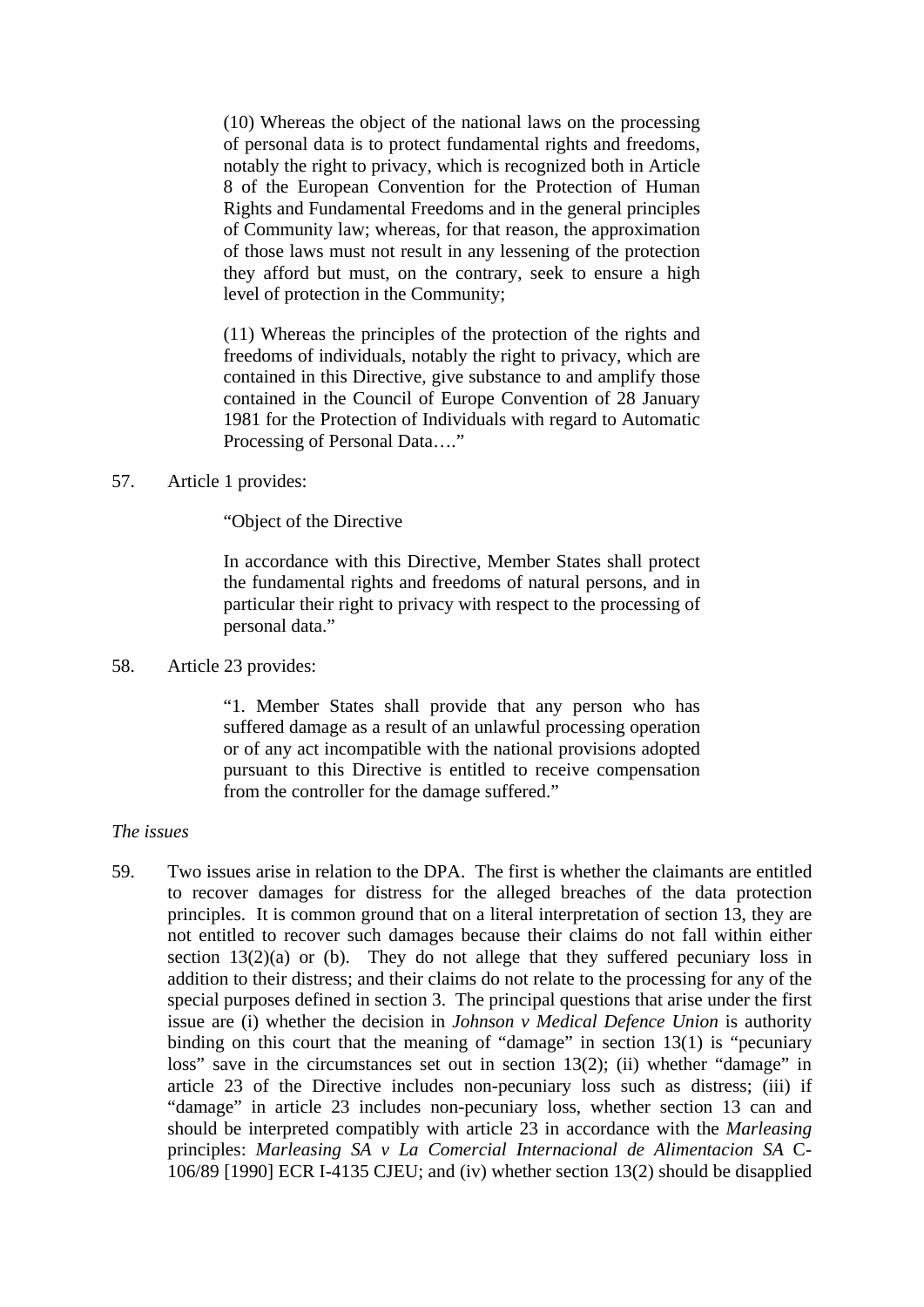in so far as it is incompatible with article 23 of the Directive in accordance with the principles articulated by this court in *Benkharbouche and Janah v Embassy of Sudan and others* [2015] EWCA Civ 33 at paras 69 to 85.

60. The second issue is whether the BGI is "personal data" under section 1(1) of the DPA. We address that issue at paras 106 to 133 below.

# *Johnson v MDU*

- 61. In *Johnson v MDU,* the claimant (who was an orthopaedic surgeon) made a claim under the DPA in respect of the MDU's withdrawal of its discretionary insurance and assistance in support of his professional practice. The claimant contended that the withdrawal of support had come about as a result of unfair processing of his data contrary to the DPA. The judge held that there had been no breach of the data protection principles, but that, if liability had been established, he would have awarded damages for distress and £10.50 for pecuniary loss.
- 62. In the Court of Appeal, Buxton LJ gave the lead judgment. He held that the judge was wrong to hold that there had been a breach of the data protection principles. At para 54, he said that this decision was:

" sufficient to dispose of the entire proceedings in favour of the MDU, but in view of the detailed argument that we have received about the other issues I go on to consider them."

- 63. He then addressed the issues of processing and fairness (both of which also went to the question of liability) and decided them adversely to the claimant. At para 71, he nevertheless went on to consider what compensation the claimant would have recovered "on what is now the triple hypothesis that his case fell under the 1998 Act; was handled unfairly in the terms of that Act; and that unfairness caused him to lose his membership of the MDU". At para 74, Buxton LJ rejected the submission that the reference to "damage" in article 23 of the Directive could be read as including "distress". He said that there was "no compelling reason to think that 'damage' in the Directive has to go beyond its root meaning of pecuniary loss". He added that, if a party could establish that a breach of the requirements of the Directive had led to a breach of his rights under article 8 of the Convention, then he could recover for that breach under the Directive "without necessarily pursuing the more tortuous path or recovery for a breach of article 8 as such". But that was not the instant case because the claimant had conceded that he could not make a complaint under article 8 of the Convention.
- 64. At para 76, he said that the judge had not been entitled to find that the claimant had suffered any pecuniary loss. At para 77, he therefore concluded that the claimant could not claim damages for distress under section 13(2)(a) of the DPA because he had "failed to prove damages in terms of section 13(1)". At para 79 he said that he would dismiss the appeal, allow the cross-appeal and uphold the judge's order in dismissing the claim.
- 65. He then considered whether to make a reference to the European Court of Justice and declined to do so. He identified two possible issues. The first concerned the proper understanding of processing in the context of the Directive. The second was the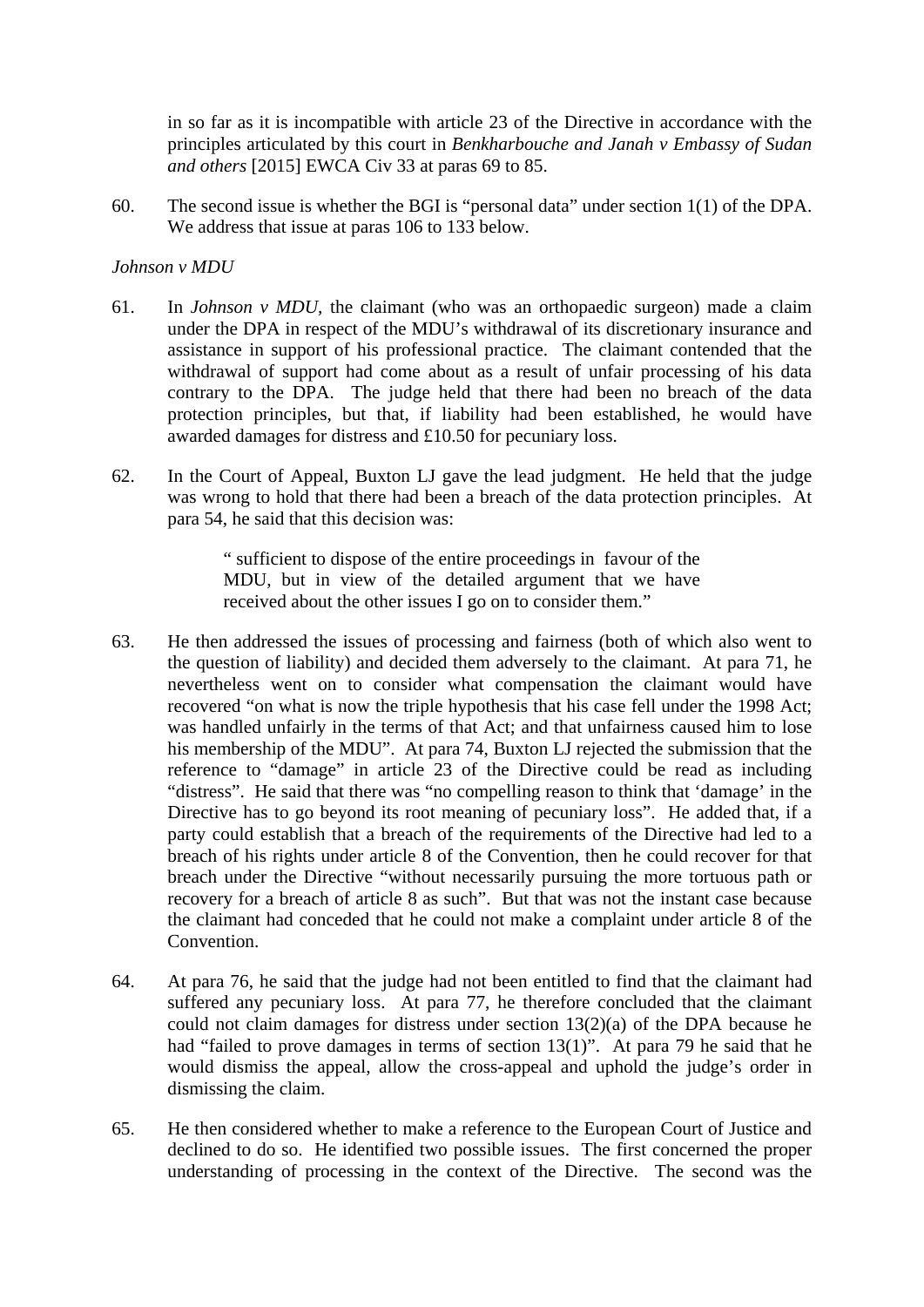proper construction of article 23 of the Directive and whether it had been properly transposed into domestic law by section 13 of the DPA. He then said at para 80:

"However, and additionally, there are substantial grounds, not affected by either of those issues, why the appeal must fail in any event. That being so, it would not be appropriate to occupy the time of the ECJ on matters that cannot affect the outcome of the litigation. "

- 66. Mr White submits that Buxton LJ decided that "damage" in section 13 meant only pecuniary loss and did not include distress. He says that this decision was part of the ratio of the judgment and not mere obiter dicta. He places particular weight on para 80 of the judgment. We should add that the other two members of the court (Arden and Longmore LJJ) agreed with Buxton LJ on the section 13 issue.
- 67. If the analysis is restricted to para 80 of the judgment, we accept that it would seem that what Buxton LJ said about the construction of section 13 formed part of the ratio of his decision. But it cannot be so restricted. Buxton LJ made it clear at para 54 that the following passage (which included the discussion about section 13) was not necessary for his decision. This was reinforced by para 71 where he made it clear that he was considering the issue of compensation on the "triple hypothesis" that the claim succeeded on liability. Leaving para 80 aside, it is plain that his conclusion on the compensation issue was not necessary for his determination of the appeal. Para 80 was a postscript following the decision to dismiss the appeal. It was concerned only with the question whether to make a reference to the ECJ. We accept that, if there were some doubt as to whether the relevant passage in the judgment was part of the ratio, then para 80 could be taken into account in order to resolve it. But there is no such doubt. Accordingly, the reasons given for not making a reference cannot be relied on to interpret the body of the judgment. It would seem that at para 80 Buxton LJ overlooked what he had said earlier in his judgment. That is perhaps unfortunate, but it is no more than that.
- 68. We conclude, therefore, that what was said in *Johnson v MDU* as to the proper interpretation of section 13 of the DPA was obiter dicta and not binding on this court.
- 69. In *Murray v Big Pictures (UK) Ltd*, the Court of Appeal seemed to accept that it was arguable that section 13 permits recovery for mere non-pecuniary loss (see para 63). The issue was raised again in *Halliday v Creation Consumer Finance* [2013] EWCA Civ 333. But it was not decided because the data controller conceded that nominal damage was "damage" for the purposes of the Directive and section 13(2) of the DPA. In that case, the court held that the data subject had suffered nominal pecuniary damage (equivalent to £1) and went on to award compensation for distress of £750. In a number of subsequent cases, the courts have adopted the *Halliday* approach and used an award of nominal compensation for pecuniary loss as a gateway for an award of substantial compensation for distress.

*Does "damage" in article 23 of the Directive include non-pecuniary loss?* 

70. Mr White submits that "damage" in article 23 does not include non-pecuniary loss such as distress or what is in some jurisdictions called "moral damage". He relies on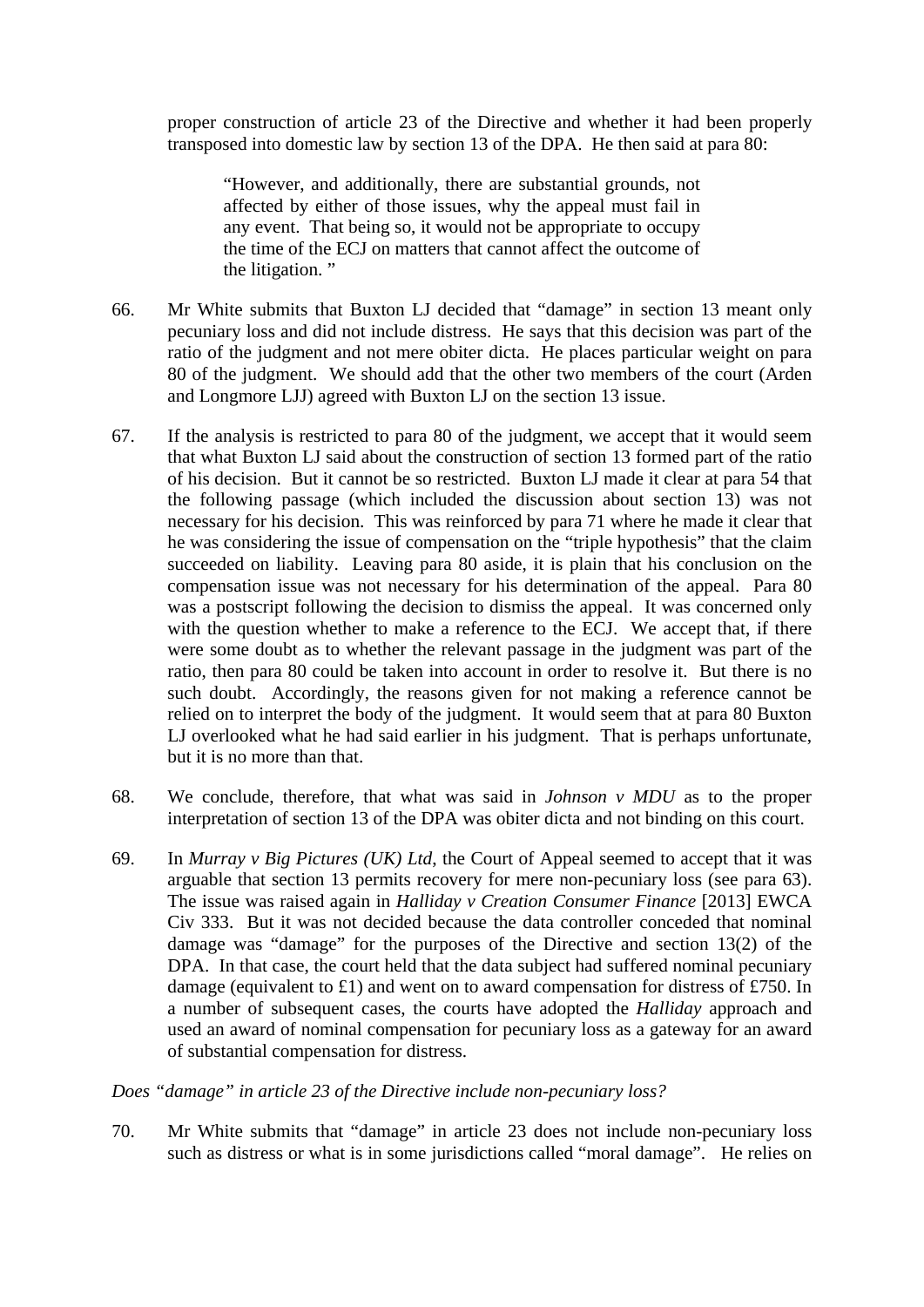the observations of Rosemary Jay in *Data Protection Law and Practice* (4<sup>th</sup> ed) at para 14-34:

#### "**Moral damages**

One of the grounds on which the Commission argued that the UK had not implemented the Directive correctly was that the UK Act does not provide for "moral damages". The term "moral damages" may be unfamiliar to many UK lawyers. It is a right to compensation for breach of individual rights where the rights are non-pecuniary or non-property based. It covers rights such as business reputation or the right to privacy. There is no reference to moral damages in the Directive. Article 23 provides that Member States shall provide that any person who suffers damage as a result of an unlawful processing operation or of any act incompatible with the national provisions adopted pursuant to this Directive is entitled to receive compensation from the controller for the damage suffered. There is no presumption in EU law that the term "damages" includes moral damages. Nothing in the recital to the Directive refers to moral damage. We have found nothing in Commission or Article 29 WP papers to suggest that the Directive requires compensation for moral damages. As there is no published material setting out the basis for the Commission's view one can only hazard the guess that her view is that "an effective remedy" must include some element of compensation for any breach of the DPA and therefore where a breach has caused a hurt to feelings or dignity but no actual loss a remedy in damages should be provided by the UK courts. On the other hand it can be strongly argued that there is no such obligation as long as the domestic legal system provides an effective set of remedies. Moreover the fact that awards can be made for distress (the moral damage equivalent) where the breach involves the literary, journalistic or artistic purposes would argue that any reputational damage is likely to be covered."

71. Mr White also relies on the High Court of Ireland decision of Feeney J in *Collins v FBD Insurance Plc* [2013] IEHC 137. The issue in that case was whether the plaintiff was entitled to general damages under section 7 of the Data Protection Acts in the absence of any damage including special damage. The judge said at para 4.4 that to interpret the domestic statute as permitting an award of damages for non-pecuniary loss would expand the scope of section 7 beyond that provided for in the Act "or required by the Directive". His attention was drawn to section 13(2) of the DPA and the fact that it provides for damages for distress to be recoverable in certain circumstances. He said that the UK Act "goes beyond the requirements in the Directive and expressly provided for compensation for distress". We recognise that this is authority for an interpretation of article 23 of the Directive that would exclude compensation for distress. But we are unable to place much weight on it, since it does not address any of the reasoning which, as we shall explain, leads us to conclude that "damage" in article 23 includes non-pecuniary loss including distress.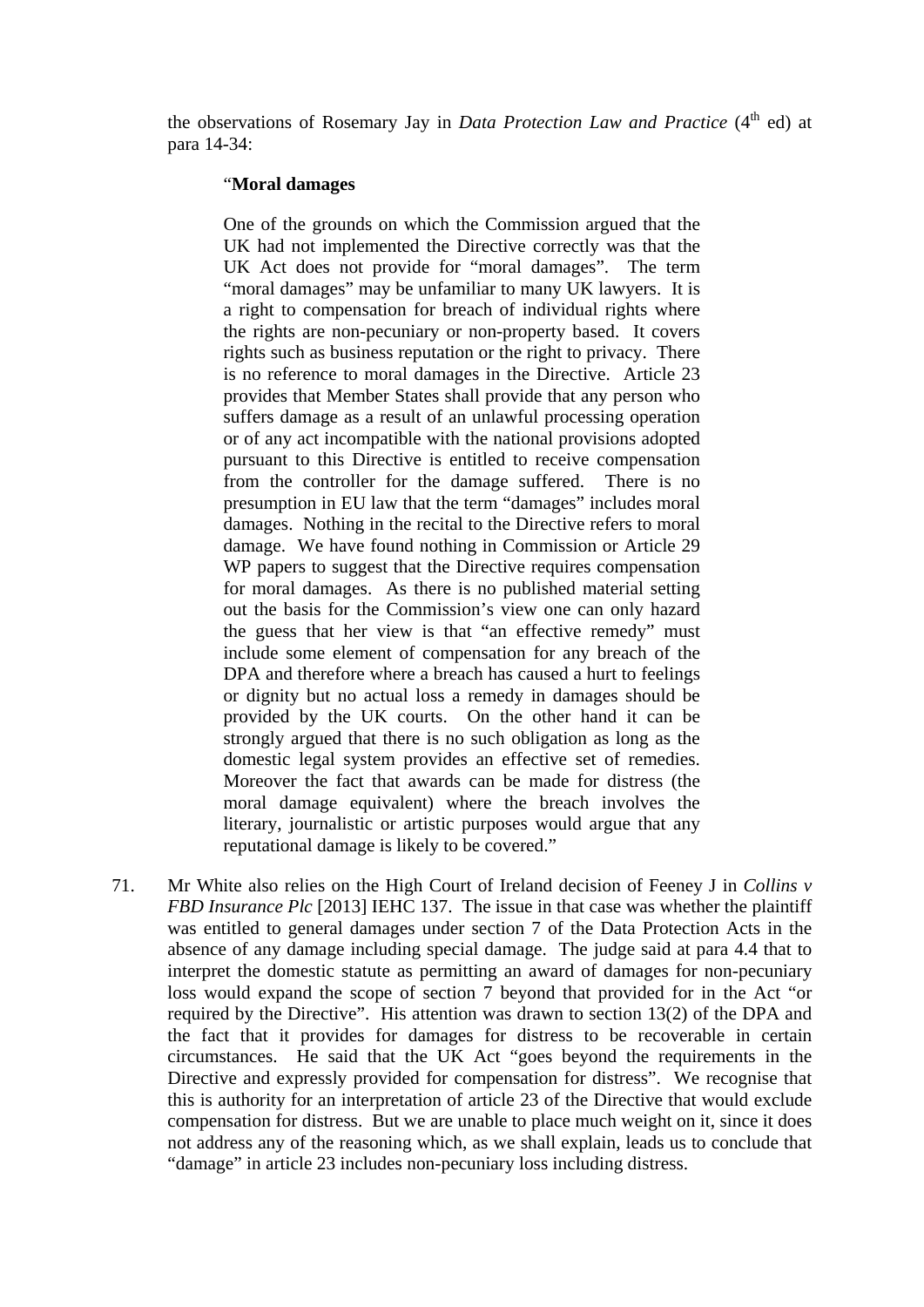72. It is a well-established principle of EU law that legal terms have an autonomous meaning which will not necessarily accord with their interpretation in domestic law. Thus, in *Fish Legal v Information Commissioner* (Case C-279/12) [2014] QB 521, at para 42, the CJEU said:

> "According to settled case-law, the need for the uniform application of European Union law and the principle of equality require that the terms of a provision of European Union law which makes no express reference to the law of the Member States for the purpose of determining its meaning and scope must normally be given an autonomous and uniform interpretation throughout the European Union, which must take into account the context of that provision and the purpose of the legislation in question (see, inter alia, *Flachglas Torgau*, paragraph 37)."

73. The decision of the ECJ in *Leitner v TUI Deutschland GmbhH & Co KG ECR* [2002] ECR 1-1631 is instructive here, albeit that this case concerned the construction of a different directive, namely Directive 90/314/EEC on package travel. The ECJ held that article 5 of that directive, which referred to compensation for "damage" resulting from a failure to perform or the improper performance of a package holiday contract, conferred a right to compensation for non-material damage. The Advocate-General said at para 29 of his opinion:

> " In view of the fact that the Directive employs the term 'damage' in a general sense without any restrictive connotation, it must be inferred - and on this point I find myself in agreement with the observations of the Commission and the Belgian Government - that the concept should be interpreted widely, that is to say in favour of the argument that, at least in principle, the scope of the Directive was intended to cover all types of damage which have any causal link with the nonperformance or improper performance of the contract".

And at para 38:

"As regards Community case-law, I must point out that, albeit in respect of the Community's non-contractual liability, clear positions have been adopted in favour of extending the concept of damage to include non-material damage. On several occasions, in fact, the Court of First Instance has recognised that such liability may be extended to non-material damage provided that genuine quantifiable damage has occurred: thus, at least in principle, damage arising from the loss of the opportunity to study, and damage connected with loss of a company's image and reputation have been considered liable for compensation."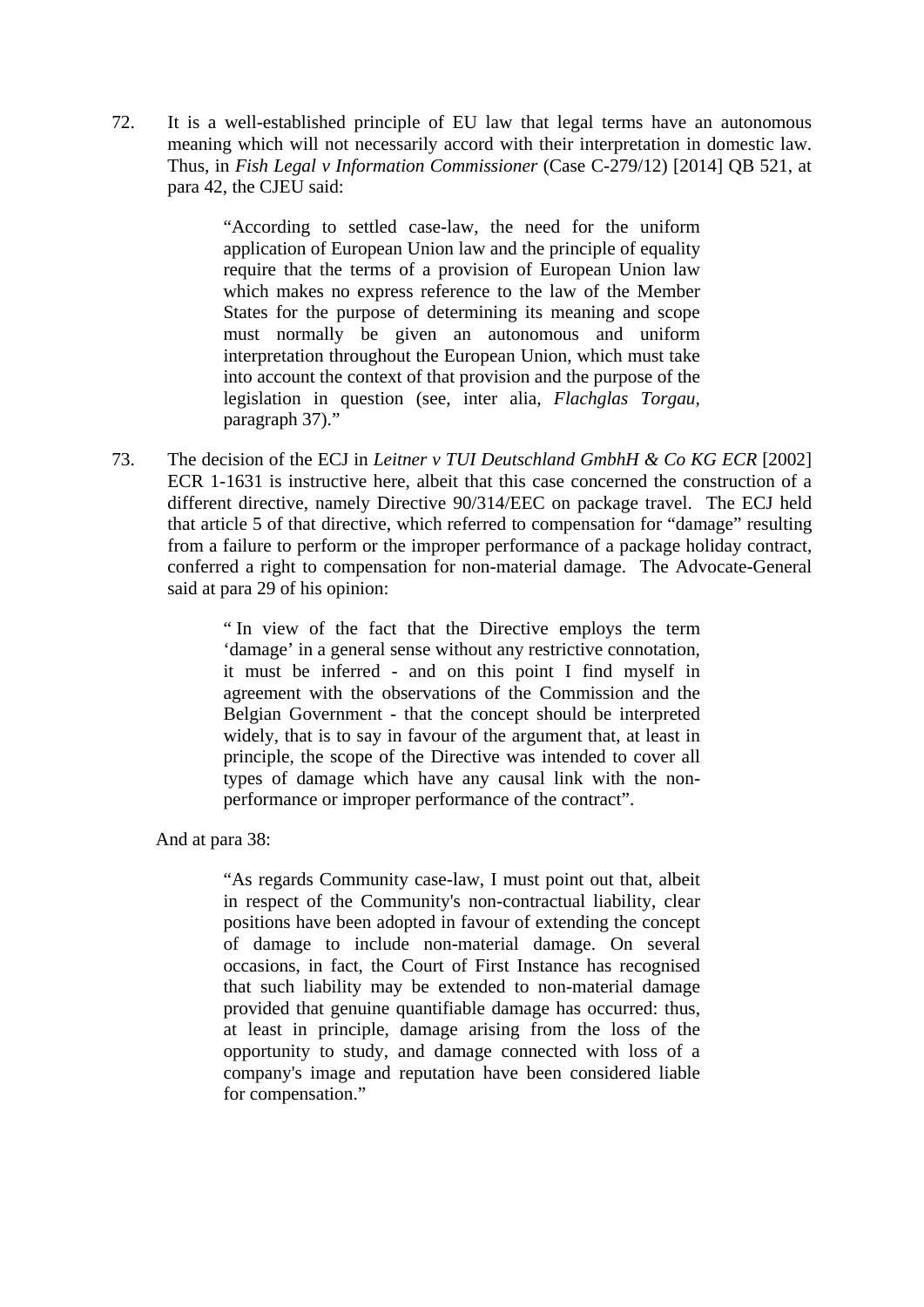74. The court took much the same view:

"21 It is not in dispute that, in the field of package holidays, the existence in some Member States but not in others of an obligation to provide compensation for non-material damage would cause significant distortions of competition, given that, as the Commission has pointed out, non-material damage is a frequent occurrence in that field.

22 Furthermore, the Directive, and in particular Article 5 thereof, is designed to offer protection to consumers and, in connection with tourist holidays, compensation for nonmaterial damage arising from the loss of enjoyment of the holiday is of particular importance to consumers.

23 It is in light of those considerations that Article 5 of the Directive is to be interpreted. Although the first subparagraph of Article 5(2) merely refers in a general manner to the concept of damage, the fact that the fourth subparagraph of Article 5(2) provides that Member States may, in the matter of damage other than personal injury, allow compensation to be limited under the contract provided that such limitation is not unreasonable, means that the Directive implicitly recognises the existence of a right to compensation for damage other than personal injury, including non-material damage."

- 75. The court's reasoning was based on the directive's express aim of harmonising law on package holidays across the EU and on the importance of offering compensation for "non-material damage".
- 76. In our judgment, the same approach to construction leads to the conclusion that article 23 of the Directive must be given its natural and wide meaning so as to include both material and non-material damage. In reaching this conclusion, we have regard to the aim of the Directive as evidenced by the recitals in the preamble and article 1 (see paras 56 and 57 above).
- 77. Since what the Directive purports to protect is privacy rather than economic rights, it would be strange if the Directive could not compensate those individuals whose data privacy had been invaded by a data controller so as to cause them emotional distress (but not pecuniary damage). It is the distressing invasion of privacy which must be taken to be the primary form of damage (commonly referred to in the European context as "moral damage") and the data subject should have an effective remedy in respect of that damage. Furthermore, it is irrational to treat EU data protection law as permitting a more restrictive approach to the recovery of damages than is available under article 8 of the Convention. It is irrational because, as we have seen at paras 56 and 57 above, the object of the Directive is to ensure that data-processing systems protect and respect the fundamental rights and freedoms of individuals "notably the right to privacy, which is recognized both in article 8 of the [Convention] and in the general principles of Community law". The enforcement of privacy rights under article 8 of the Convention has always permitted recovery of non-pecuniary loss.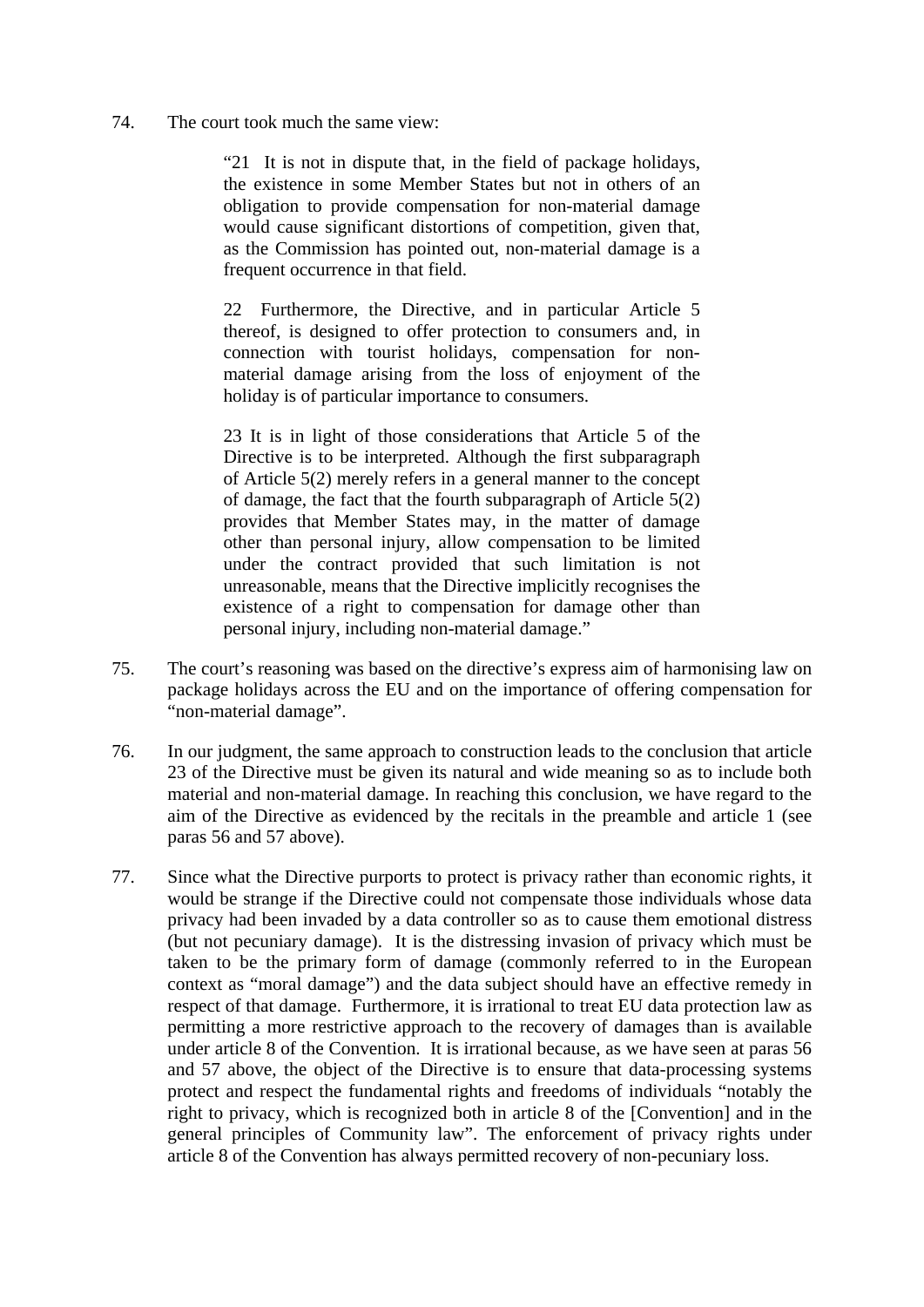- 78. Additionally, article 8 of the Charter of Fundamental Rights of the European Union ("the Charter") makes specific provision for the protection of the fundamental right to the protection of personal data: "everyone has the right to the protection of personal data concerning him or her". It would be strange if that fundamental right could be breached with relative impunity by a data controller, save in those rare cases where the data subject had suffered pecuniary loss as a result of the breach. It is most unlikely that the Member States intended such a result.
- 79. In short, article 23 of the Directive does not distinguish between pecuniary and nonpecuniary damage. There is no linguistic reason to interpret the word "damage" in article 23 as being restricted to pecuniary damage. More importantly, for the reasons we have given such a restrictive interpretation would substantially undermine the objective of the Directive which is to protect the right to privacy of individuals with respect to the processing of their personal data.
- 80. Mr Tomlinson submits that "damage" for the purpose of article 23 extends to nonpecuniary loss (such as distress) where privacy rights under article 8 of the Convention are engaged, but not otherwise. In other words, he accepts that article 23 does not require compensation for non-pecuniary loss unless a data subject has suffered a violation of his rights under article 8 of the Convention.
- 81. In view of our conclusions as to the unrestricted meaning of "damage" in article 23, it necessarily follows that we are unable to accept this submission. But we add the following points. First, Mr Tomlinson's analysis presupposes a two-tier approach to enforcement of rights under the DPA, with a claim for compensation only being available in cases which meet the article 8 seriousness threshold. But the Directive does not distinguish between different categories of data breach (i.e. those which technically engage article 8 rights and those which do not). It is true that the object of the Directive is to protect the right to privacy, but it does not follow that the plain language of article 23 ("damage as a result of an unlawful processing operation or of any act incompatible with the national provisions adopted pursuant to this Directive") should not be given its natural and ordinary meaning. In many cases the resultant damage will be an invasion of privacy which meets the threshold of seriousness required by article 8 of the Convention. But in some cases it will not. There is nothing in the language of article 23 which indicates an intention to restrict the right to compensation to the former. In short, the Directive does not in terms incorporate the article 8 mechanism for protecting article 8 privacy rights, although in practice application of the data protection legislation may achieve the same results.
- 82. Secondly, it is in any event unnecessary in practice to distinguish between cases which reach the article 8 threshold of seriousness and those which do not. If a case is not serious in terms of its privacy implications, then that by itself is likely to rule out any question of recovery of compensation for mere distress.

# *The construction of section 13(2) of the DPA*

83. On a literal interpretation of section 13(2), an individual who suffers distress by reason of a contravention by a data controller of any of the requirements of the DPA is entitled to compensation only if (i) he also suffers pecuniary or material loss by reason of the contravention or (ii) the contravention relates to the processing of personal data for the "special purposes" (journalism, artistic or literary purposes). It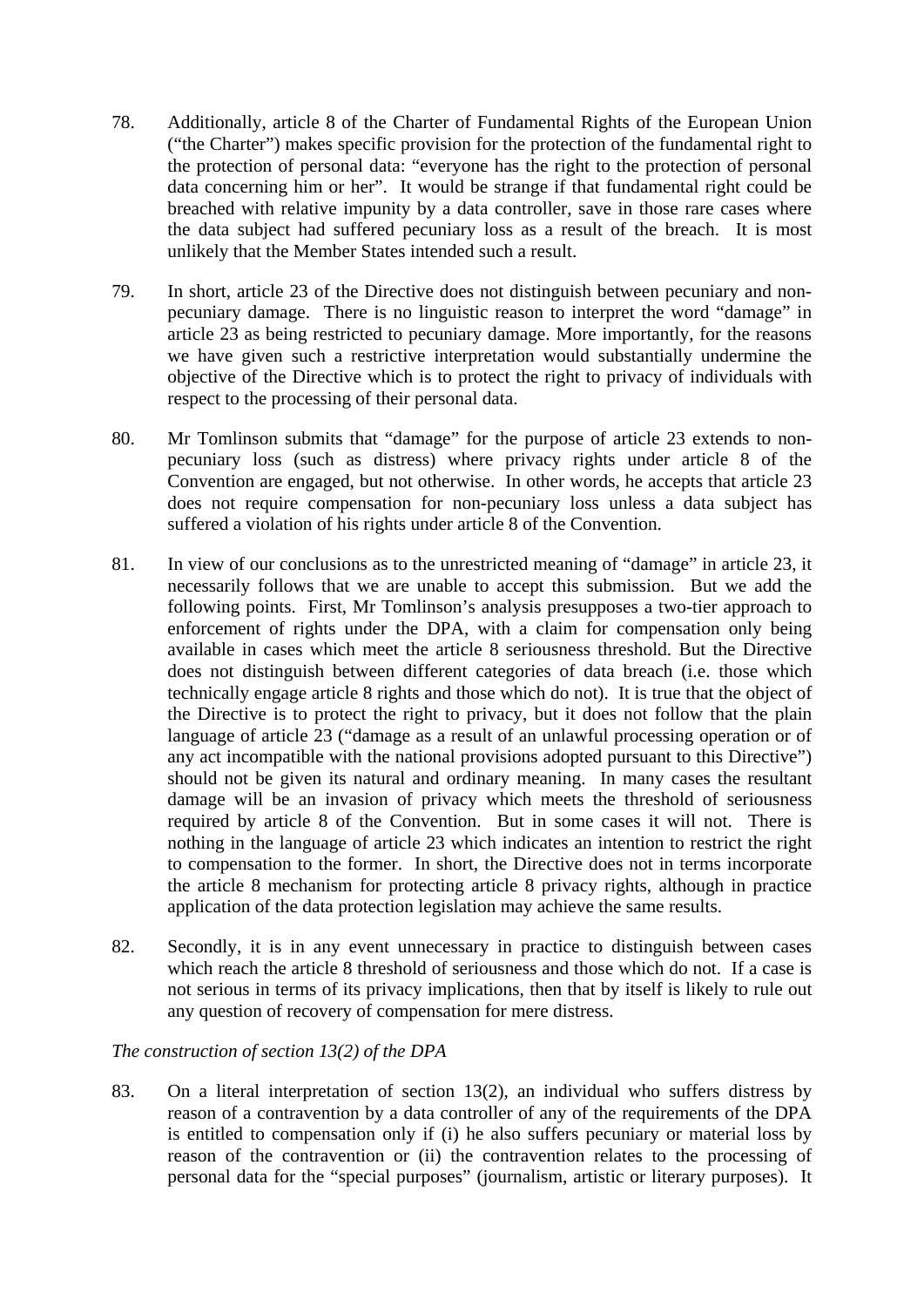is common ground that none of the claimants in the present proceedings can satisfy the conditions of section 13(2). They are not even able to establish an entitlement to nominal damages which would be sufficient to satisfy section 13(2)(a); and the alleged contraventions in their cases do not relate to the processing of personal data for any of the special purposes.

- 84. It follows that, if interpreted literally, section 13(2) has not effectively transposed article 23 of the Directive into our domestic law. It is in these circumstances that the question arises whether it is nevertheless possible to interpret section 13(2) in a way which is compatible with article 23 so as to permit the award of compensation for distress by reason of a contravention of a requirement of the DPA even in circumstances which do not satisfy the conditions set out in section 13(2)(a) or (b).
- 85. Mr White and Mr Tomlinson are agreed that such an interpretation is not possible. In her first submissions, Ms Proops said that the "strained construction" permitting recovery of compensation for mere non-pecuniary loss is one that can and should be adopted so as to render section 13 consistent with article 23 of the Directive. In her oral submissions, Ms Proops did not abandon her case on construction, but she showed distinctly more enthusiasm for the case based on *Benkharbouche* which we discuss below.
- 86. The *Marleasing* principle is not in doubt. It is that the courts of Member States should interpret national law enacted for the purpose of transposing an EU directive into its law, so far as possible, in the light of the wording and the purpose of the directive in order to achieve the result sought by the directive. The critical words (which have given rise to some difficulty) are "so far as possible". It is recognised that there are circumstances where it is not possible to interpret domestic legislation compatibly with the corresponding directive even where there is no doubt that the legislation was intended to implement the directive. If a national court is unable to rely on the *Marleasing* principle to interpret the national legislation so as to conform with the directive, the appropriate remedy for an aggrieved person is to claim *Francovich* damages against the state.
- 87. Our courts have seen a close parallel between the *Marleasing* principle and section 3 of the HRA. As Arden LJ put it in *HMRC v IDT Card Ltd* [2006] EWCA Civ 29 at para 92, any differences in approach are "more apparent than real". In her survey of the law on the *Marleasing* principle, she drew heavily on the House of Lords decision on section 3 of the HRA in *Ghaidan v Godin-Mendoza* [2004] UKHL 3, [2004] 2 AC 557.
- 88. By analogy with the approach to section 3 of the HRA, the court cannot invoke the *Marleasing* principle to adopt a meaning which is "inconsistent with a fundamental feature of the legislation": see per Lord Nicholls at para 33 of his speech in *Ghaidan.*  Section 3 of the HRA reserves to Parliament the right to enact legislation which is not compliant with the Convention. So too the jurisprudence of the ECJ and CJEU recognises that when transposing a directive a Member State may choose not to implement it faithfully.
- 89. Mr White submits that there is a greater scope for applying the *Marleasing* principle by reading words in to a national measure (i.e. to expand its potential field of application) or by reading it down (i.e. to narrow its potential field of application)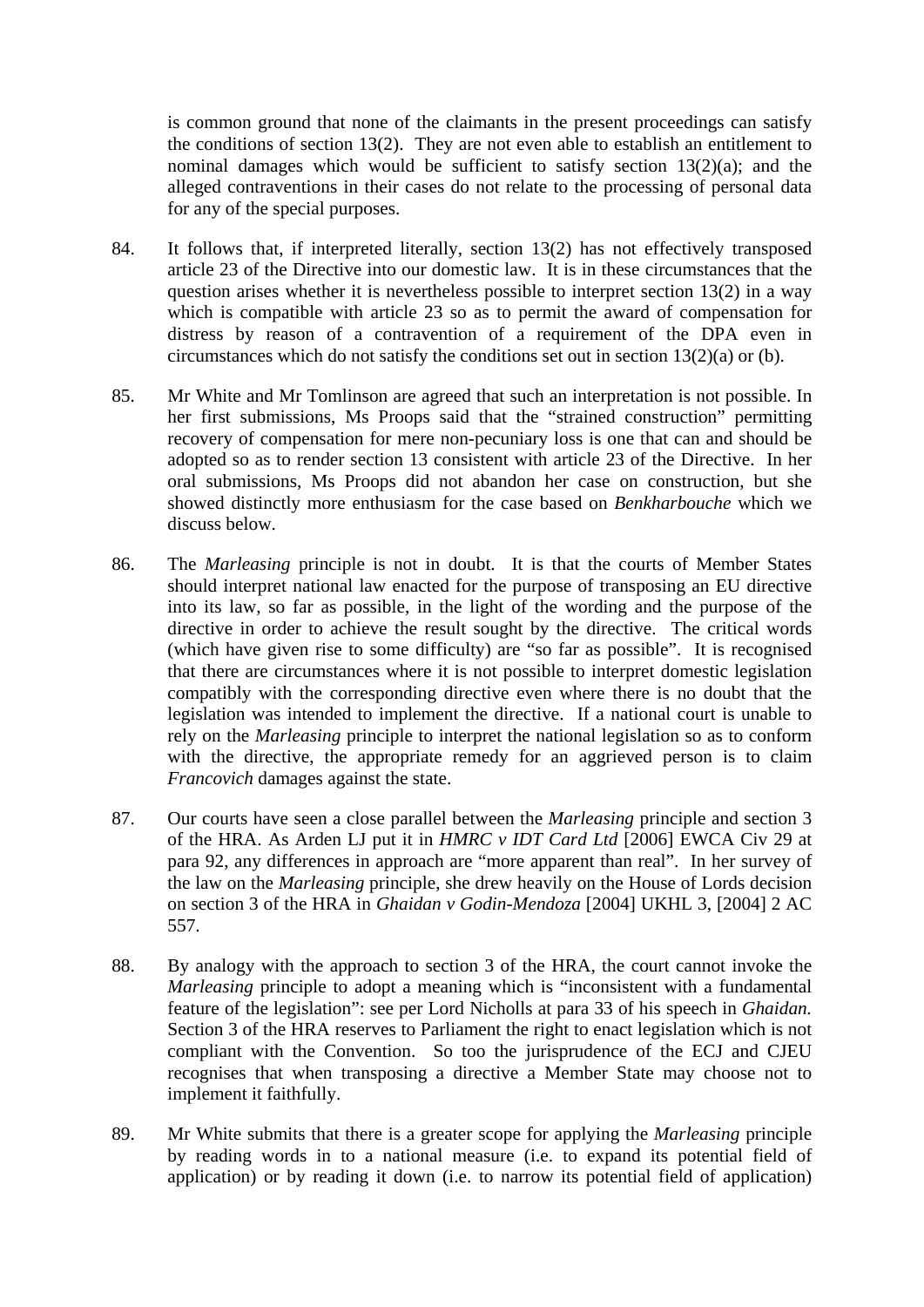than by disapplying or striking out an incompatible measure. We accept this submission. As Lord Rodger said at para 121:

"For present purposes, it is sufficient to notice that cases such as *Pickstone v Freemans plc* and *Litster v Forth Dry Dock & Engineering Co Ltd* suggest that, in terms of section 3(1) of the 1998 Act, it is possible for the courts to supply by implication words that are appropriate to ensure that legislation is read in a way which is compatible with Convention rights. When the court spells out the words that are to be implied, it may look as if it is "amending" the legislation, but that is not the case. If the court implies words that are consistent with the scheme of the legislation but necessary to make it compatible with Convention rights, it is simply performing the duty which Parliament has imposed on it and on others. It is reading the legislation in a way that draws out the full implications of its terms and of the Convention rights. And, by its very nature, an implication will go with the grain of the legislation. By contrast, using a Convention right to read in words that are inconsistent with the scheme of the legislation or with its essential principles as disclosed by its provisions does not involve any form of interpretation, by implication or otherwise. It falls on the wrong side of the boundary between interpretation and amendment of the statute."

- 90. But it does not follow that it is never possible to interpret a measure by disapplying or striking down part of it in order to make it compatible with the Convention or a directive. Various interpretative techniques may be deployed in order to eliminate an incompatibility. The relevant question in each case is whether the change brought about by the interpretation alters a fundamental feature of the legislation or is inconsistent with its essential principles or goes against its grain, to use Lord Rodger's memorable phrase. In our view, there is no significance in the interpretative tool that is used. Reading in to a provision or reading it down may change a fundamental element of it. That is not permissible. But we do not see why, as a matter of principle, it is impermissible to disapply or strike down, say, a relatively minor incompatible provision in order to make the measure compatible. The question must always be whether the change that would result from the proposed interpretation (whichever interpretative technique is adopted) would alter a fundamental feature of the legislation. It will not be "possible" to interpret domestic legislation, whether by reading in, reading down or disapplying a provision, if to do so would distort or undermine some important feature of the legislation.
- 91. The question in this case is whether the exclusion of the right to compensation for distress where the conditions stated in section  $13(2)(a)$  and (b) are not satisfied is a fundamental feature of the DPA. It is clear that Parliament *deliberately* chose to limit the right to compensation in the way that it did. It has not been suggested that the exclusion of distress was by oversight. In assessing how significant the exclusion was, the court is faced with the difficulty that no-one has been able to explain why Parliament chose to limit the right to recovery in this way. Recourse to Hansard has yielded nothing of relevance. There is nothing in the statutory text from which an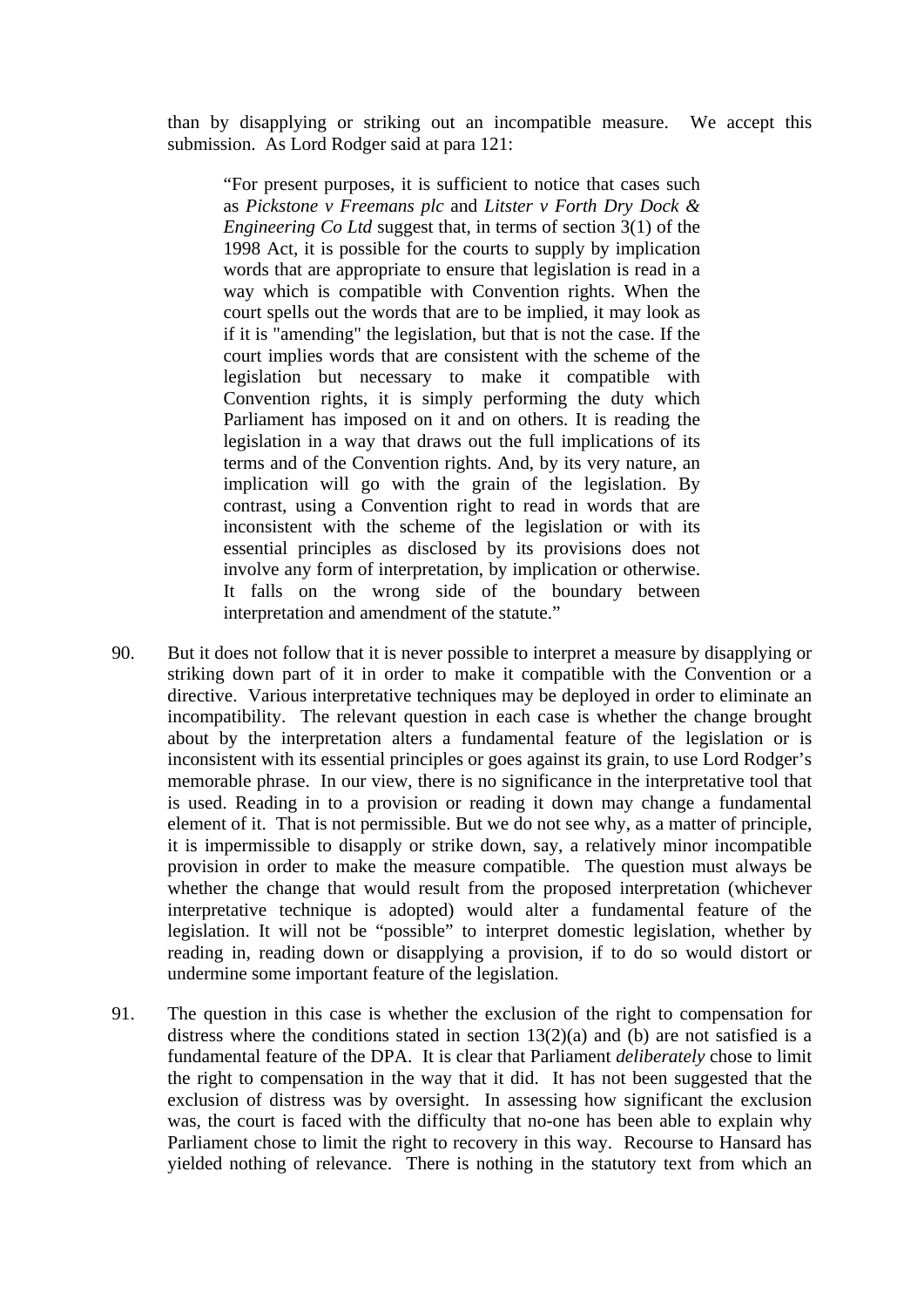explanation can reasonably be inferred. There is simply no evidence which indicates what Parliament had in mind. This is not, therefore, a case where an explanation has been provided from which the importance of the exclusion can be judged.

- 92. Nevertheless, we are satisfied that the *Marleasing* principle cannot be invoked to disapply section 13(2)(a) and (b). Section 13 is a central feature of the DPA. Section 13(2) is an important element of the compensation provisions that Parliament has enacted. It prescribes the circumstances in which an individual who suffers distress by reason of a contravention of the requirements of the DPA by a data controller is entitled to compensation. Distress is not a rare consequence of a contravention. In some cases, it may be insignificant. But it is often the only real damage that is caused by a contravention. Sometimes our courts award nominal damages where, in truth, little or no pecuniary loss has been suffered: they do this for the sole purpose of enabling the claimant to pass through the section  $13(2)(a)$  gateway in order to claim compensation for his real loss.
- 93. In view of the importance to the DPA scheme as a whole of the provisions for compensation in the event of any contravention by a data controller, the limits set by Parliament to the right to compensation are a fundamental feature of the legislation. If we knew why Parliament had decided to restrict the right to compensation for distress in the way that it did, it would be impossible for the court, under the guise of interpretation, to subvert Parliament's clear intention. The court would, in effect, be legislating against the clearly expressed intention of Parliament on an issue that was central to the scheme as whole. We do not consider that it can make any difference that we do not know why Parliament decided to restrict the right to compensation in this way. It is sufficient that, for whatever reason, Parliament decided not to permit compensation for distress in all cases. Instead, it produced a carefully calibrated scheme which permits compensation for distress but only in certain tightly defined circumstances.
- 94. We cannot, therefore, interpret section 13(2) compatibly with article 23.

### *Article 47 of the EU Charter of Fundamental Rights ("the Charter")*

- 95. Mr Tomlinson and Ms Proops submit that section 13(2) should be disapplied on the grounds that it conflicts with the rights guaranteed by articles 7 and 8 of the Charter. We accept their submission. We should make it clear that this argument was not advanced before the judge.
- 96. Article 47 EU Charter provides:

"Article 47. Right to an effective remedy and to a fair trial

Everyone whose rights and freedoms guaranteed by the law of the Union are violated has the right to an effective remedy before a tribunal in compliance with the conditions laid down in this Article…"

97. Article 7 provides that "everyone has the right to respect of his or her private and family life, home and communications". Article 8(1) (as we have earlier noted)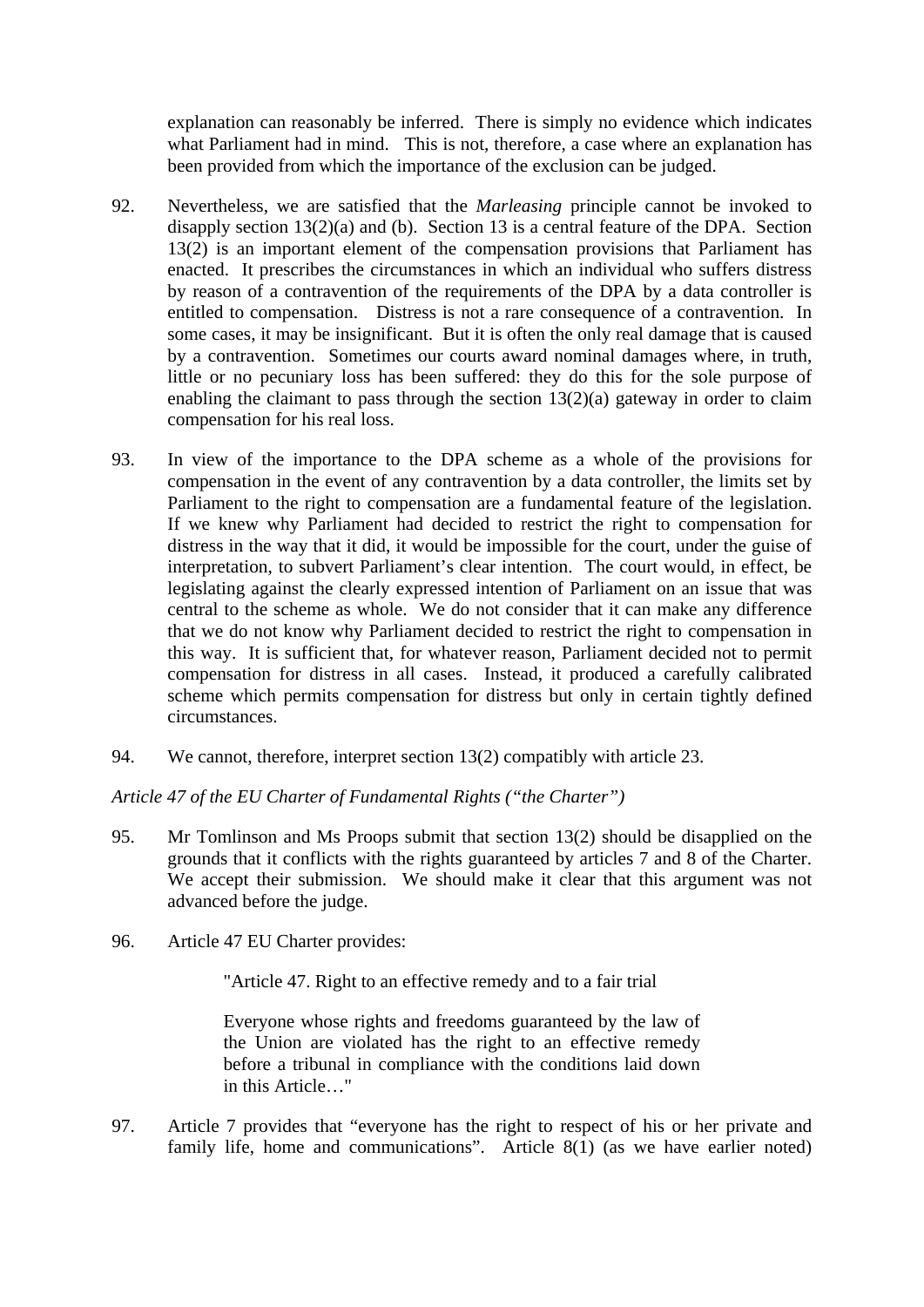provides that "everyone has the right to the protection of personal data concerning him or her".

- 98. As this court stated in *Benkharbouche* at paras 69 to 85, (i) where there is a breach of a right afforded under EU law, article 47 of the Charter is engaged; (ii) the right to an effective remedy for breach of EU law rights provided for by article 47 embodies a general principle of EU law; (iii) (subject to exceptions which have no application in the present case) that general principle has horizontal effect; (iv) in so far as a provision of national law conflicts with the requirement for an effective remedy in article 47, the domestic courts can and must disapply the conflicting provision; and (v) the only exception to (iv) is that the court may be required to apply a conflicting domestic provision where the court would otherwise have to redesign the fabric of the legislative scheme.
- 99. Mr White advances three arguments in opposition to this submission. First, he says that the Charter does not expand rights afforded under EU law. That is undoubtedly correct: see, for example, per Lord Kerr in *Rugby Football Union v Consolidated Information Services Ltd* [2012] UKSC 55, [2012] 1 WLR 3333 at para 26. But as Lord Kerr pointed out at para 30, article 8 was based on the Directive. It did not purport to expand rights afforded by EU law. The claimants are not relying on the Charter to expand EU rights.
- 100. Secondly, Mr White submits that section 13, read together with sections 40 and 55A of the DPA, is sufficient to constitute an effective remedy. Section 40 provides that, if the Information Commissioner is satisfied that a data controller has contravened or is contravening any of the data protection principles, he may serve an enforcement notice requiring him to take or refrain from taking specified remedial steps. Section 55A(1) gives the Information Commissioner the power, where subsection (2) or (3) applies, to impose a monetary penalty on a data controller if he is satisfied that (i) there has been a serious contravention of the data protection principles and (ii) the contravention was of a kind likely to cause substantial damage or substantial distress. But these further provisions do not allow the award of compensation for distress. For this reason, these two provisions do not make good the failure of section 13(2) to provide for compensation unless one of the conditions specified in the subsection is satisfied.
- 101. Thirdly, Mr White says that the court cannot simply disapply section 13(2) of the DPA which represents a carefully calibrated Parliamentary choice. The court cannot invoke article 47 of the Charter to rewrite a piece of domestic legislation. In support of this submission, he relies on a passage in the judgment of Lord Mance in *R (Chester) v Secretary of State for Justice* [2013] UKSC 63, [2014] AC 271. This case concerned the lawfulness of the general ban on prisoners voting. Lord Mance said:

"72. As the Court said in *Kükükdevici*, para 51, it is for a national court, in applying national law, to provide, within the limits of its jurisdiction, the legal protection which individuals derive from European Union law and to ensure the full effectiveness of that law, disapplying if need be any provision of national legislation contrary to that principle (see, to that effect, *Mangold*, para 77).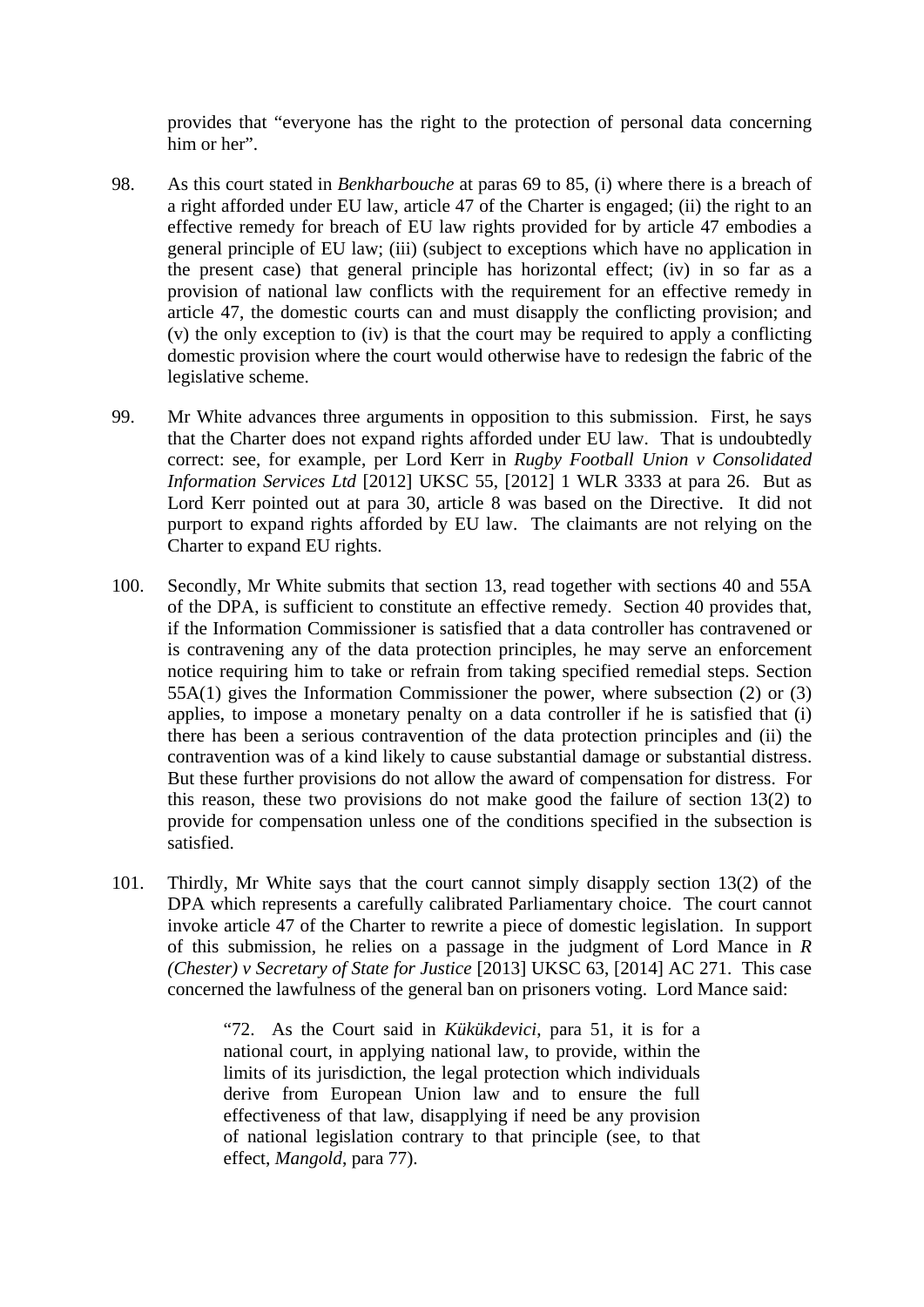In the present cases, on the assumptions (contrary to my conclusions), first, that European law recognises an individual right to vote paralleling in substance that recognised in the Strasbourg case-law of *Hirst (No 2)* and *Scoppola*, and, second, that the view taken by the majority of the Grand Chamber in *Hirst (No 2)* regarding standing to claim a general declaration were to be transposed into European law, the only relief that could be considered under domestic law would be a generally phrased declaration that the legislative provisions governing eligibility to vote in European Parliamentary and municipal elections in the United Kingdom were inconsistent with European Union law. Thereafter, it would be for the United Kingdom Parliament to address the position and make such legislative changes as were considered appropriate. But, for reasons paralleling those given in paras 40 – 42 above, it appears improbable that the Convention rights would, even when viewed through the prism of European Union law, involve or require the granting of declarations in the abstract at the instance of claimants like both Chester and McGeoch, detained in circumstances summarised in para 1 above, from whom the United Kingdom Parliament could legitimately, and it seems clear would, under any amended legislative scheme still withhold the vote.

73. I reject the submission that the Supreme Court could or should simply disapply the whole of the legislative prohibition on prisoner voting, in relation to European Parliamentary and municipal elections, thereby making all convicted prisoners eligible to vote pending fresh legislation found to conform with European Union law. It is clear from both *Hirst (No 2)* and *Scoppola* that, under the principles established by those cases, a ban on eligibility will be justified in respect of a very significant number of convicted prisoners.

74. Nor would it have been possible to read the RPA section 3 or EPEA section 8 compatibly with European law; the legislation is entirely clear and it would flatly contradict the evident intention of the United Kingdom, when enacting it, to read into it or to read it as subject to some unspecified scheme or set of qualifications allowing some unspecified set of convicted prisoners to vote under some unspecified conditions and arrangements. It would also be impossible for the Supreme Court itself to devise an alternative scheme of voting eligibility that would or might pass muster in a domestic or supra-national European Court. Equally, the Court could not determine or implement the practical and administrative arrangements that would need to be made to enable any convicted prisoners eligible under any such scheme to have the vote. Such matters would be beyond its jurisdiction. In the domestic constitutional scheme, any scheme conferring partial eligibility to vote on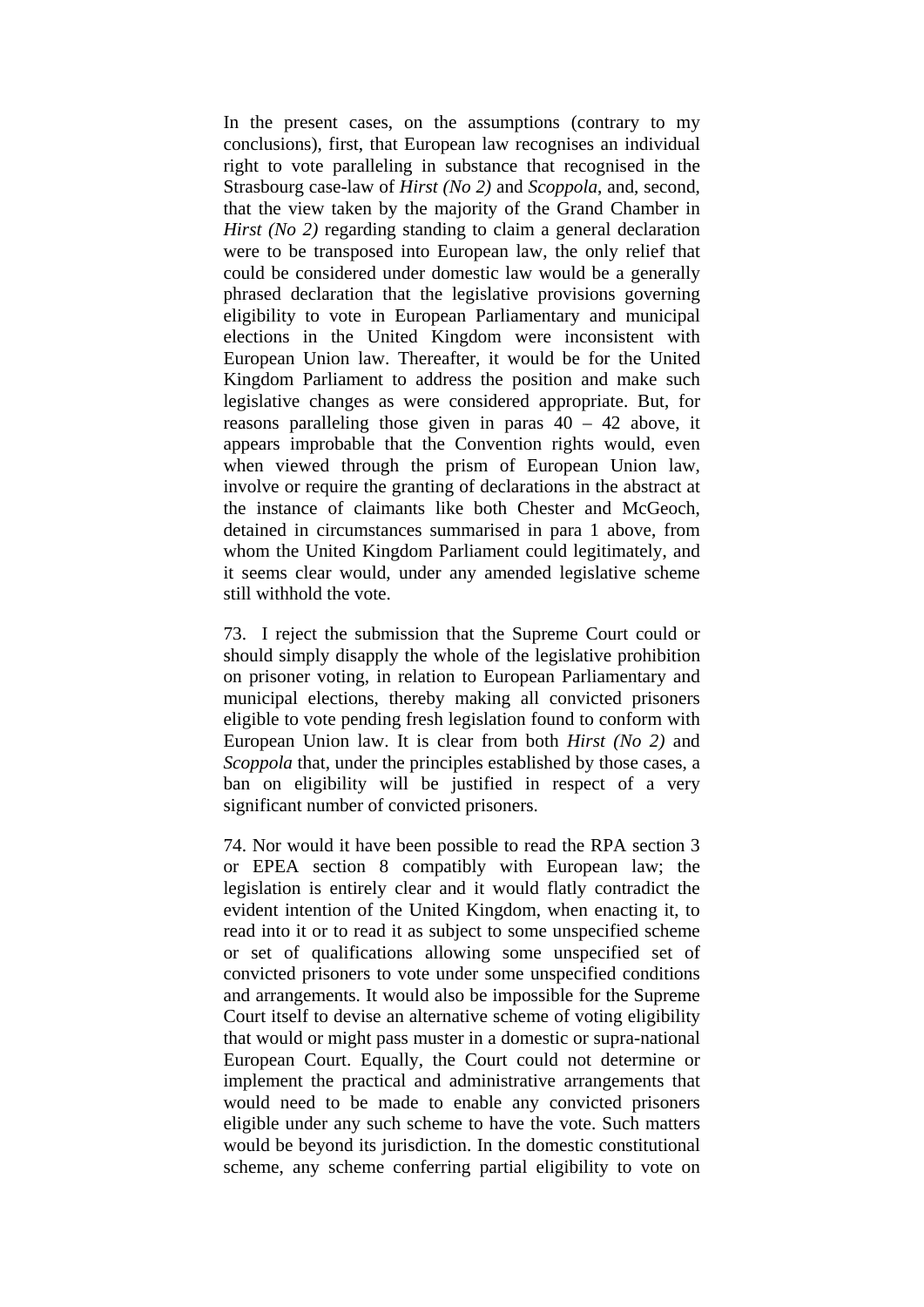some convicted prisoners is quintessentially a matter for the United Kingdom Parliament to consider, determine and arrange. In the passage quoted in para 72 above, the Court of Justice made clear that it is only "within the limits of its jurisdiction" that a national court can be expected to provide the legal protection that European Union law requires. That being so, the creation of any new scheme must be a matter for the United Kingdom Parliament."

- 102. Mr White fastens on to para 74 and submits that the court cannot devise a legislative scheme which differs from that enacted by Parliament. That, he says, is a matter for Parliament. But at para 74 Lord Mance was not dealing with the possibility of disapplying the legislative prohibition on prisoner voting. He had dealt with that at para 73 (to which we shall return). At para 74, he was considering whether it was possible to *interpret* the statutory provisions compatibly with EU law. This is the *Marleasing* question. He concluded that it was not possible so to interpret the provisions because that would flatly contradict the evident intention of the UK legislature. He also gave a second and qualitatively different reason for refusing to interpret the provisions compatibly with EU law. He said that it would be impossible for the court to devise a suitable scheme: there were so many choices to be made (including practical and administrative arrangements) that devising a new scheme was beyond the court's jurisdiction.
- 103. He dealt with the question of disapplying the legislative prohibition at para 73. He rejected the submission that the court should simply disapply the whole of the prohibition. The reason he gave was that under EU law a ban on eligibility would be justified in respect of a significant number of convicted prisoners. It followed that legislative choices would have to be made in devising a scheme for a ban on prisoners voting which was compatible with EU law. These were choices for Parliament and not the court to make. It would be wrong for the court to disapply the prohibition altogether, because that would deny Parliament the opportunity of enacting a partial prohibition on voting. It is implicit in Lord Mance's reasoning that, if EU law did not permit any prohibition on prisoner voting, the proper course would have been to disapply the relevant legislation.
- 104. We can now return to *Benkharbouche.* Having concluded that the relevant provisions of the State Immunity Act 1978 were incompatible with EU law, the court had to decide how to apply the observations of Lord Mance in *Chester* to which we have referred. The court held that the scope of the disapplication was clear. No choices had to be made by the court in order to devise a substituted scheme.
- 105. The present case falls on the *Benkharbouche* rather than the *Chester* side of the line. What is required in order to make section 13(2) compatible with EU law is the disapplication of section 13(2), no more and no less. The consequence of this would be that compensation would be recoverable under section 13(1) for *any* damage suffered as a result of a contravention by a data controller of any of the requirements of the DPA. No legislative choices have to be made by the court.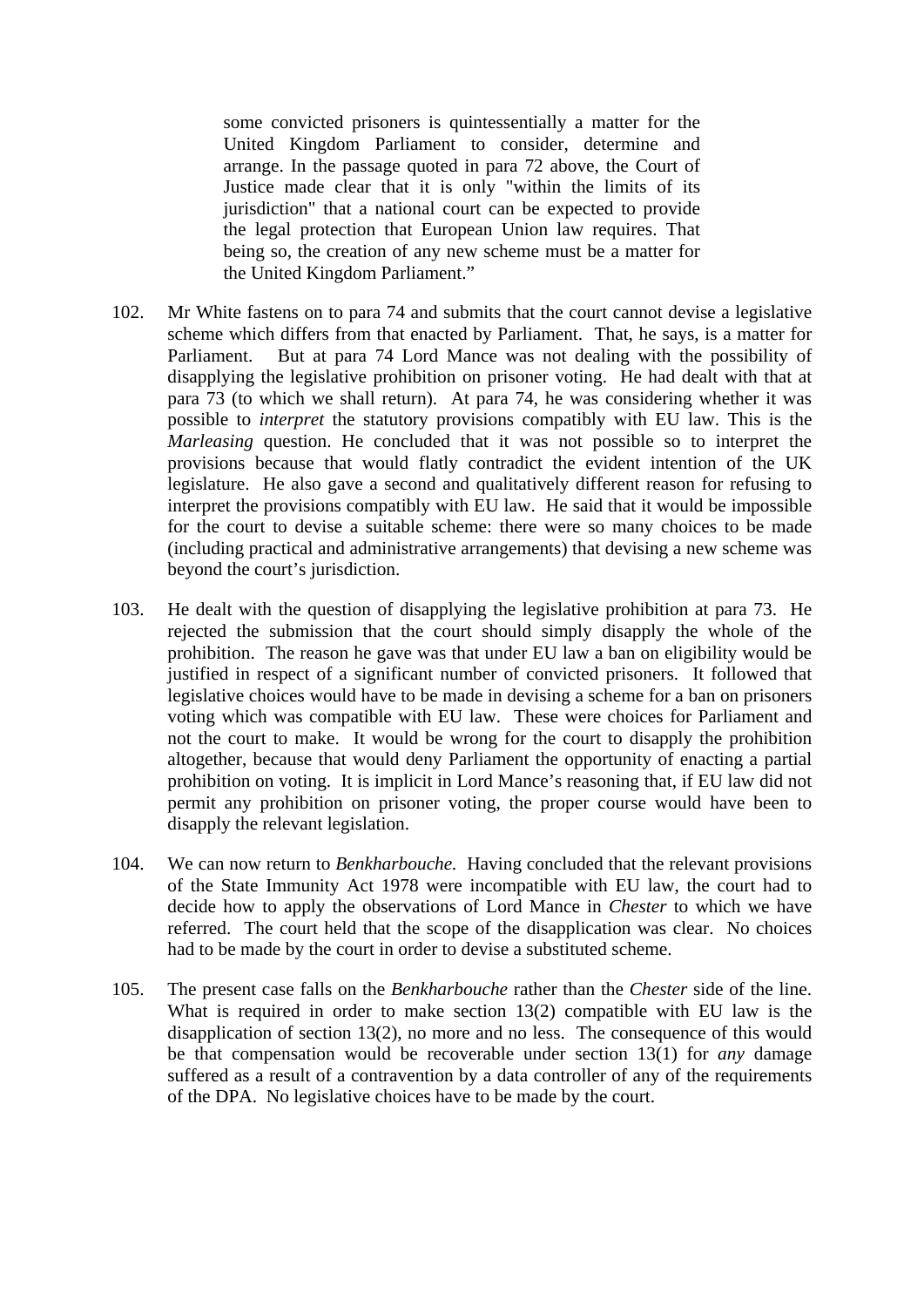# **(iii) Whether there is a serious issue to be tried that the BGI is personal data under the DPA**

- 106. The second issue in relation to the DPA raises two principal questions. The first is whether the BGI is "personal data" under section  $1(1)(a)$  of the DPA when looked at in isolation. The second question is whether, if the BGI is not "personal data" when looked at in isolation, it amounts to "personal data" under section 1(1)(b) of the DPA, at least in so far as the data concerns users in respect of whom the defendant also holds account data (e.g. because the user holds a Gmail account).
- 107. We do not have to decide these questions. We have to decide whether there is a serious issue to be tried that the BGI is personal data under the DPA. If there are substantial questions either of law and fact or both in relation to these matters, it would follow that the judge was right to refuse to set aside the order of the Master, allowing the DPA claim to be served out of the jurisdiction. We think that clearly is the position here. The more detailed arguments we have had on this issue than were made to the judge reinforce rather than undermine our view that this part of the claimants' case raises serious issues both as to the law and on the facts which merit determination at a trial.
- 108. "Personal data" for the purposes of the DPA is defined in section 1(1) of the DPA: see para 52 above. Section 1 of the DPA provides that information is "personal data" for the purposes of the DPA where it relates to a living individual who can be identified from the data itself (limb (a) of the definition), but also where it relates to an individual who is "identifiable" "from those data and other information which is in the possession of, or is likely to come into the possession of the data controller (limb (b) of the definition)." There are therefore two forms of identification: direct and indirect.
- 109. Section 1(1) was intended to implement Article 2(a) of the Directive, which provides that:

""personal data" shall mean any information relating to an identified or identifiable natural person ("data subject"); an identifiable person is one who can be identified, directly or indirectly, in particular by reference to an identification number or to one or more factors specific to his physical, physiological, mental, economic, cultural or social identity."

- 110. Mr Tomlinson (but not Ms Proops or Mr White) says Article 2(a) of the Directive provides for three routes to identification: i.e. data is personal data (i) which directly identifies a natural person; or (ii) from which they are identifiable (a) directly or  $(b)$ indirectly. He submits, therefore, that section 1 of the DPA does not accurately transpose Article 2(a) of the Directive into domestic law. This may be an important issue, but it has not featured as a significant one in this appeal.
- 111. Mr White makes three core arguments which can be shortly stated:
	- (i) The first limb of the definition of personal data in section  $1(1)(a)$  of the DPA cannot apply here. The BGI data on its own is anonymous, and it does not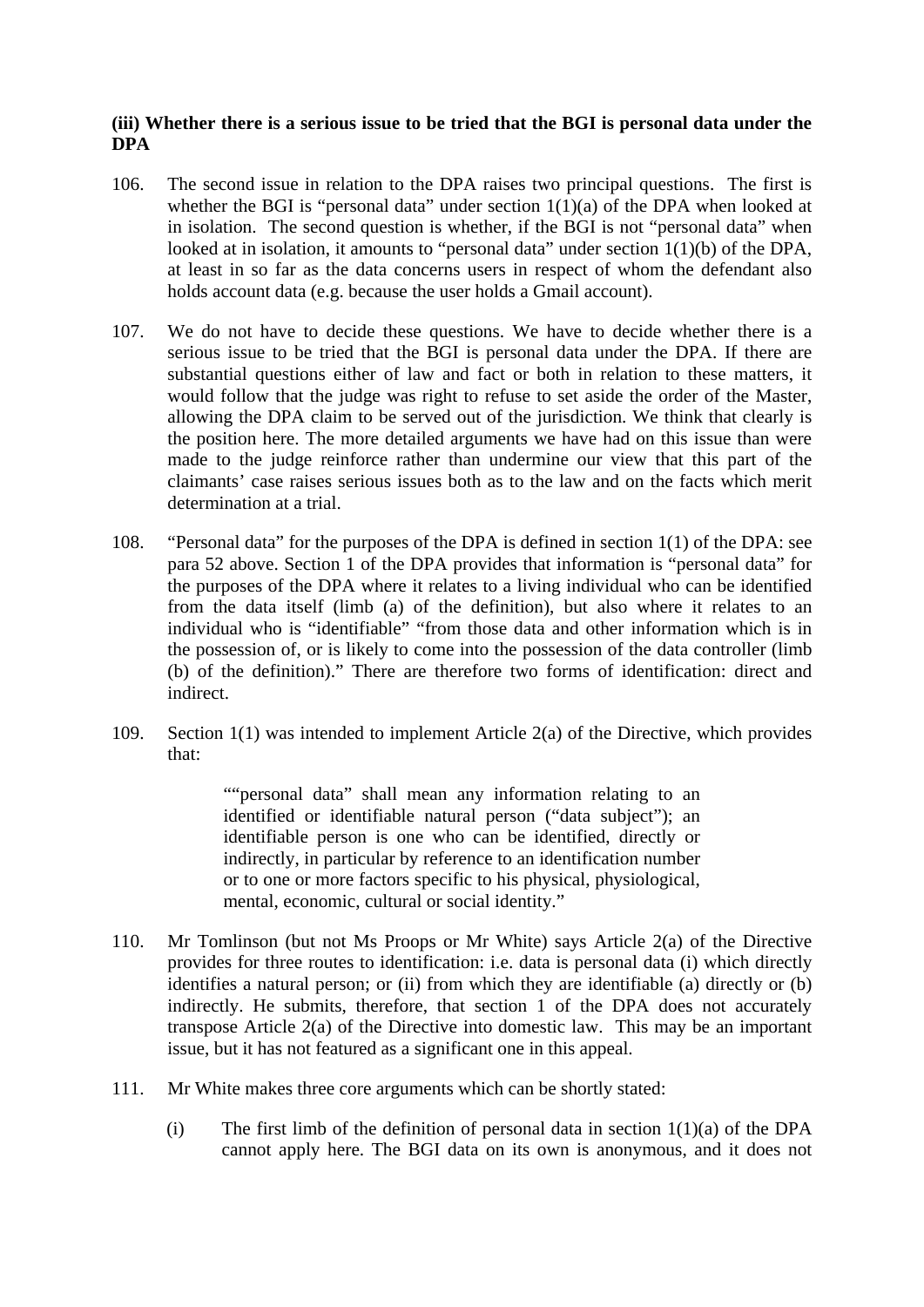name or identify any individual. It is not therefore personal data within that first limb because a living individual cannot be identified from the data.

- (ii) The judge was prepared to accept for the purpose of the hearing, that the defendant kept the BGI segregated from other data (in its hands) from which an individual could be identified, such as Gmail accounts. In those circumstances, the second limb of section 1(1) cannot apply either, because a living individual is not identifiable from the BGI "and other information which is the possession of or likely to come into the possession of, the data controller".
- (iii) One of the reasons given by the judge for concluding the BGI was personal data was the potential identification of the claimants as persons having the characteristics to be inferred from the targeted advertisements by third parties viewing the claimants' screens. Mr White submits this is an impermissible third route to identification. The knowledge of a third party is not likely to come into the possession of the defendant. Such information does not therefore fall within the second limb of the definition of personal data either: see *Common Services Agency v Scottish Information Commissioner* [2008] UKHL 47; [2008] 1 WLR 1550 at para 92.
- 112. The response from Mr Tomlinson and Ms Proops can also be shortly summarised. Both submit that on a proper analysis, the defendant's arguments are obviously wrong. The defendant's first core argument is founded on the incorrect notion that identification, for the purposes of the DPA means (only) identification by name. That is plainly incorrect when one considers the definition of personal data in section 1 of the DPA, appropriately interpreted in line with provisions and aims of the Directive in accordance with the *Marleasing* principle. The second core argument is also founded on an incorrect interpretation of section 1(1)(b). It is clear from a straightforward reading of that section that it is sufficient if the data controller (the defendant) has "other information" actually within its possession which it could use to identify the subject of the other data (the BGI). The fact that the data is segregated (as a matter of practice) is immaterial. As for the third core argument, Mr Tomlinson and Ms Proops submit that the knowledge of third parties cannot sensibly be excluded from the issue of identification under section 1(1) of the DPA*.*
- 113. We deal with each of these arguments in turn.

### *The first argument*

114. The Working Party on the Protection of Individuals with regard to the Processing of Personal Data, set up under Article 29 of the Directive (the Article 29 Working Party) states in its Opinion 4/2007 at pages 12-14:

> "In general terms, a natural person can be considered as "identified" when, within a group of person, he or she is "distinguished" from all other members of the group. Accordingly, the natural person is "identifiable" when, although the person has not been identified yet, it is possible to do it…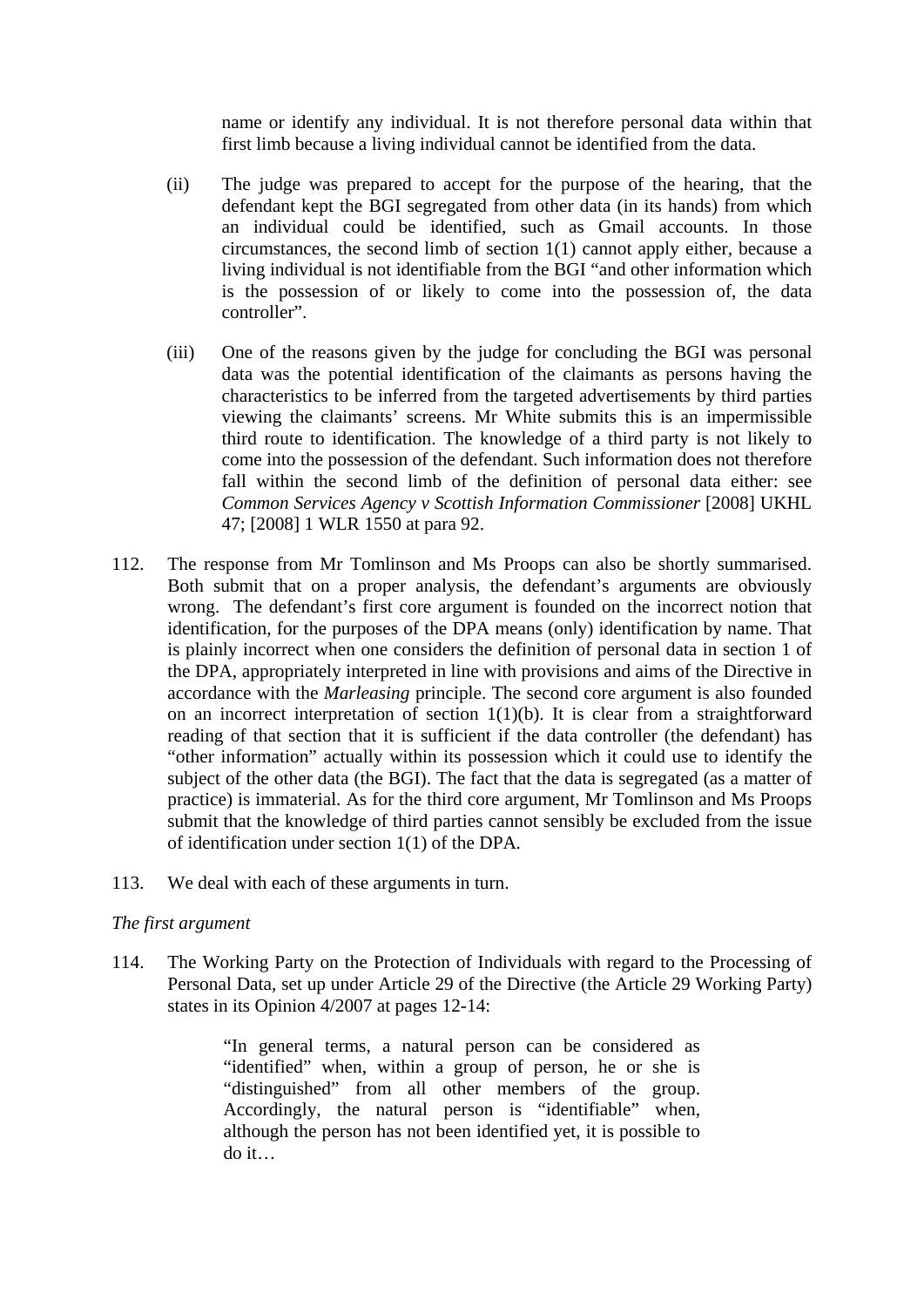At this point, it should be noted that, while identification through the name is the most common occurrence in practice, a name may itself not be necessary in all cases to identify an individual. This may happen when other "identifiers" are used to single someone out. Indeed, computerised files registering personal data usually assign a unique identifier to the persons registered, in order to avoid confusion between two persons in the file. Also on the Web, web traffic surveillance tools make it easy to identify the behaviour of a machine, and behind the machine, that of its user. The individual's personality is pieced together in order to attribute certain decisions to him or her. Without even enquiring about the name and address of the individual it is possible to categorise this person on the basis of socio-economic, psychological, philosophical or other criteria and attribute certain decisions to him or her since the individual's contact point (a computer) no longer necessarily requires the disclosure of his or her identity in a narrow sense. In other words, the possibility of identifying an individual no longer necessarily means the ability to find out his or her name. The definition of personal data reflects that fact.

The European Court of Justice has spoken [in Criminal proceedings against Lindqvist C-101/0 [2004] QB 1014 at p27] in that sense when considering that "referring, on an internet page, to various persons and identifying them by name or other means, for instance by giving their telephone number or information regarding their working conditions and hobbies, constitutes the processing of personal data […] within the meaning […] Directive 95/46/CE."

And at p15-16

….

"The Working Party has considered IP addresses as data relating to an identifiable person. It has stated that "Internet access providers and managers of local area networks can, using reasonable means, identify internet users to whom they have attributed IP addresses as they normally systematically "log" in a file the date, time, duration and dynamic IP address given to the internet user. The same can be said about Internet Service Providers that keep a logbook on the HTTP server. In these cases there is no doubt about the fact that one can talk about personal data in the sense of Article 2(a) of the Directive..."

115. We think the case that the BGI constitutes personal data under section 1(1)(a) of the DPA is clearly arguable: it is supported by the terms of the Directive, as explained in the Working Party's Opinion, and the decision of the ECJ in *Lindqvist*. The various points made by Mr White in response do not alter our view. The case for the claimants in more detail is this. If section 1 of the DPA is appropriately defined in line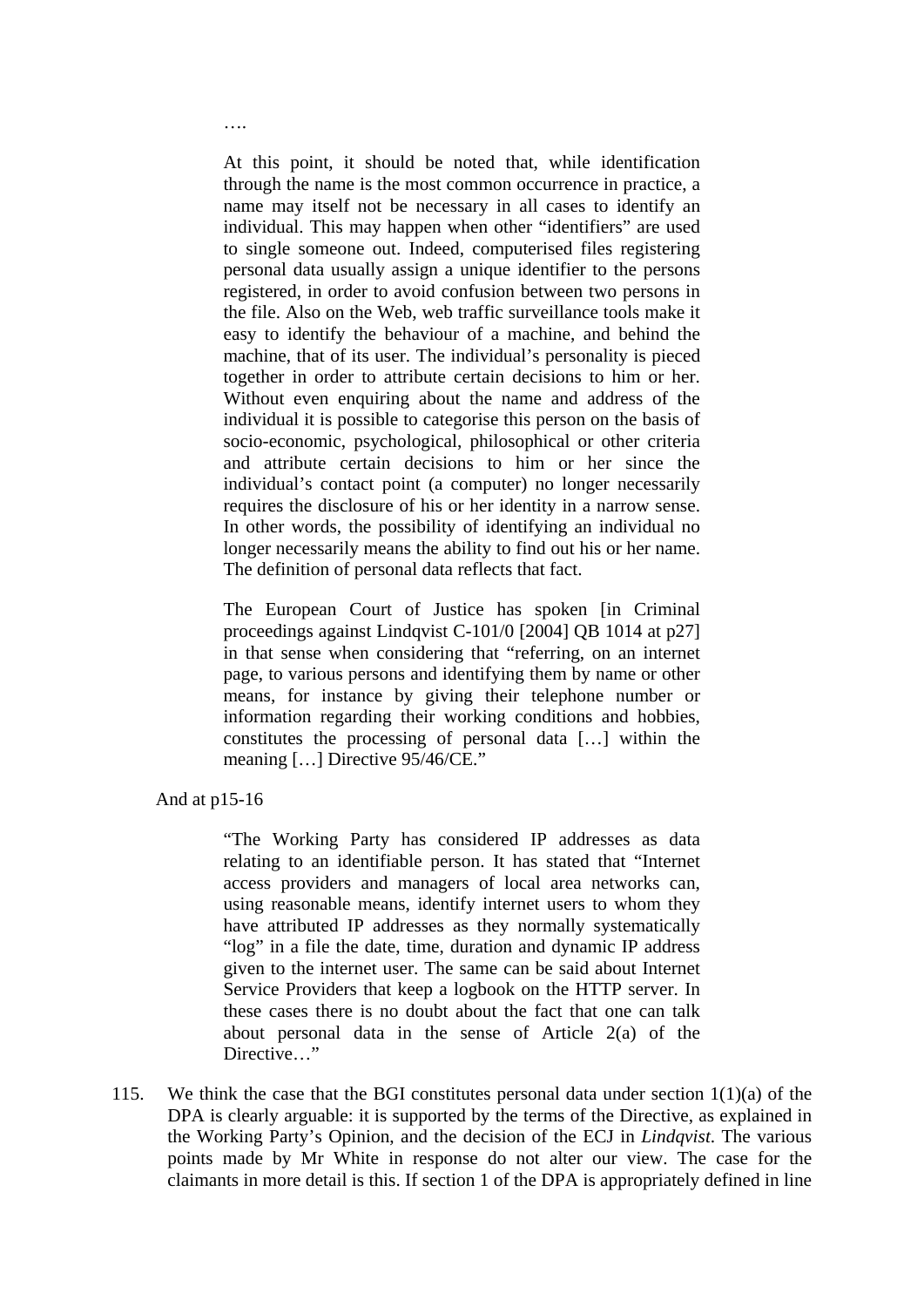with the provisions and aims of the Directive, identification for the purposes of data protection is about data that 'individuates' the individual, in the sense that they are singled out and distinguished from all others. It is immaterial that the BGI does not name the user. The BGI singles them out and therefore directly identifies them for the purposes of section  $1(1)(a)$  of the DPA having regard to the following:

- (i) BGI information comprises two relevant elements: (a) detailed browsing histories comprising a number of elements such as the website visited, and dates and times when websites are visited; and (b) information derived from use of the 'doubleclick' cookie, which amounts to a unique identifier, enabling the browsing histories to be linked to an individual device/user; and the defendant to recognise when and where the user is online, so advertisements can be targeted at them, based on an analysis of their browsing history.
- (ii) Taking those two elements together, the BGI enables the defendant to single out users because it tells the defendant (i) the unique ISP address of the device the user is using i.e. a virtual postal address; (ii) what websites the user is visiting; (iii) when the user is visiting them; (iv) and, if geo location is possible, the location of the user when they are visiting the website; (v) the browser's complete browsing history; (vi) when the user is online undertaking browser activities. The defendant therefore not only knows the user's (virtual) address; it knows when the user is at his or her (virtual) home.
- 116. Mr White says first that the judge was wrong to rely on the Article 29 Working Party's Opinion [1/2008] in reaching his conclusion that the claimants' case was sufficiently arguable. He says the Opinion is concerned with internet access providers, that is internet service providers (such as BT for example) which allocate ISP addresses to individuals, rather than with search engines.
- 117. The relevant passage from the Article 29 Working Party's 2008 Opinion says this:

"In its Opinion (WP 136) on the concept of personal data, the Working Party has clarified the definition of personal data. An individual's search history is personal data if the individual to which it relates, is identifiable. Though IP addresses in most cases are not directly identifiable by search engines, identification can be achieved by a third party. Internet access providers hold IP address data. Law enforcement and national security authorities can gain access to these data and in some Member States private parties have gained access also through civil litigation. Thus, in most cases – including cases with dynamic IP address allocation – the necessary data will be available to identify the user(s) of the IP address. The Working Party noted in its WP 136 that '… unless the Internet Service Provider is in a position to distinguish with absolute certainty that the data correspond to users that cannot be identified, it will have to treat all IP information as personal data, to be on the safe side'. These considerations will apply equally to search engine operators." (p.8)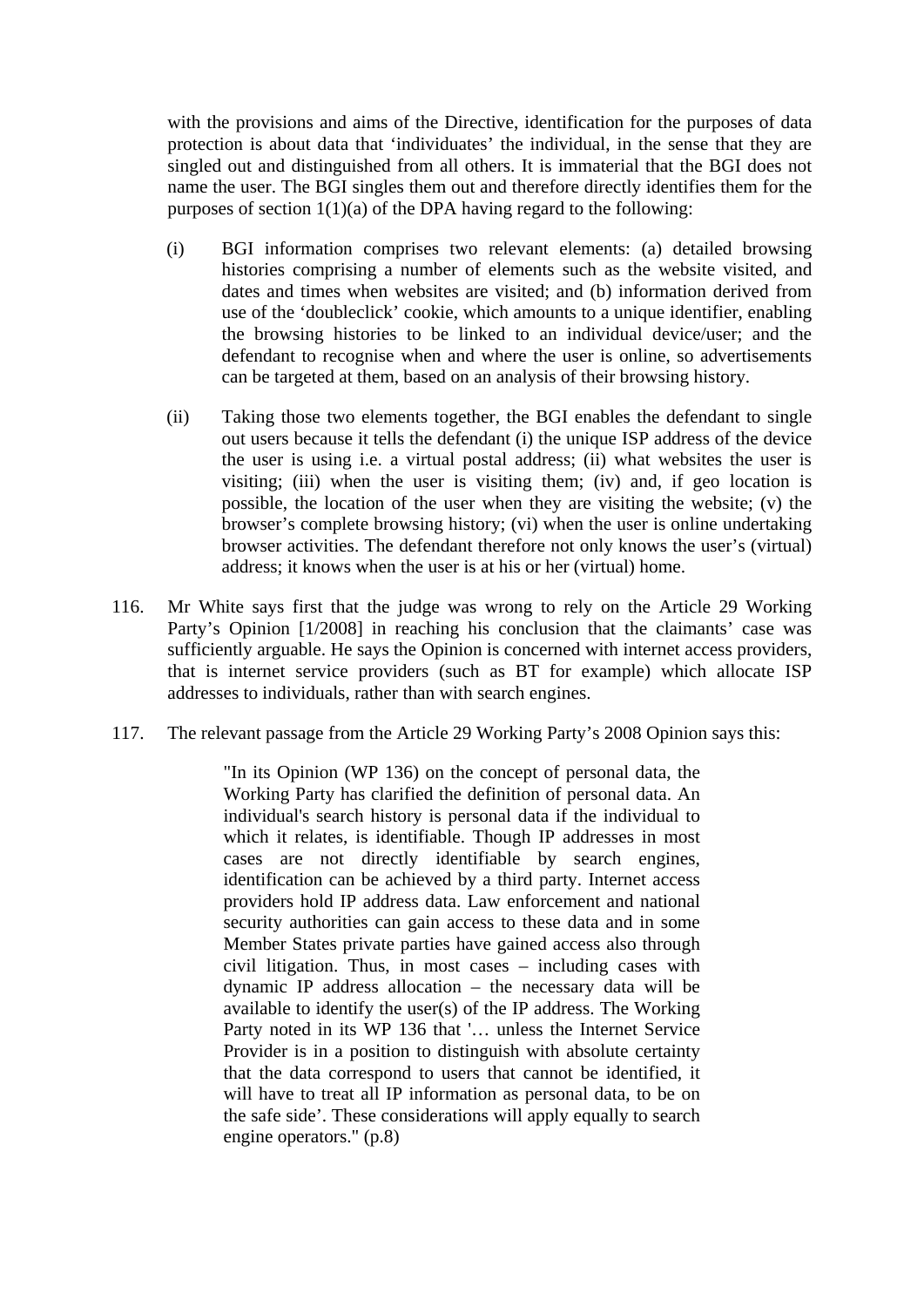- 118. As Mr Tomlinson points out however, the 2008 Opinion applies specifically to search engines. It is headed "…data protection issues related to search engines" and gives guidance on the applicability of the Directive on the definitions of "personal data" for "search engine providers…": see para 4.1.2. It also repeats in substance the point made in the 2007 Opinion upon which the claimants rely: see footnote 11 on page 9.
- 119. Secondly, Mr White submits that recognising a browser on a machine (which may be used by multiple users) cannot sensibly be said to identify any one individual. But two of the claimants were single users, and the other, Mr Hann, had a single user device, as well as one he shared with others. Looking at the matter more broadly however, it is clearly arguable, as both Ms Proops and Mr Tomlinson submit, that the concept of "multiple users" is, in effect, an outdated one. The general position is that devices are used exclusively by a single individual (smartphones and tablets, to take two examples). In practice this means it is typically possible to equate an individual device user with the device itself. Indeed, Ms Proops and Mr Tomlinson assert, the best proof of this is defendant's own business model which is predicated on the potential for the "individuation" of users.
- 120. Even if a device has more than one user it is the browsing habits of real individual users which are being recognised and tracked by the defendant. In this context, Mr Tomlinson refers to para 7 of the Particulars of Claim, and to the evidence put before the judge on behalf of the claimants, that the defendant's "doubleclick" cookie ascribes a unique ID code, to an individual's browser; once it has been set, the defendant can use this unique ID code to identify each time a user subsequently visits a website, uniquely "picking out" the individual.
- 121. Thirdly, Mr White says that the concept of "singling" out now relied on by the claimants, is made explicit in recitals (23) and (24) of the draft EU General Data Protection Regulation, which apply to a broader definition of personal data set out in Article 4(2) of the draft. He submits that this new proposed definition undermines the argument that the concept of "singling out" should be "read into" the definition of personal data in section  $1(1)$  of the DPA, when read compatibly with Article  $2(a)$  of the Directive. We do not find this submission persuasive. The issue is whether the claimants' case that the BGI data on its own identifies them is arguable; and we think it is.

# *The second argument*

- 122. The defendant's case here is predicated on the assumption that the BGI on its own is not personal data. On this hypothesis, Mr White submits that a living individual is only "identifiable" from two sets of data in the hands of the data controller, where it is "reasonably likely" that the data controller will aggregate the two sets of data. It is not sufficient that it is capable of aggregating the data. Thus he says, on the facts of this case, the defendant's segregation of the BGI from other data (in its hands) which may identify the claimants, is a complete answer to any claim that the BGI is personal data under section 1(1)(b) of the DPA.
- 123. This argument relies heavily on recital (26) of the preamble to the Directive. This provides that: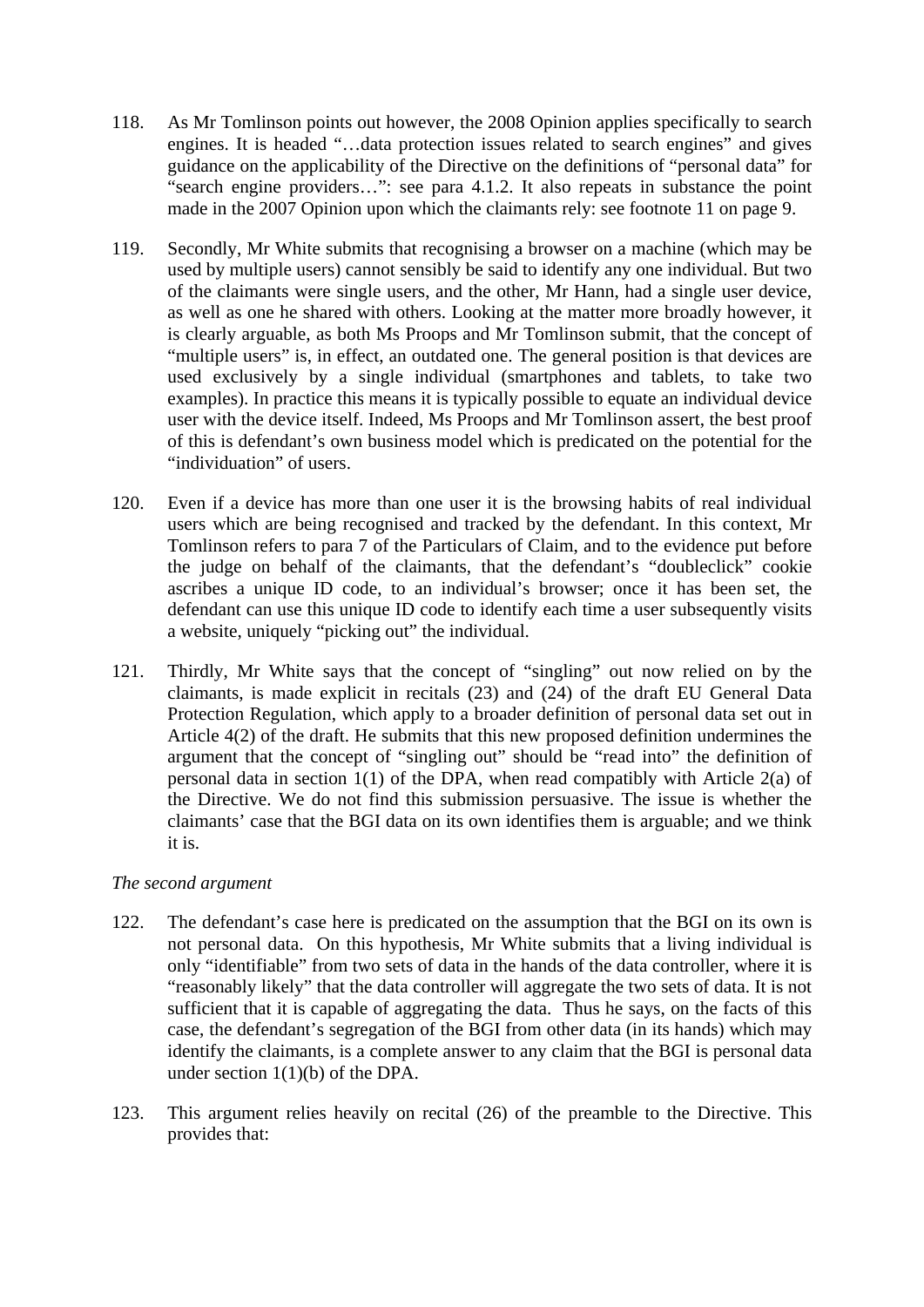"Whereas the principles of protection must apply to any information concerning an identified or identifiable person; whereas, to determine whether a person is identifiable, account should be taken of all the means likely reasonably to be used either by the controller or by any person to identify the said person…"

- 124. In our view, this cannot be a 'knock-out' point for the defendant for two reasons. First, because of the wording of section 1(1)(b) itself; and secondly, because it raises a substantial issue as to the correct interpretation of Article 2(a) which will not obviously be resolved in the defendant's favour. As regards the wording of section  $1(1)(b)$ , this refers simply to information "in the possession of" the data controller, and appears only to be concerned with whether data "can be used" to identify an individual (not with whether it has been used or is intended to be used in this way). On a straightforward and literal construction of the section, therefore, the fact that a data controller might not aggregate the relevant information in practice is immaterial. What matters is whether the defendant has "other information" actually within its possession which it could use to identify the subject of the BGI, regardless of whether it does so or not.
- 125. As for the second reason, the starting point must be the wording of Article 2(a) itself. Ms Proops submits its (wider) wording cannot be cut down by the wording of the recital, on the general principle of EU law that the terms of a recital cannot be used to give a narrow construction to the substantive provisions of a measure, which its wording would not otherwise bear: see *Societe d'Importation Edouard Leclerc-Siplec* v *TFI Publicité* C-412/93 [1995] ECR 1-179, paras 45-47. In any event, recital (26) should be given an expansive interpretation in the light of the purpose of the Directive as a whole, which is to provide a high level of protection to the right of privacy in respect of the management of personal data by data controllers. To the extent therefore that Article 2(a) and the recital are inconsistent, we think it arguable that, as Ms Proops submits, the (wider) language of the provision must prevail.

### *The third argument*

- 126. Mr White founds his case on the wording of section 1(1)(b). He submits that the judge's third route to identification involves combining (i) the tailored advertisements (not the BGI) sent to the claimants' devices, and (ii) the knowledge of third parties that a particular claimant uses a particular device; but that the information in (ii) is not likely to come into the possession of the defendant and cannot therefore fall within the second limb of section 1(1) of the DPA.
- 127. Mr Tomlinson submits it is plainly wrong to suggest that the only two ways in which a data subject can be identified (or is identifiable) is from the data itself, or from that data together with other information that is held or is likely to come into the possession of the data controller; and that one can exclude the knowledge of third parties from the equation.
- 128. Ms Proops also submits that the judge's conclusions were sound. In the present case the BGI is processed by the defendant specifically so as to enable advertising to be targeted at users. The targeted advertising is inevitably revelatory as to the browsing history of a particular individual, and hence their BGI. Thus, a notional third party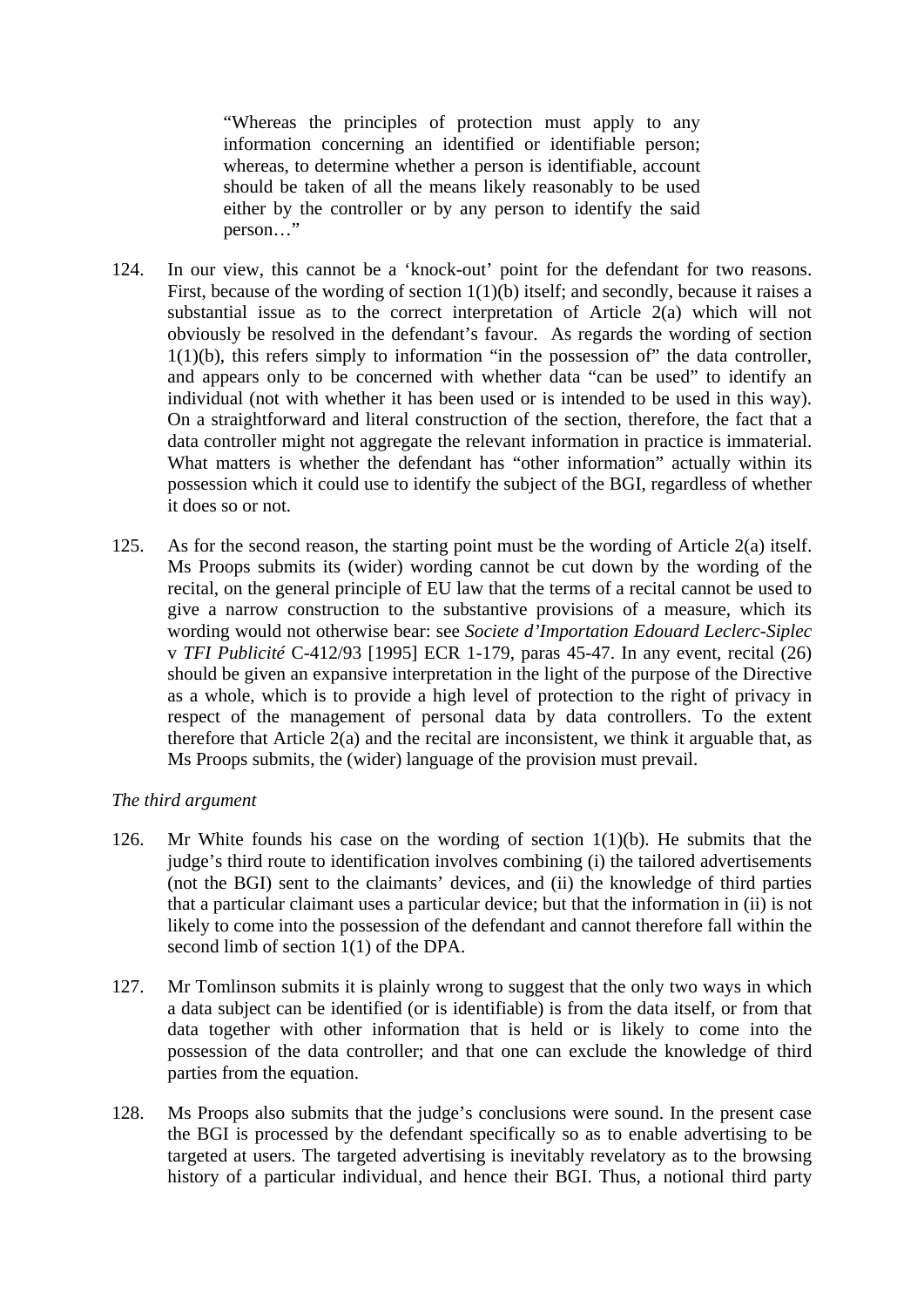who had access to the device could effectively link the BGI together with the user with the result that the third party would have access to "privacy intrusive" information about known/identified individuals. That a third party is able to "join the dots" in this way and link the BGI to a known individual shows that the BGI must itself be classified as personal data.

- 129. Ms Proops says that the defendant cannot avoid this result by arguing that it is not likely itself to come into possession of the specific knowledge enjoyed by the third party (that a particular device is linked to a particular user). The defendant has adopted a business model under which its processing of the BGI results in the targeting of advertising at devices; that targeted advertising itself inherently reveals the BGI; and the BGI in turn relates to particular individuals who can be identified by a notional third party with access to the device. In those circumstances the defendant cannot exclude the third party from the analysis made under section 1(1) of the DPA.
- 130. We were referred to various passages from the *Common Services Agency* case in argument. This case concerned the dissemination of epidemiological information from Scottish health boards by the Common Services Agency (the Agency). A researcher working for an MP requested information from the Agency relating to childhood leukaemia, by census ward, under the Freedom of Information (Scotland) Act 2002. The Agency refused the request on the ground that there was a risk of indirect identification of living individuals (due to low numbers, and rare diagnoses for example). The information was therefore personal data within the meaning of section 1(1) of the DPA and accordingly exempt information under section 38 of the 2002 Act. The Agency was then ordered by the Scottish Information Commissioner to perturb the figures using a process called "barnardisation" which would hide the precise figures, but reveal the general pattern of leukaemias. The Scottish Information Commissioner's decision was upheld by the Inner House of the Court of Session, but the Agency succeeded on its appeal to the House of Lords. The House of Lords then remitted the case back to the Commissioner to decide as a question of fact whether the information in a barnardised form was personal data, which could be disclosed in a form that complied with the data protection principles.
- 131. Mr White, Mr Tomlinson and Ms Proops each say that the case supports their argument. However, none of the parties is able to say with any confidence precisely what the case decides on points that are material here, nor that the various passages to which we were referred, form part of the ratio. Nonetheless, Mr White relies on the reasoning of Baroness Hale of Richmond, at para 92:

"…I am assuming the particular data which [the researcher] has requested, anonymised in such a way that neither he nor anyone else to whom he might pass them on could identify the individuals to whom they relate. The Agency may well have the key which links those data back to the individual patients. The Agency therefore could identify them and remains bound by the data protection principles when processing the data internally. But the recipient of the information will not be able to identify the individuals either from the data themselves, or from the data plus any other information held by the Agency, because the recipient will not have access to that other information. For the purpose of this particular act of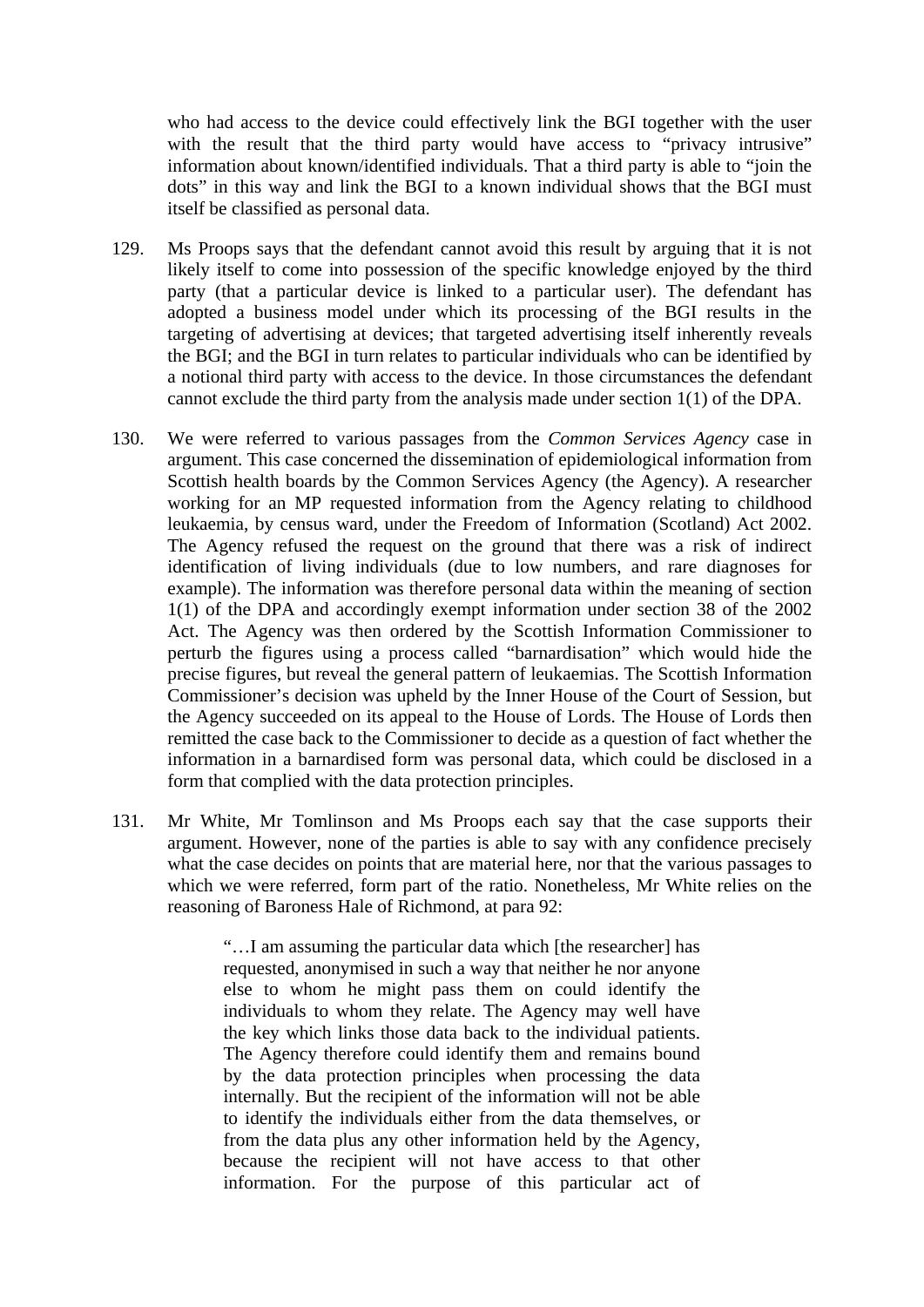processing, therefore, which is disclosure of these data in this form to these people, no living individual to whom they relate is identifiable. I am afraid that this may not be exactly the same route as that taken by either of my noble and learned friends, Lord Hope of Craighead or Lord Rodger of Earlsferry, but for practical purposes this may not matter and I have no wish to add further confusion to this already confusing case by elaborating."

- 132. Mr Tomlinson and Ms Proops, however, point to the fact that the House of Lords considered that the barnardised data and the other data held by the Agency was not personal data, but remitted the case back to the Scottish Information Commissioner, as a question of fact remained whether third parties would be able to identify any individual from the barnardised data. This shows, they submit, that a "mosaic" approach is permissible, in which the data in issue can be married up with other data in the hands of the data controller, or potentially in the hands of the member of the public.
- 133. It is apparent that the issues raised here are not clear-cut or straightforward. Given our earlier conclusions that there are serious issues to be tried in relation to the claimants' case under both limbs of section  $1(1)$  of the DPA, it is unnecessary for us to say more than that we are not persuaded that the judge was plainly wrong to have had regard to the potential identification of the claimants by third parties. We think this issue is best left to be determined after the facts have been found, and after full argument at a trial.

### **(iv) Whether in relation to the claims for misuse of private information and under the DPA there is a real and substantial cause of action**

- 134. The defendant argues in a nutshell, as a free-standing ground of appeal, that the judge was wrong to conclude that the claimants stood to achieve anything of value in these claims that justified the high cost and court resources which would be involved in a trial. On that basis, it is said the judge should have refused to permit service out, on the ground that the claims were an abuse of the process: see *Jameel v Dow Jones and Co* [2005] EWCA Civ 75; [2005] QB 946 and *Sullivan v Bristol Film Studios Ltd*  [2012] EWCA Civ 570; [2012] EMLR 27.
- 135. This argument is made on two bases: first, that the alleged incursion into the private lives of the claimants (by the use of cookies) does not cross the article 8 threshold of seriousness; this is said to apply both to the misuse of private information claim and to the claim under the DPA; and secondly, that in any event any damages recoverable in these claims for each claimant would be so modest, relative to the costs of the litigation, that it would be disproportionate to allow service out.
- 136. Whilst the *Jameel* jurisdiction is a valuable one where a claim is obviously pointless or wasteful, we do not think the defendant comes close to establishing that this is the position here, or that the judge went so wrong in his evaluation of the factors relevant to his decision, that this court should interfere with his decision.
- 137. On the face of it, these claims raise serious issues which merit a trial. They concern what is alleged to have been the secret and blanket tracking and collation of information, often of an extremely private nature, as specified in the confidential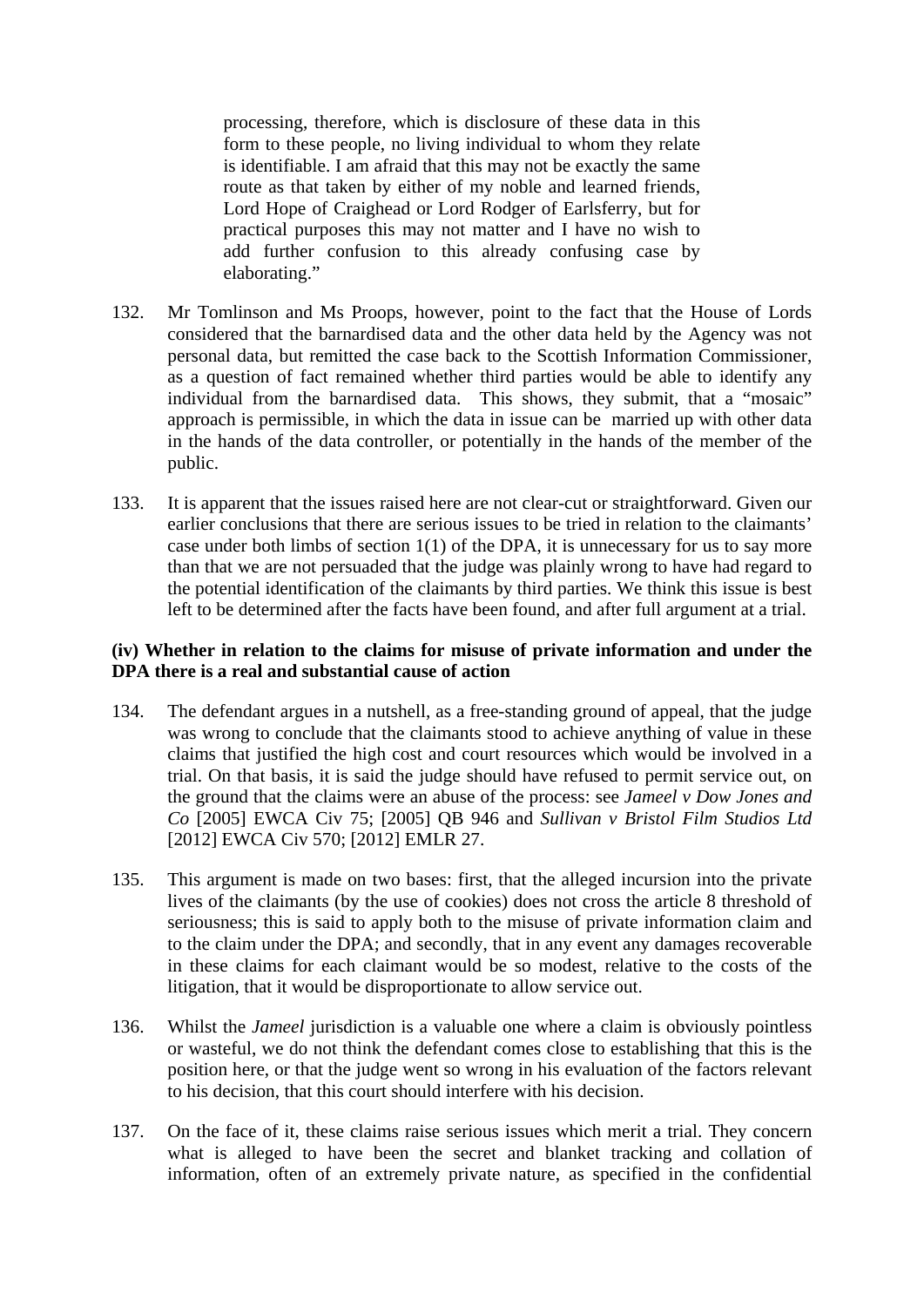schedules, about and associated with the claimants' internet use, and the subsequent use of that information for about nine months. The case relates to the anxiety and distress this intrusion upon autonomy has caused.

- 138. The judge concluded that it was clearly arguable that article 8 was engaged in relation to both the claim for misuse of private information and the claim under the DPA. We think he was entitled to come to that view, and to place weight on this conclusion when determining whether the claims should be allowed to proceed. He cited for example (at para 90) the 2008 opinion of the Article 29 Working Party on data protection, which states at p.7, "The extensive collection and storage of search histories of individuals in a directly or indirectly identifiable form invokes the protection under article 8…An individual's search history contains a footprint of that person's interests, relations and intentions. These data can be subsequently used both for commercial purposes and as a result of requests and fishing operations and/or data mining by law enforcement authorities or national security services." See further *Copland v United Kingdom* (2007) 45 EHRR 858 - a pre DPA case - where a complaint of infringement of the applicant's article 8 rights in relation to the monitoring of emails and internet usage was upheld.
- 139. It is correct, as Ms Evans says, that compensatory damages may be relatively modest (as they often are in claims for misuse of private information and for breaches of the DPA) albeit that there is also a claim for aggravated damages in the present case. As she also points out, the claim for an injunction has gone. But that is not the beginning or end of the matter. As Mr Tomlinson says, the damages may be small, but the issues of principle are large.
- 140. No defence has yet been served, and it remains to be seen how much will be in dispute. However the defendant has put forward an estimate for its trial costs of £1.2 million. These figures seem to us to be extremely high, in particular because some of the technical issues in this claim may already have been addressed by the defendant in other litigation concerning the Safari workaround it has had to deal with in the USA. (In August 2012, the defendant agreed to pay a civil penalty of US\$22.5 million to settle charges, brought by the United States Federal Trade Commission that it misrepresented to users of the Safari browser that it would not place tracking cookies or serve targeted advertisements to those users. In November 2013 it agreed to pay US\$17 million to settle US state consumer-based actions brought against it by the attorneys general representing 37 states and the District of Colombia). Whether that is so or not, we think the costs of this litigation should be capable of appropriate control by the exercise of the court's case management powers, including cost control orders.

### *Outcome*

141. For the reasons given, we would dismiss this appeal.

# **Lord Justice McFarlane:**

142. I agree.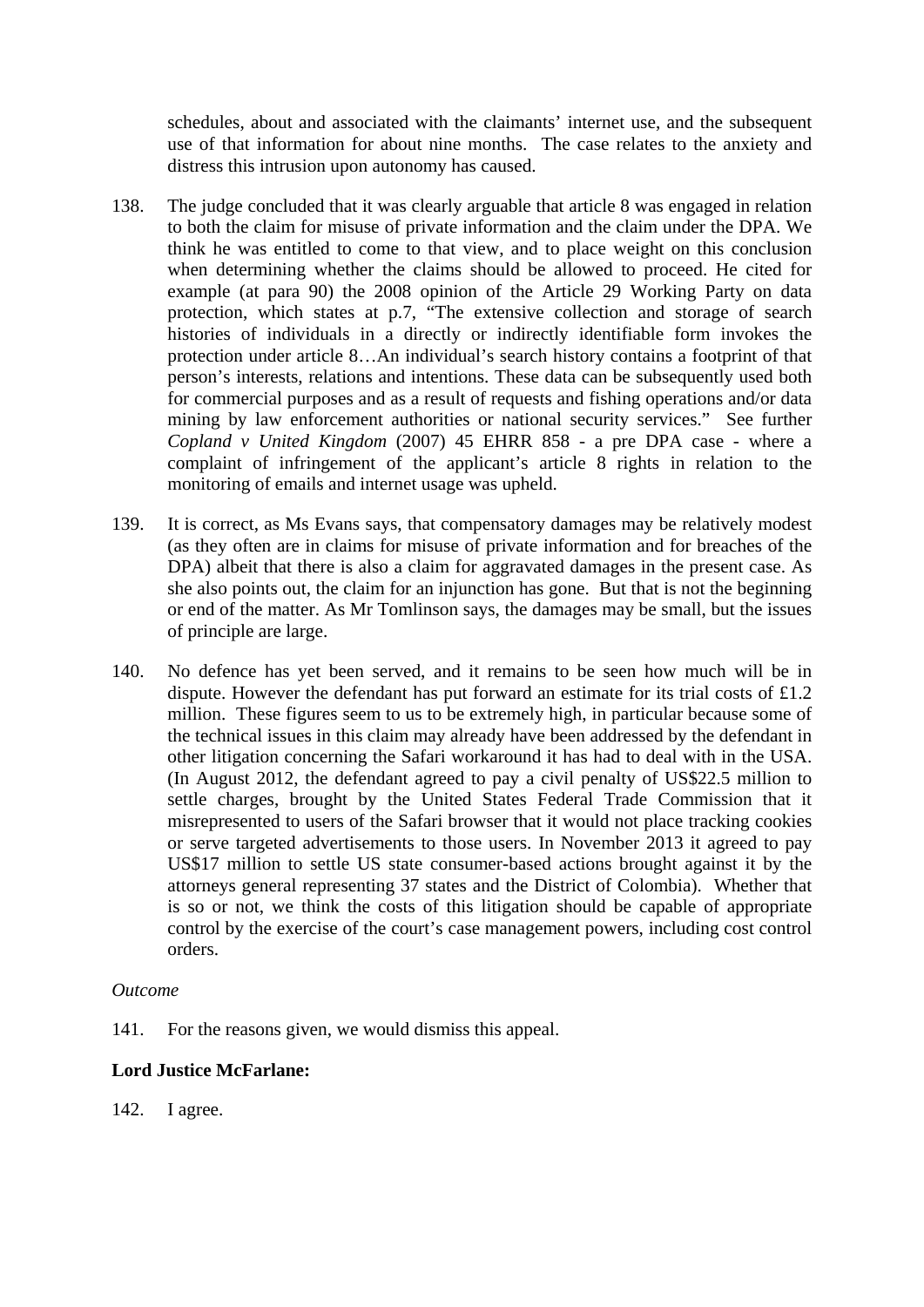# **APPENDIX TO THE JUDGMENT**

# **GENERAL PARTICULARS OF CLAIM**

…

- 2.1 The Claimant's claims arise from the secret tracking and collation by the Defendant of their internet usage during the Relevant Period ("the Tracking and Collation").
- 2.2 The Tracking and Collation was carried out without the knowledge or consent of the Claimants and contrary to the Defendant's publicly stated policy that such activity could not be conducted in relation to Apple Safari users unless they had actively chosen to allow this to happen.
- 2.3 The information obtained by the Defendant as a result of the Tracking and Collation was aggregated and sold to advertisers in the circumstances further described at paragraphs 5 and 7 below.

# **TECHNICAL TERMS**

#### **Browsers**

- 3.1 A browser is a software application for retrieving, presenting and traversing information resources on the internet ("surfing the internet"). There are different browser software applications such as Chrome, Internet Explorer Firefox and Safari. Although each application has the same central internet surfing functionality, different browsers may operate differently in their detailed functionality, such as in respect of their security and privacy settings (see further paragraph 5.2 below).
- 3.2 Whilst surfing the internet, a browser will retrieve HTML information from computer servers on the internet identified by a web address ("a website"). The HTML information is different for each page of a website ("a webpage"). HTML is the basic web language which tells a browser how to display text and images. A number of websites output additional code in a different language to HTML (such as Javascript) which runs within the browser (the "web code") for the purpose of enhancing the functionality of the website. Webpages may also include advertisements, the content of which is not determined by the server with which the webpage is associated, but by a third party. The advertising services owned and/or operated by the Defendant provide for such advertisements to appear on the websites of other parties. Such advertisements output their own HTML and web code to browsers separate from the HTML and web code outputted by the webpage.
- 3.3 Whilst surfing the internet, a browser automatically submits the following information to the websites and services it connects to:
	- (a) the type of browser (for example, the browser known as "Safari" which is further described at paragraph 5 below);
	- (b) the operating system of the computer or device;
	- (c) the address of the website the browser is displaying;
	- (d) the computer or device's screen resolution; and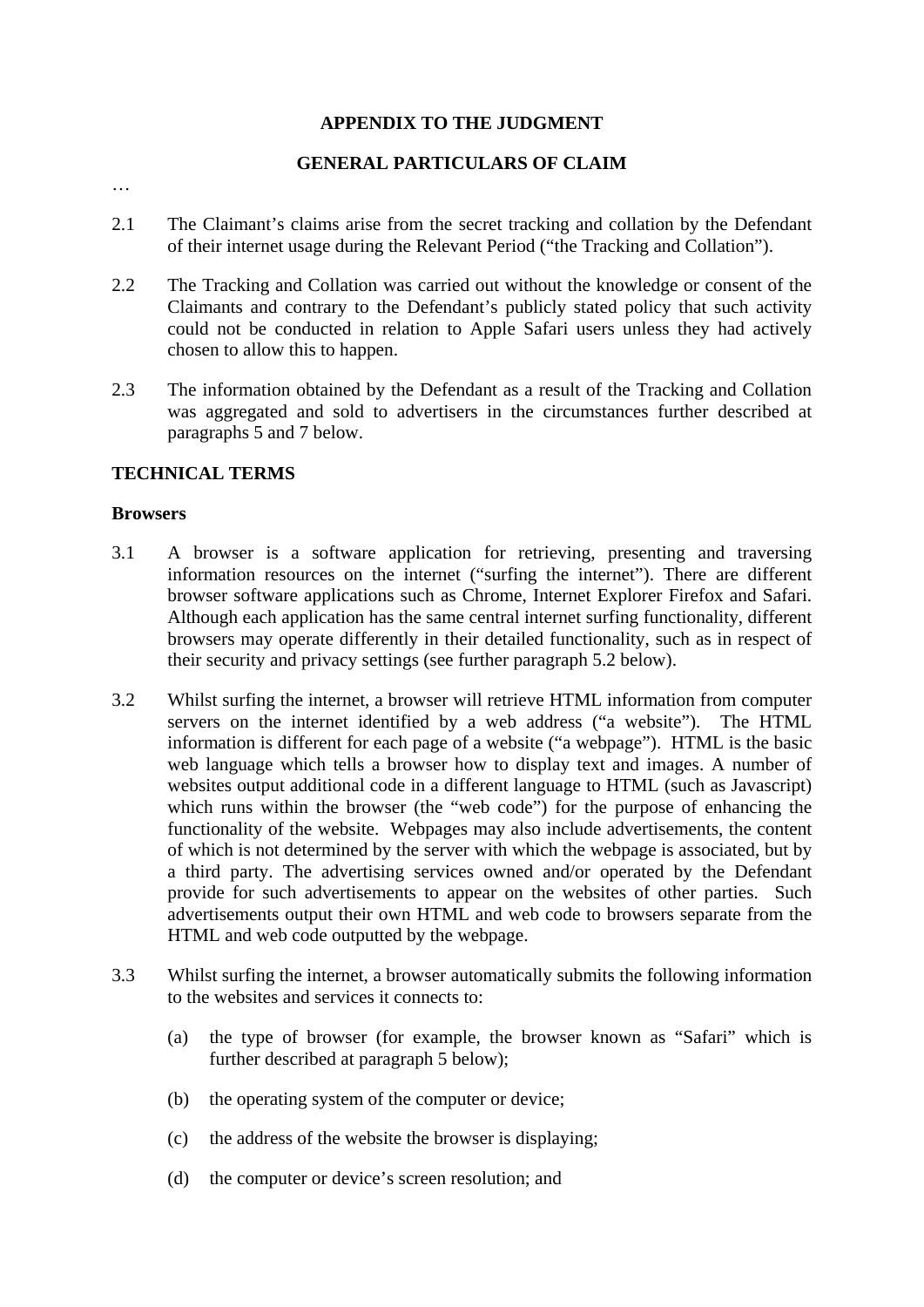(e) the IP address from which the computer or device is connected to the internet.

This information is collectively known and referred to as "Browser- Generated Information". This information is used to display the website accessed to the user in optimum form.

### **Cookies**

- 4.1 Many modern browsers provide for the web code of a webpage to write a small text file known as a "cookie" to the computer or other device on which the browser is being operated. A cookie has two components. First, its name which will reflect the web address of the website or webpage. Secondly, its contents, which will typically constitute a short sequence of characters. This sequence of characters can be used to designate a unique identifying value (known as the "cookie value") for that device.
- 4.2 On subsequent visits by a browser to the website or webpage from which the cookie was written, the web code will interrogate the browser to determine whether a particular cookie has previously been stored on the device and if so, recover its contents and communicate this back to the website's server. However, the visibility of cookies to web code is usually limited and governed by strict rules so that web code from the webpage of one website cannot retrieve and communicate back to the server information stored in cookies associated with another website.
- 4.3 Cookies are categorised as "First Party Cookies" and "Third Party Cookies". The categorisation of a cookie depends not on its content, which may be identical in either case, but on whether it is associated with the domain of the website visited by a browser. In summary:
	- (a) A First Party Cookie is a cookie sent by the website or webpage a browser is visiting. It is used by the browser to remember whether it has visited it before, helping to exchange information such as login information, and it can be used by the website or website to inform it that the browser has previously visited the site and to identify the user.
	- (b) A Third Party Cookie is a cookie sent to a browser by a website other than the website the browser is on. A Third Party Cookie may be sent to a browser via an advertisement appearing on the website. In such cases the Third Party Cookie may be used to enable the Tracking and Collation of browsing activity across all sites or advertisements in the network operating the Third Party Cookie. The purpose of such Tracking and Collation is to gather information about the sites visited by a browser over time in order to target advertising to the apparent interests demonstrated by a user's browsing history.

### **Safari**

- 5.1 Safari is the internet browser installed by Apple on all its products designed to have internet access, namely iMac, Mac, iPad, iPhone, and iPod Touch.
- 5.2 Unlike many other internet browsers, all versions of Safari made available by Apple since the summer of 2011 were and are set by default to block Third Party Cookies. One of the main reasons why Safari was developed with this default setting was to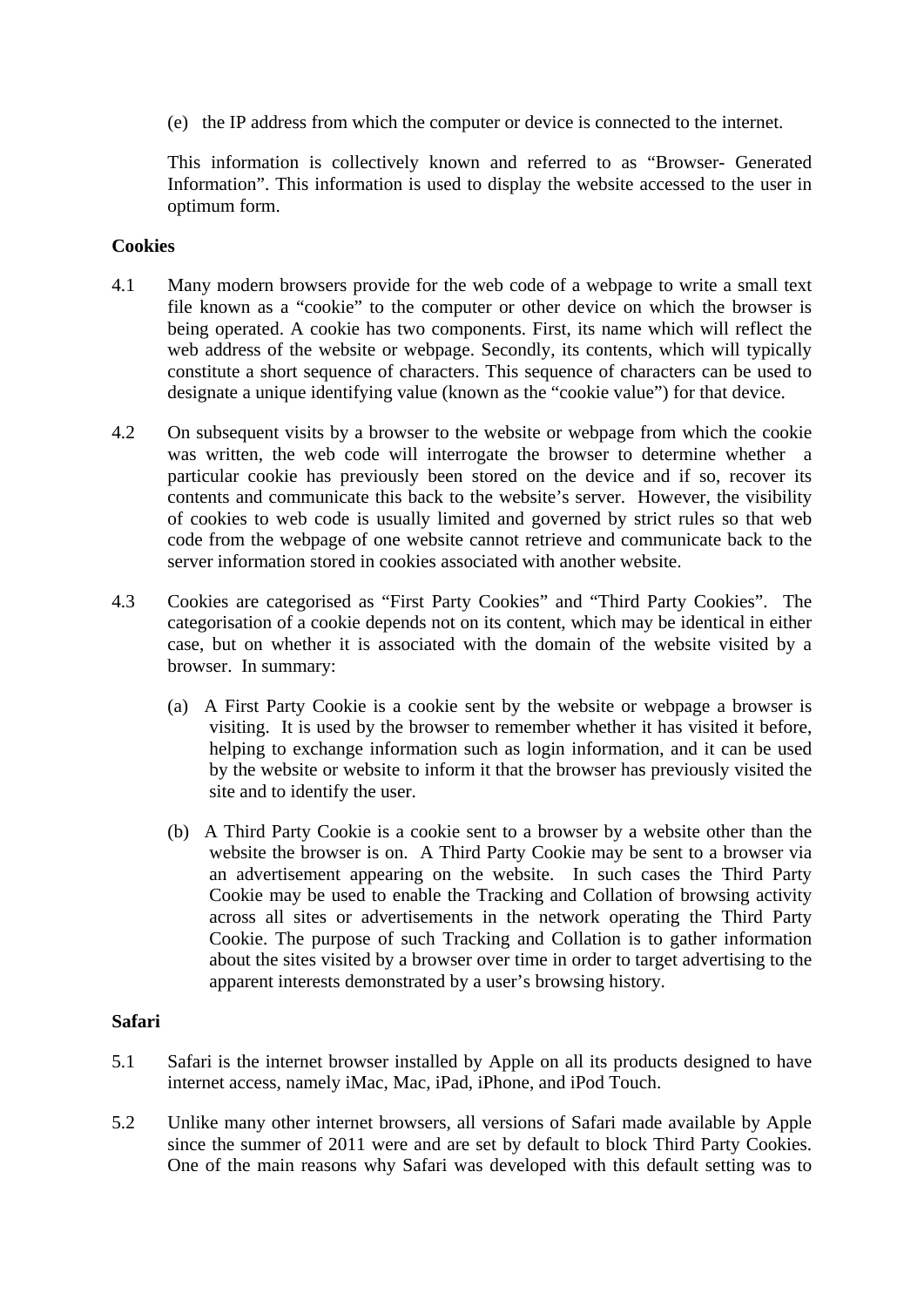prevent advertising-related tracking of the sort described at 4.3(b) above occurring by default, that is, without the knowledge or consent of the user (the "default privacy settings").

- 5.3 Since the default privacy settings would prevent the use of certain popular web functions, such as the social 'like' buttons used to integrate third-party social features into websites, Apple implemented into the default privacy settings a number of specific exceptions to the default block on Third Party Cookies including as follows:
	- (a) Safari allowed Third Party Cookies to be sent to it if, during the process of exchanging information with a third party domain to load third party content, the browser submitted a form to the third party domain (the "Form Submission Rule")
	- (b) Safari allowed Third Party Cookies to be sent to it if one cookie from that domain was already present on the browser (the "One In, All In Rule)

# **The Defendant's DoubleClick advertising service**

- 6.1 DoubleClick was purchased by the Defendant in 2008 for US\$3.1 billion. It is not accounted for separately from other parts of the Defendant, but since it generates approximately 96% of its revenue through its advertising products, and in 2011 its advertising revenue was US\$36.5 billion, of which US\$10.4 billion came from non-Google sites in its advertising network, it is to be inferred that the Defendant makes an annual profit of billions of dollars from the DoubleClick service.
- 6.2 Amongst other things, the Defendant's DoubleClick service provides subscribing advertisers with a service called AdSense. For the purpose of this service, subscribing advertisers provide AdSense with browsing information received as a result of the use of the DoubleClick ID Cookie in relation to the individual browsers visiting their websites, as to which see further paragraph 7 below.

### **The DoubleClick ID Cookie**

- 7.1 The DoubleClick ID Cookie is and was at all relevant times associated with the domain doubleclick.net. The cookie value of the Defendant's DoubleClick ID Cookie is unique to the browser to which it is sent.
- 7.2 Where an individual browser's design and settings allow it to accept Third Party Cookies, the DoubleClick ID Cookie is sent to that browser during the normal exchange of information that accompanies the display of a Google advertisement, namely, during the submission of Browser-Generated Information.
- 7.3 Once a DoubleClick ID Cookie has been sent to an individual browser, the DoubleClick ID Cookie allows the Defendant to recognise when that browser visits a website displaying an advertisement from the Defendant's vast advertising network and to correlate the Browser-Generated Information for individual browsers, thereby obtaining the following information:
	- (a) The website visited.
	- (b) The date on which the website was visited.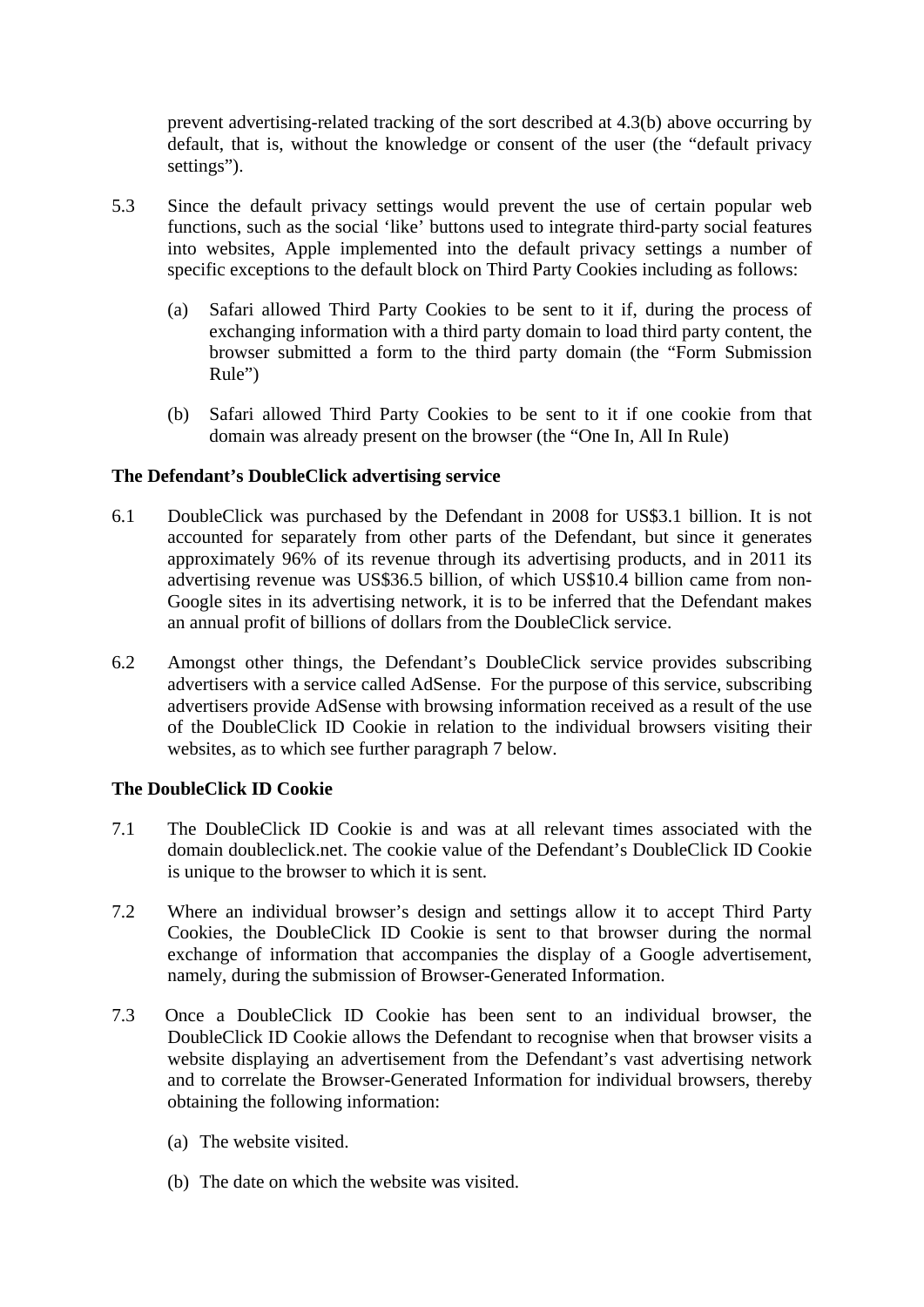- (c) The time at which the website was visited.
- (d) The duration of the visit to the website.
- (e) The pages of the website visited.
- (f) The time spent visiting each page of the website.
- (g) The advertisement(s) viewed.
- (h) Information as to where the advertisement(s) was/were placed on the website visited.
- (i) The IP Address of the browser, as a result of which it is often possible to determine approximate geographical location (to the nearest town or city).
- 7.4 Since the information set out above would be obtained by the Defendant on each occasion that the browser visited any website displaying an advertisement from the Defendant's advertising network, over time the Defendant thereby obtained not only the information set out at paragraph 7.3 above in relation to each such website but also information as to:
	- (a) the order in which websites were visited; and
	- (b) the frequency with which websites were visited.
- 7.5 As a result of the placing of a DoubleClick ID Cookie on to a user's browser, the Defendant was thereby able to and did obtain and collate private and/or personal information relating to users, including information relating to:
	- (a) internet surfing habits as set out at paragraphs 7.3 and 7.4 above;
	- (b) interests, hobbies and pastimes;
	- (c) news reading habits;
	- (d) shopping habits;
	- (e) social class;
	- (f) racial or ethnic origin;
	- (g) political affiliation or opinion;
	- (h) religious beliefs or beliefs of a similar nature;
	- (i) trade union membership;
	- (j) physical health;
	- (k) mental health;
	- (l) sexuality;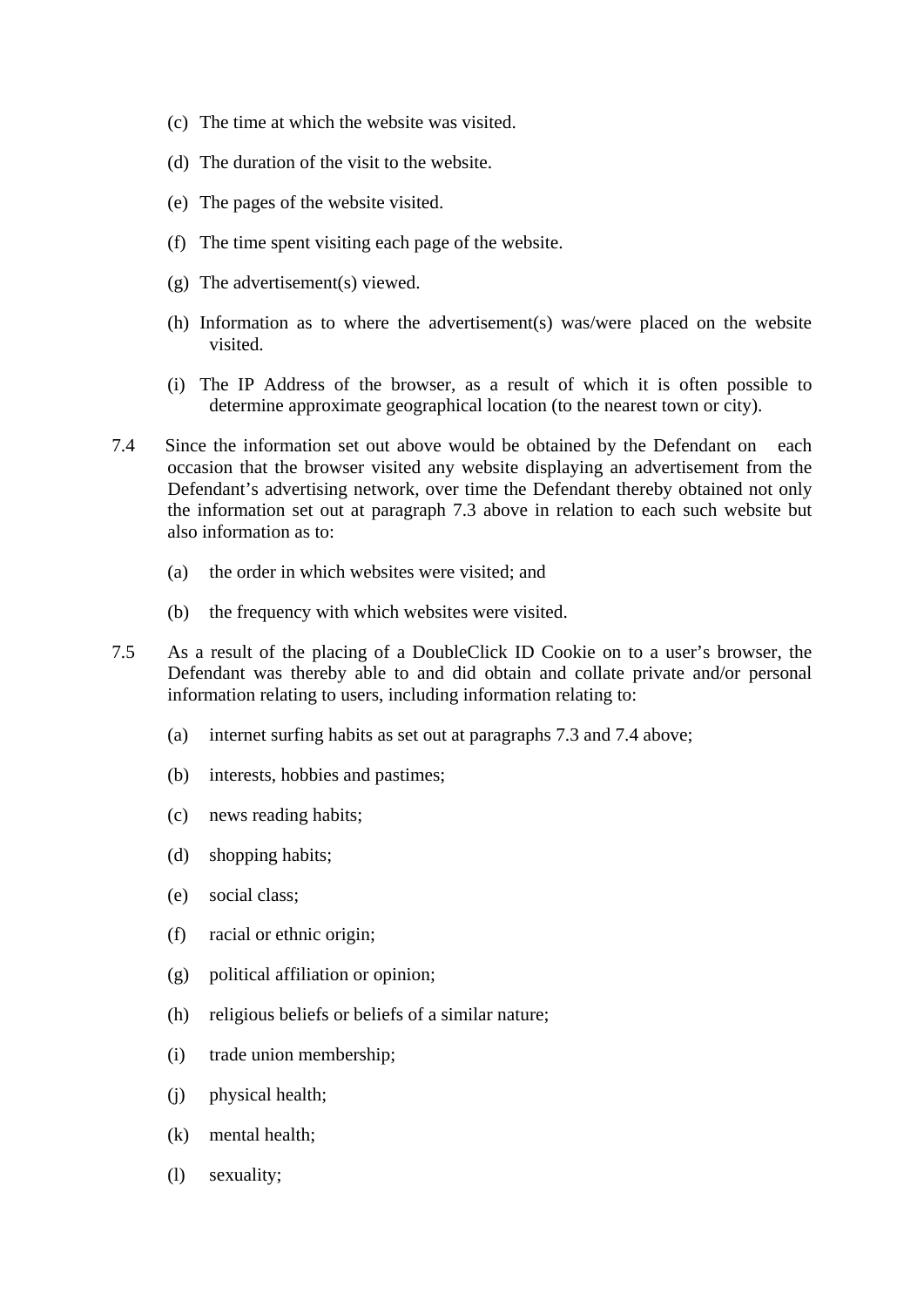- (m) sexual interests;
- (n) age;
- (o) gender;
- (p) financial situation;
- (q) geographical location.
- 7.6 The Defendant then aggregated browsers displaying sufficiently similar patterns, including those of the Claimants, into groups with labels such as "football lovers", "current affairs enthusiasts," which group labels its DoubleClick service then offered to advertisers subscribing to Adsense to choose from when selecting the type of people that they wanted to direct their advertisements to.

### **The "Opt Out Cookie"**

- 8.1 The Defendant has and at all material times before and during the Relevant Period had available on its website a privacy policy which explained that users could opt out of Tracking and Collation via the sending of a DoubleClick ID Cookie to their browsers by allowing it to send an additional "opt-out" cookie ("the Opt Out Cookie") to their computer or device.
- 8.2 Where a user opted for the Opt Out Cookie to be sent to their computer or device, the effect was that although the browser still automatically submitted the same Browser-Generated Information to the Defendant, it would also submit the Opt Out Cookie, thereby notifying the Defendant not to Track or Collate the information for targeted advertising.
- 8.3 In a statement issued to the public the Defendant stated that the effect of the Opt Out Cookie was as follows:

*"After you opt out, Google will not collect interest category information and you will not receive interest based ads"* 

*"If you select the DoubleClick opt-out cookie, ads delivered to your browser by our ad-serving technology will not be based on the DoubleClick cookie".*

8.4 No Opt Out Cookie was made available to users with Safari Browsers. The Defendant's publicly stated reason for the absence of an Opt Out Cookie for Safari users was that because Safari is set by default to block all Third Party Cookies, then, provided that the user had not changed those settings, the default privacy settings would accomplish the same end as the Opt Out Cookie.

### **The Intermediary Cookie**

9.1 The Intermediary Cookie was designed by the Defendant in such a way that it was sent to Safari browsers operating the default privacy settings using the Form Submission Rule (see paragraph 5.3(a) above). It was utilised by the Defendant during the Relevant Period.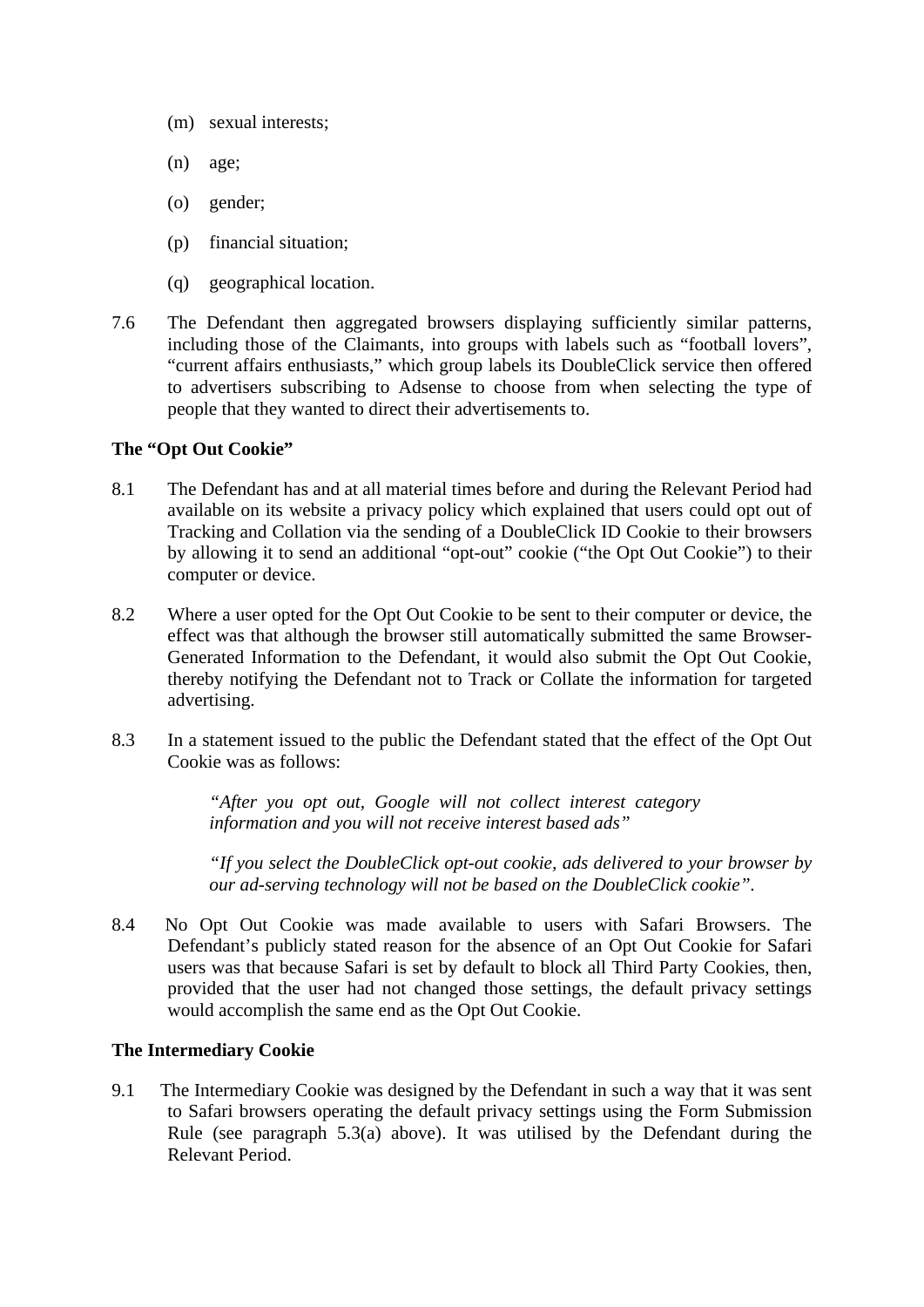- 9.2 As a result, the Intermediary Cookie was automatically sent to the browsers of Safari users who had not changed their default privacy settings and who accessed the Defendant's internet services during the Relevant Period. Further, it was sent without the knowledge or consent of those users.
- 9.3 In common with the DoubleClick Cookie, the Intermediary Cookie was at all relevant times a Third Party Cookie associated with the domain doubleclick.net.
- 10.1 The effect of the Intermediary Cookie's association with the same domain name as the DoubleClick ID Cookie was that once the Intermediary Cookie had been sent to a Safari user's browser, the One In, All In Rule (see paragraph 5.3(b) above) operated to allow the DoubleClick ID Cookie also to be automatically sent on to the user's browser, again without the user's knowledge or consent (the "Safari Workaround").
- 10.2 As a result of the operation of the Safari Workaround during the Relevant Period the Defendant, without Safari users' knowledge or consent thereby obtained and recorded the private and personal information referred to at paragraph 7.5 above.
- 10.3 Further, in the premises, the Defendant's public statement (referred to at paragraph 8.3 above) about the effect of the Safari default settings upon its ability to send the DoubleClick Cookie to Safari browsers, was false.

…

# **INFORMATION OBTAINED BY THE DEFENDANT**

- 12.1 During the Claimants' Safari and Google usage as set out at paragraphs 11.1 to 11.3 above the Intermediary Cookie and then the DoubleClick ID Cookie were sent to the Claimants' browser which affected the Safari Workaround in the circumstances described at paragraphs 10 above.
- 12.2 As a result of the operation of the Safari Workaround, the Defendant obtained and recorded personal and/or private information relating to the Claimants and each of them falling within one or more of the categories set out at paragraph 7.5 above (the "Private Information"). Details as to which categories of information were obtained in relation to each Claimant are set out in the Confidential Schedule to the Claimant Specific Particulars of Claim.
- 12.3 Paragraphs 6 and 7.6 are repeated.

# **THE CLAIMANTS' CLAIMS**

### **Misuse of private information**

- 13.1 Each Claimant's Private Information was information in relation to which that Claimant had a reasonable expectation of privacy. For the avoidance of doubt, it is the Claimants' general case that each Claimant had a reasonable expectation of privacy in the Private Information regardless of whether that Claimant in fact had knowledge of any or all of the following:
	- (a) the existence and intended operation of Safari's default settings in relation to the Third Party Cookies referred to at paragraph 5.2 above;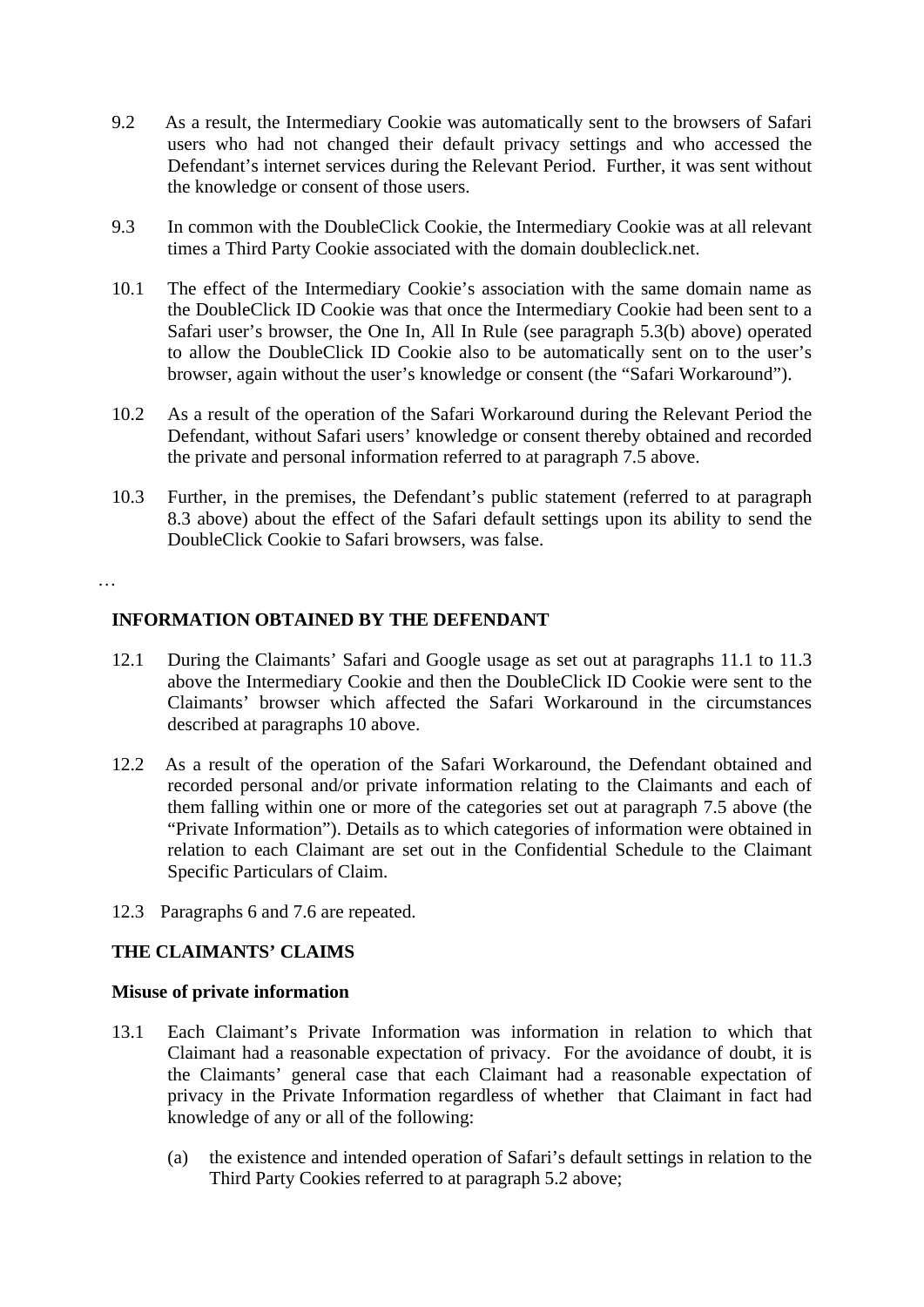- (b) the exceptions created by Apple referred to at paragraphs 5.3 above;
- (c) the public statement of the Defendant referred to at paragraph 8.4 above.
- 13.2 The position in relation to each Claimant's knowledge of the matters set out at subparagraphs 13(a) to (c) above is set out in the Claimant Specific Particulars of Claim.
- 13.3 None of the Claimants had knowledge at any material time of the existence or effect of the Safari Workaround.
- 14.1 The acts set out at paragraphs 9.10 and 12 above were wrongful and constituted an unjustified infringement of each Claimant's right to privacy and a misuse of each Claimant's private information by the Defendant.
- 14.2 The Claimants will rely in particular on the facts that these acts were carried out without the Claimants' prior knowledge or consent and/or in direct contravention of the Defendant's public statement about its ability to obtain the Private Information from Safari users such as the Claimants.

#### …

#### **Data Protection Act 1988**

- 16. Further or alternatively the Defendant processed the Claimants' personal data during the Relevant Period in breach of its statutory duties as a 'data controller' to comply with the data protection principles set out at Schedules 1, 2 and/or 3 of the Data Protection Act 1998 (the "DPA") as set out below:
	- (a) The Private Information is or was at all material times 'data' within the meaning of section 1(1) of the DPA.
	- (b) The Defendant was a 'data controller' within the meaning of section 1(1) of the DPA.
	- (c) The Claimants were 'data subjects' within the meaning of section 1(1) of the DPA.
	- (d) A substantial proportion of the Private Information was 'personal data' within the meaning of section 1(1) of the DPA.
	- (e) Some of the Private Information was 'sensitive personal data' within the meaning of section 2 of the DPA.
- 17. Pursuant to section 4(4) of the DPA the Defendant was under a duty to comply with the data protection principles in relation to all the personal data of which it was the data controller.
- 18. The Defendant failed to comply with the data protection principles and thereby acted in breach of its aforementioned duty.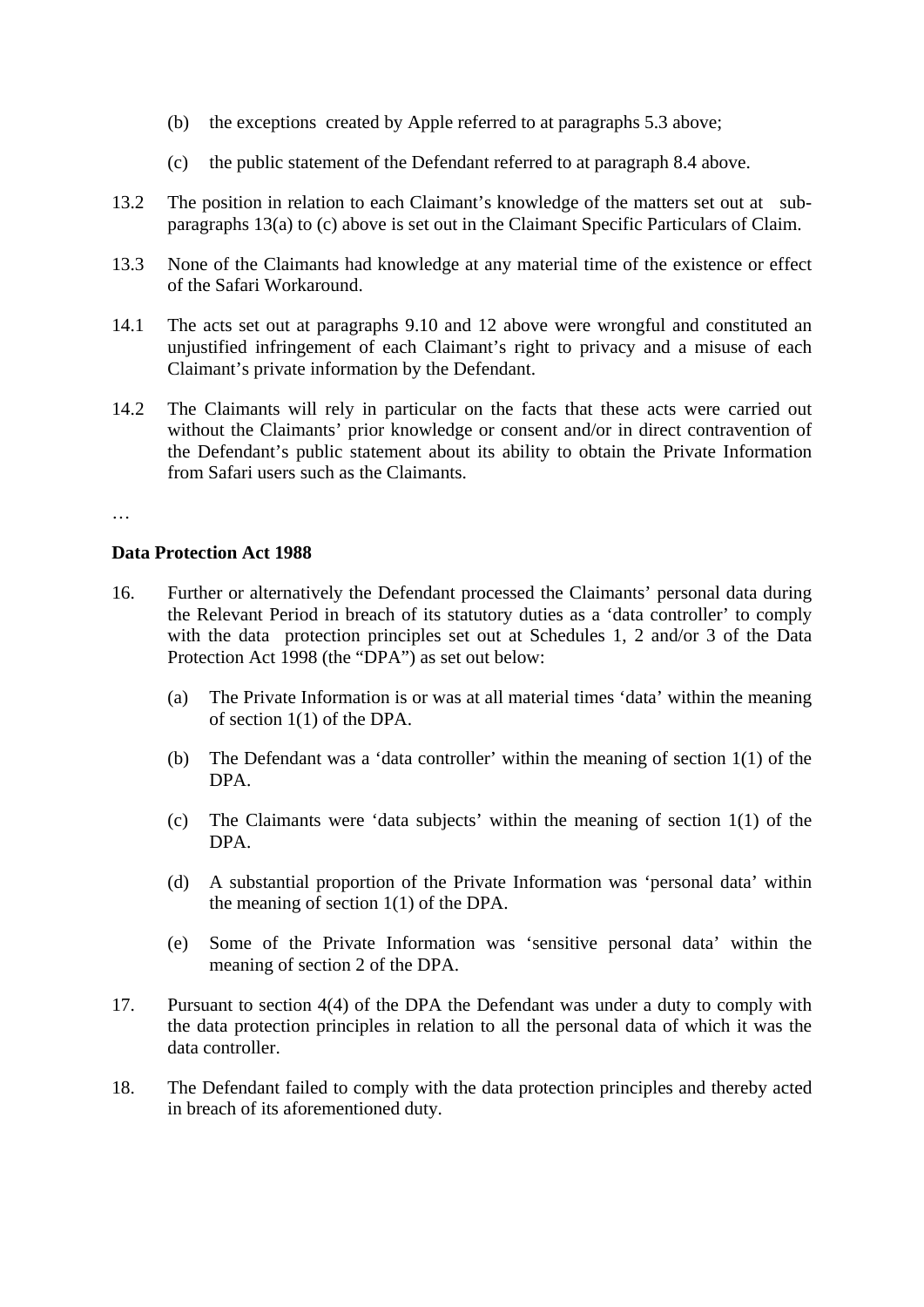# **PARTICULARS OF BREACH**

- (a) Contrary to the first data protection principle the Private Information was not processed fairly and lawfully:
	- (i) Contrary to Schedule 1, Part 11 paragraph  $2(1)(a)$ , the Claimants were not provided with and nor did they have made readily available to them the information referred to at paragraph 2(3) therein.
	- (ii) The Private Information was obtained without the knowledge or consent of the Claimants and in circumstances where the Defendant had made public statements to the effect that it would not obtain the Private Information from them: see Schedule 1, Part 11, paragraph 1(1).
	- (iii) None of the conditions in Schedule 2 was met.
	- (iv) Further, in the case of the Private Information constituting sensitive personal data, none of the conditions in Schedule 3 was also met.
- (b) Contrary to the second data protection principle, the Private Information was not obtained only for one or more specified and lawful purposes, or alternatively was further processed in a manner incompatible with that purpose or those purposes.
- (c) Contrary to the sixth data protection principle, the Private Information was not processed in accordance with the rights of the Claimants under the DPA (see sections 7, 10, 11, 12 and 14), because the Claimants did not know and the Defendant took no steps to make them aware of the fact that it was processing their data by means of the Safari Workaround. Further, the Defendant made the public statement to the effect that it would not process the Claimants' Private Information in that way.
- (d) Contrary to the seventh data protection principle, the Defendant failed to ensure that appropriate technical and organisational measures were taken against unauthorised or unlawful processing of the Claimants' Private Information. Sub-paragraph (a) herein is repeated.

# **DAMAGES AND ACCOUNT OF PROFITS**

- 19. By reason of the Defendant's misuse of the Claimants' Private Information and/or breach of confidence as set out above, the Claimants and each of them have suffered damage to personal dignity, autonomy and integrity and have been caused anxiety and distress, in respect of which each claims compensation pursuant to section 13 of the DPA. Particulars of the matters relied on in support of each Claimant's claim for damages and/or compensation pursuant to section 13 of the DPA are set out in the Claimant Specific Particulars of Claim.
- 20. In support of their claims for damages the Claimants will rely, in addition to the facts and matters set out in the Claimant Specific Particulars of Claim upon the following:
	- (a) The Defendant ought to have been aware of the Safari Workaround from at least a very early stage during the Relevant Period. The Claimants rely in support of